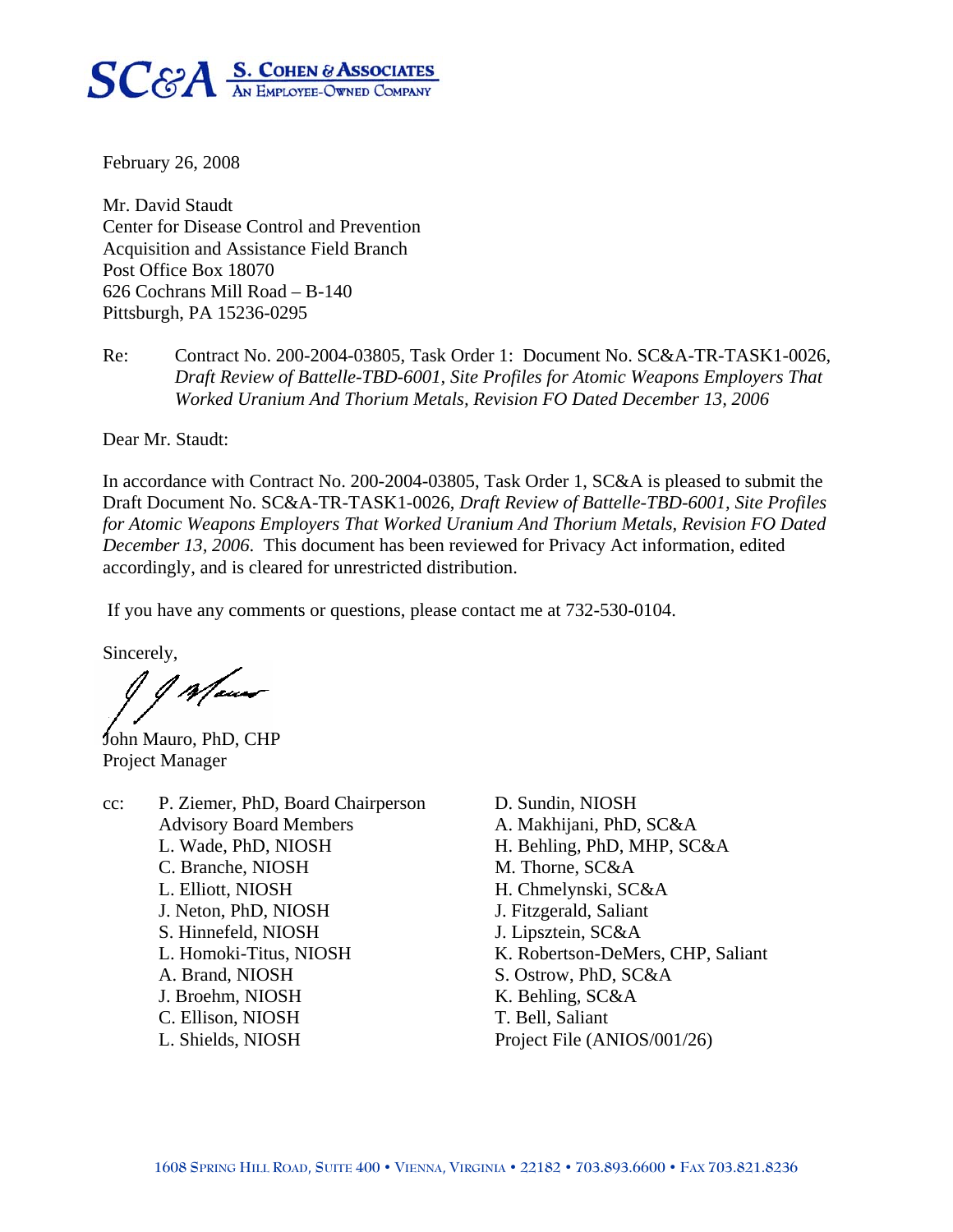*Draft* 

### **ADVISORY BOARD ON**

## **RADIATION AND WORKER HEALTH**

#### *National Institute for Occupational Safety and Health*

*Draft Review of Battelle-TBD-6001, Site Profiles for Atomic Weapons Employers That Worked Uranium And Thorium Metals, Revision FO Dated December 13, 2006* 

> **Contract No. 200-2004-03805 Task Order No. 1 SCA-TR-TASK1-0026**

> > Prepared by

S. Cohen & Associates 1608 Spring Hill Road Suite 400 Vienna, Virginia 22182

Saliant, Inc. 5579 Catholic Church Road Jefferson, Maryland 21755

February 2008

#### *Disclaimer*

*This document is made available in accordance with the unanimous desire of the Advisory Board on Radiation and Worker Health (ABRWH) to maintain all possible openness in its deliberations. However, the ABRWH and its contractor, SC&A, caution the reader that at the time of its release, this report is pre-decisional and has not been reviewed by the Board for factual accuracy or applicability within the requirements of 42 CFR 82. This implies that once reviewed by the ABRWH, the Board's position may differ from the report's conclusions. Thus, the reader should be cautioned that this report is for information only and that premature interpretations regarding its conclusions are unwarranted.*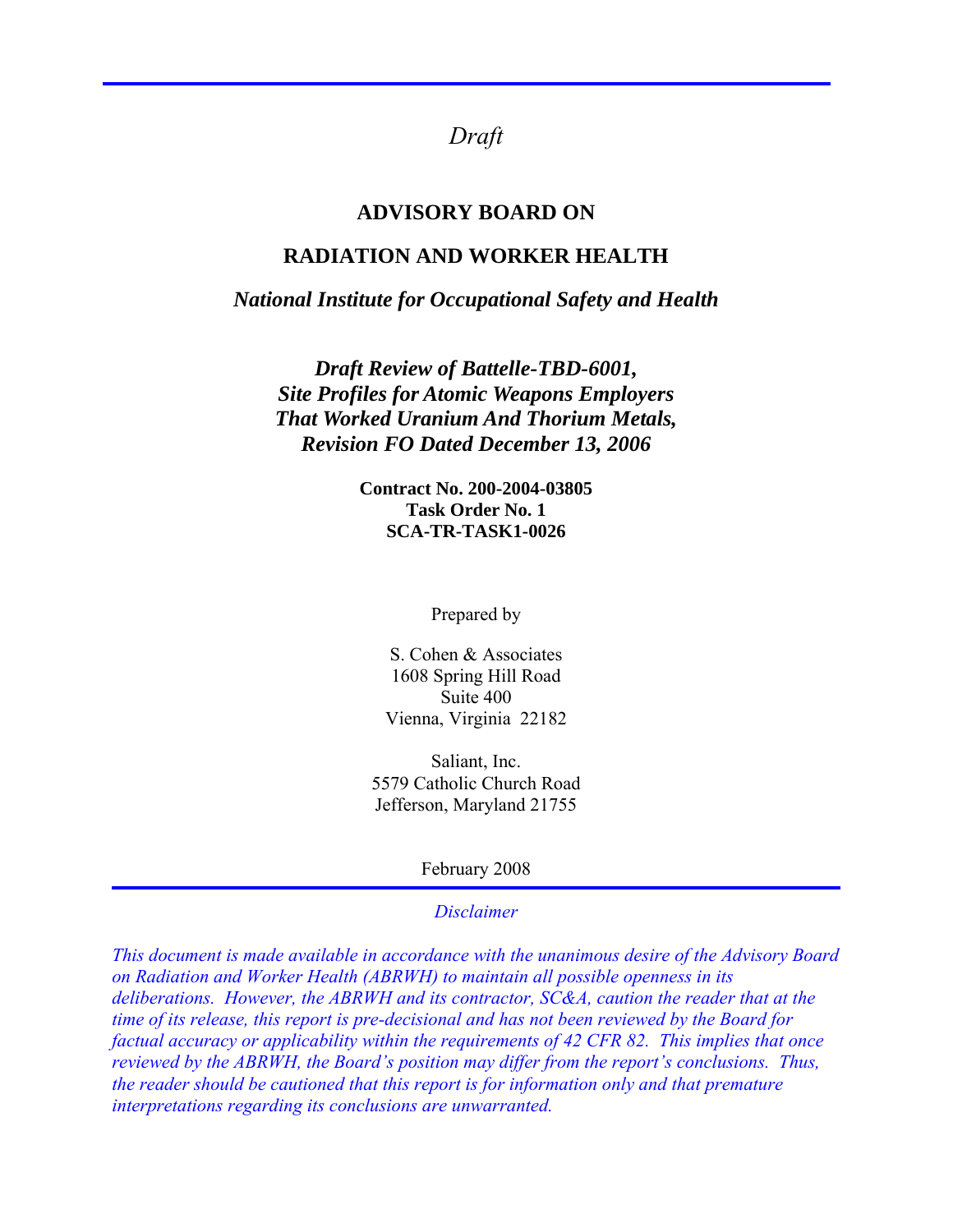| <b>Effective Date:</b> | Revision No.  | Document No.      | Page No. |
|------------------------|---------------|-------------------|----------|
| February 26, 2008      | Draft<br>() – | SCA-TR-TASK1-0026 | 2 of 52  |

| S. COHEN & ASSOCIATES:                                                                                                                                                                  | Document No.               |
|-----------------------------------------------------------------------------------------------------------------------------------------------------------------------------------------|----------------------------|
|                                                                                                                                                                                         | SCA-TR-TASK1-0026          |
| <b>Technical Support for the Advisory Board on</b>                                                                                                                                      | <b>Effective Date:</b>     |
| <b>Radiation &amp; Worker Health Review of</b>                                                                                                                                          | Draft — February 26, 2008  |
| <b>NIOSH Dose Reconstruction Program</b>                                                                                                                                                | Revision No. $0 - (Draff)$ |
|                                                                                                                                                                                         |                            |
| Draft Review of Battelle-TBD-6001,<br><b>Site Profiles for Atomic Weapons Employers That</b><br><b>Worked Uranium And Thorium Metals,</b><br><b>Revision FO Dated December 13, 2006</b> | Page 2 of 52               |
|                                                                                                                                                                                         | Supersedes:                |
| Task Manager:                                                                                                                                                                           |                            |
| Date:<br>William Thurber                                                                                                                                                                | N/A                        |
| Project Manager:                                                                                                                                                                        |                            |
| Date:<br>John Mauro, PhD, CHP                                                                                                                                                           |                            |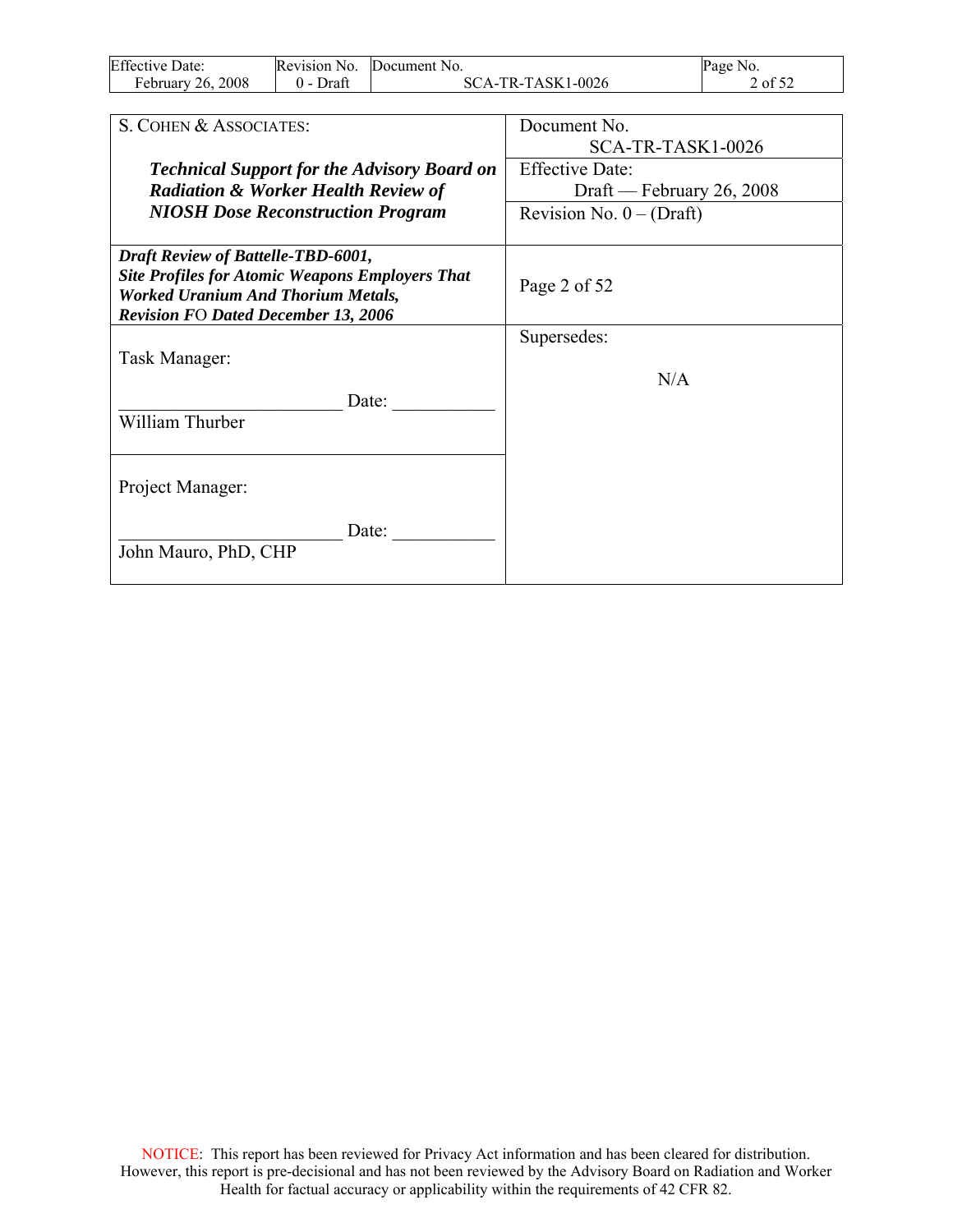| <b>Effective Date:</b> | Revision No. | Document No.      | Page No. |
|------------------------|--------------|-------------------|----------|
| February 26, 2008      | 0 - Draft    | SCA-TR-TASK1-0026 | 3 of 52  |

# **TABLE OF CONTENTS**

| 1.0  |            |                                                                            |  |
|------|------------|----------------------------------------------------------------------------|--|
| 2.0  |            |                                                                            |  |
| 3.0  |            |                                                                            |  |
|      | 3.1<br>3.2 |                                                                            |  |
| 4.0  |            |                                                                            |  |
| 5.0  |            |                                                                            |  |
| 6.0  |            |                                                                            |  |
|      | 6.1<br>6.2 | Environmental Internal Dose due to Inhalation and Ingestion of Radioactive |  |
|      |            |                                                                            |  |
|      | 6.3        |                                                                            |  |
| 7.0  |            |                                                                            |  |
|      | 7.1        |                                                                            |  |
|      | 7.2<br>7.3 |                                                                            |  |
|      | 7.4        |                                                                            |  |
|      | 7.5        | Summary of External Doses Received by Workers During Operations            |  |
|      |            |                                                                            |  |
| 8.0  |            |                                                                            |  |
|      | 8.1        |                                                                            |  |
|      | 8.2        | Resuspension during Periods with No Uranium Operations (Section 8.3)36     |  |
|      | 8.3        |                                                                            |  |
|      | 8.4        |                                                                            |  |
| 9.0  |            |                                                                            |  |
| 10.0 |            |                                                                            |  |
|      |            |                                                                            |  |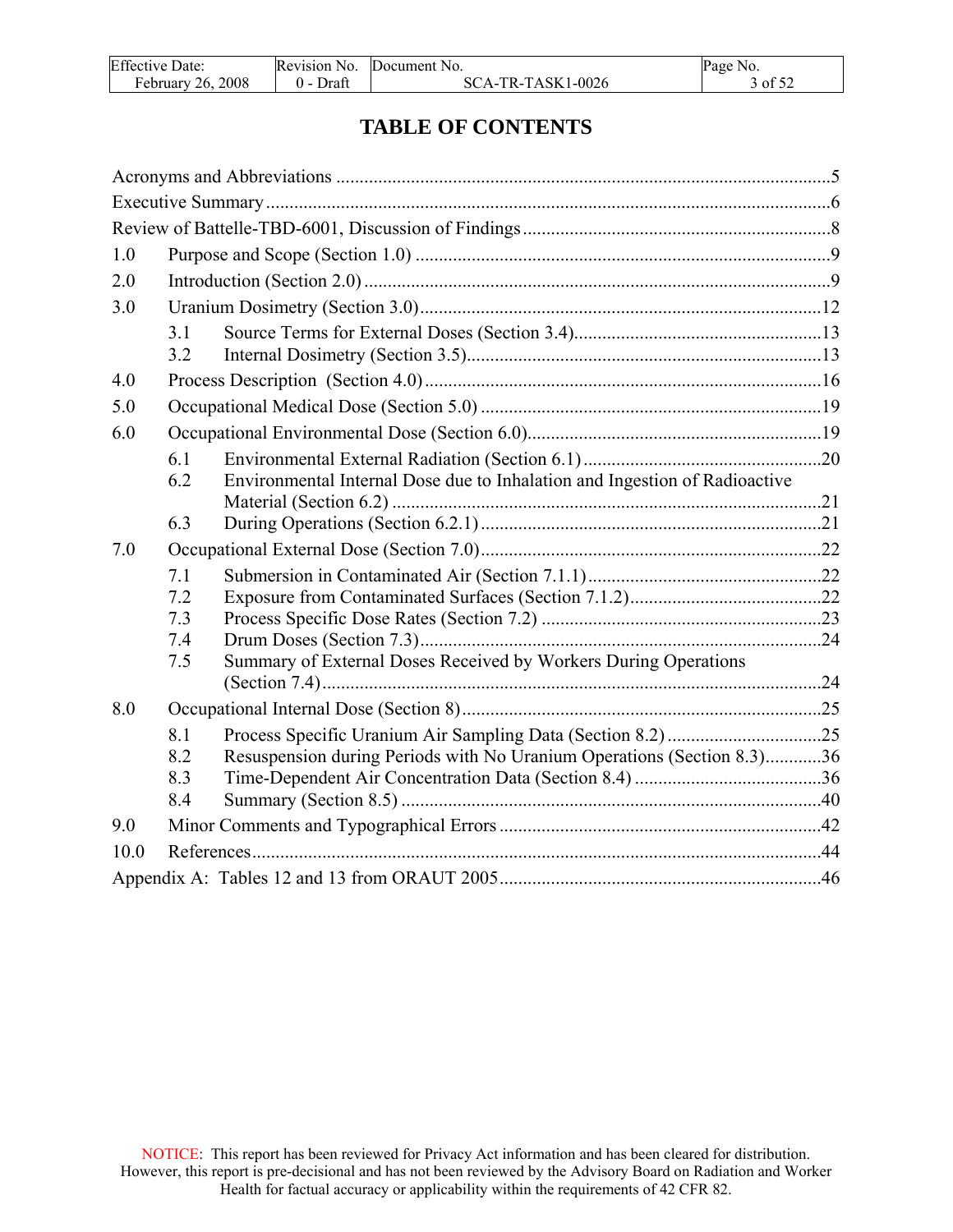| <b>Effective Date:</b> | Revision No. | Document No.      | Page No. |
|------------------------|--------------|-------------------|----------|
| February 26, 2008      | Draft        | SCA-TR-TASK1-0026 | 4 of 52  |

# **LIST OF TABLES**

| Table 1. |                                                                            |  |
|----------|----------------------------------------------------------------------------|--|
| Table 2. | ICRP Default Dose Conversion Factors (Sv/Bq inhaled for adult workers)  14 |  |
| Table 3. | Comparison of MCW Plants 4 and 6 Average Exposure and Range Values         |  |
| Table 4. | Comparison of Lognormal Distribution Parameters for MCW Plants 4 and 6     |  |
| Table 5. | Comparison of Estimated Average Exposure from 1942 to 1958 with C&H        |  |
| Table 6. | Comparison of Estimated Average Exposure from 1942 to 1958 with            |  |
| Table 7. | Comparison of Year-Specific Correction Factors from TBD-6001 Table         |  |

# **LIST OF FIGURES**

| Figure 1.  |                                                                                                                                                      |    |
|------------|------------------------------------------------------------------------------------------------------------------------------------------------------|----|
| Figure 2.  | Comparison of C&H Tabulated Lower End of Range with<br>Mallinckrodt Plants 4 and 6 Lower End of Range                                                | 32 |
| Figure 3.  | Comparison of C&H Tabulated Upper End of Range with                                                                                                  |    |
| Figure 4.  | Comparison of C&H Tabulated Average Exposure with                                                                                                    | 33 |
| Figure 5.  | Comparison of TBD-6001 Lognormal Median with Mallinckrodt Plants 4                                                                                   |    |
| Figure 6.  | Comparison of TBD-6001 Lognormal GSD with                                                                                                            | 34 |
| Figure 7.  | Comparison of TBD-6001 Lognormal 95 <sup>th</sup> Percentile with                                                                                    | 34 |
| Figure 8.  | Comparison of Estimated Average Exposure ( $dpm/m3$ ) from 1942 to 1958                                                                              | 35 |
| Figure 9.  | Comparison of Estimated Average Exposure ( $dpm/m3$ ) from 1942 to 1958                                                                              |    |
| Figure 10. | TBD-6001 Table 8.27 Mean Air Concentrations from 1948 to 1956, with<br>Extrapolation to Earlier and Later Years and Regression Trend Line $(n=9, 1)$ | 38 |
| Figure 11. | Comparison of TBD-6001 Table 8.28 Year-Specific Correction Factors                                                                                   | 39 |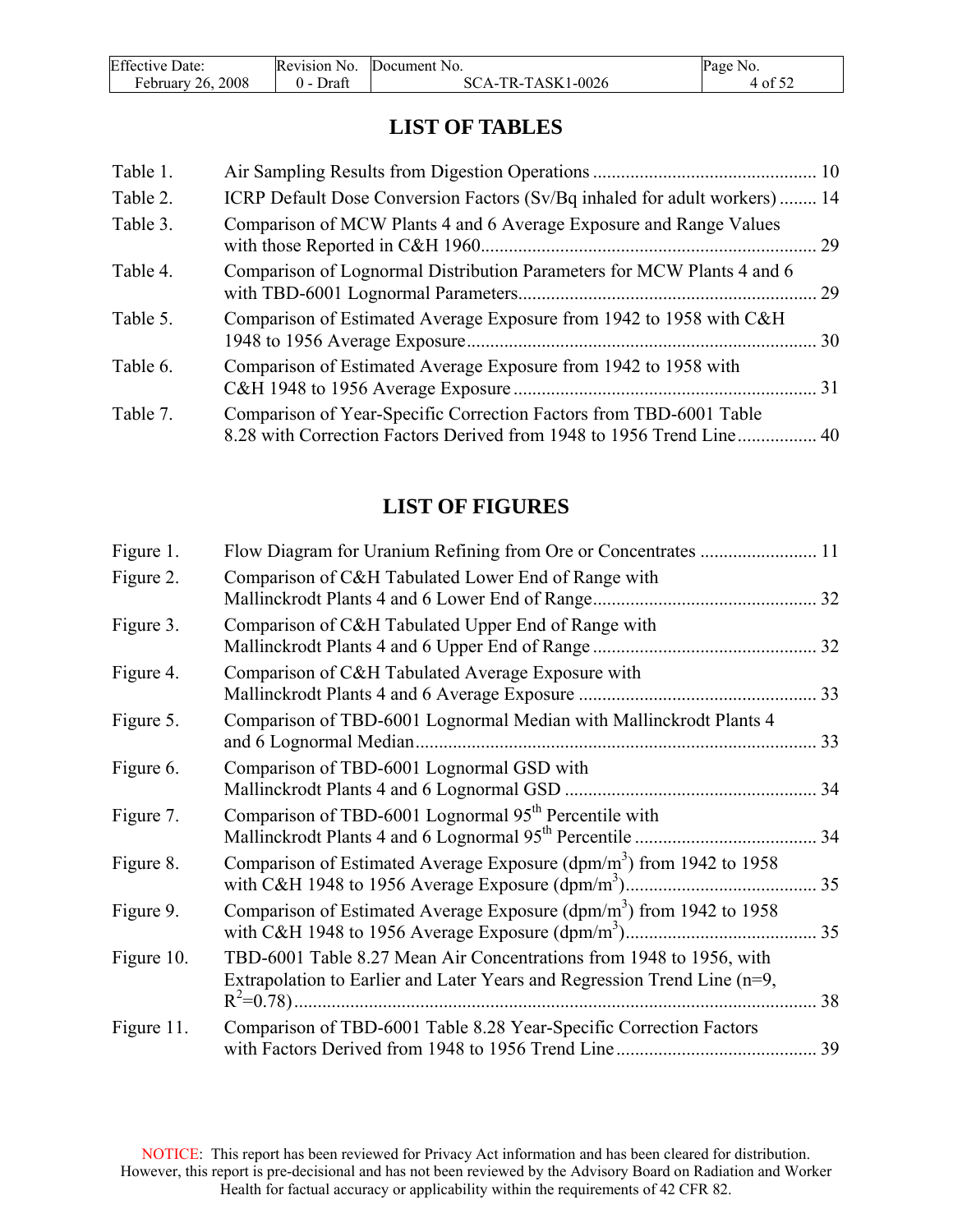<span id="page-5-0"></span>

| <b>Effective Date:</b> | Revision No. | Document No.      | Page No. |
|------------------------|--------------|-------------------|----------|
| February 26, 2008      | Draft        | SCA-TR-TASK1-0026 | 5 of 52  |

# **ACRONYMS AND ABBREVIATIONS**

| <b>AEC</b>            | <b>Atomic Energy Commission</b>                       |
|-----------------------|-------------------------------------------------------|
| <b>Advisory Board</b> | Advisory Board on Radiation and Worker Health         |
| <b>AMAD</b>           | <b>Activity Median Aerodynamic Diameter</b>           |
| <b>AWE</b>            | Atomic Weapons Employer                               |
| BZ                    | <b>Breathing Zone</b>                                 |
| <b>DCF</b>            | Dose Conversion Factor                                |
| dpm                   | Disintegrations per minute                            |
| <b>DWA</b>            | Daily Weighted Average                                |
| EU                    | <b>Enriched Uranium</b>                               |
| <b>FMPC</b>           | Fernald                                               |
| <b>GA</b>             | General Area                                          |
| <b>GSD</b>            | Geometric Standard Deviation                          |
| <b>IMBA</b>           | <b>Integrated Modules for Bioassay Analysis</b>       |
| <b>MCW</b>            | Mallinckrodt Chemical Company                         |
| <b>NIOSH</b>          | National Institute for Occupational Safety and Health |
| PL                    | Preferred Level                                       |
| <b>RU</b>             | Recycled Uranium                                      |
| <b>SX</b>             | <b>Solvent Extraction</b>                             |
| <b>TBD</b>            | <b>Technical Basis Document</b>                       |
| <b>TIB</b>            | <b>Technical Information Bulletin</b>                 |
| $UF_4$                | Uranium Tetrafluoride                                 |
| UF <sub>6</sub>       | Uranium Hexafluoride                                  |
| <b>WLM</b>            | <b>Working Level Month</b>                            |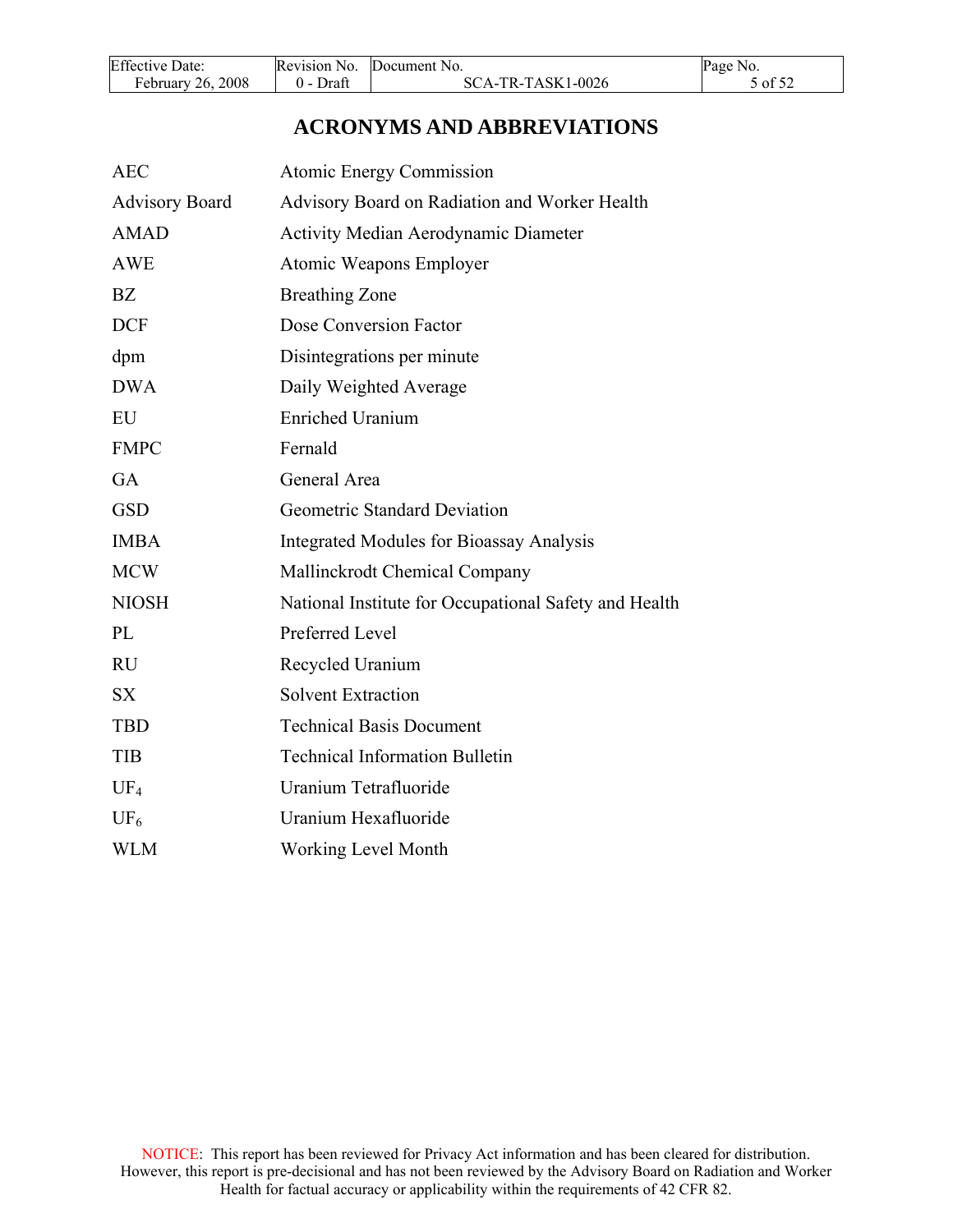<span id="page-6-0"></span>

| <b>Effective Date:</b> | Revision No. | Document No.      | Page No. |
|------------------------|--------------|-------------------|----------|
| February 26, 2008      | Draft        | SCA-TR-TASK1-0026 | -01 52   |

# **EXECUTIVE SUMMARY**

In accordance with direction provided by the Advisory Board on Radiation and Worker Health (Advisory Board) during the Advisory Board conference call held on November 27, 2007, this report presents a review of Technical Basis Document-6001, *Site Profiles for Atomic Weapons Employers that Refined Uranium and Thorium* (Battelle-TBD-6001, Revision F0, December 13, 2006), referred to here as TBD-6001. TBD-6001 provides a generic dose reconstruction exposure matrix specifically for workers at Atomic Weapons Employer (AWE) facilities that performed uranium refining operations and have no or limited site-specific external dosimetry, bioassay, or air-sampling data upon which to base site-specific/realistic dose reconstructions. A companion document to TBD-6001 is TBD-6000 (*Site Profiles for Atomic Weapons Employers that Worked Uranium and Thorium Metals* [Battelle-TBD-6000, Revision F0, December 13, 2006]), which provides an exposure matrix for workers at AWE facilities that performed uranium metal-working operations. SC&A's draft review of TBD-6000 was delivered to the National Institute for Occupational Safety and Health (NIOSH) and the Advisory Board on September 14, 2007 (SC&A 2007). As will be discussed subsequently, some of the issues raised in our review of TBD-6000 are equally relevant to our review of TBD-6001.

From our review of TBD-6001, we have developed the impression that this document was hastily prepared. The document contains numerous typographical errors and other editing issues that make the logic used in developing the dose rates difficult to follow and may hamper the use of the document by dose reconstructors. The construction of the primary dose summary tables is confusing, and little effort is made to lead the reader through the methodology used in developing these summary tables. The sources of numerous pieces of technical data are not referenced. We have provided a listing of some of these editorial issues separate from our technical findings.

The following technical findings are discussed in subsequent sections of this report.

*Finding 1:* It is not possible to judge whether the basic approach to developing inhalation doses in TBD-6001 is claimant favorable, based on the information presented in that document. However, based on analyses presented in this review, it appears that the average inhalation doses used in TBD-6001 are not claimant favorable, particularly for the period prior to 1948.

*Finding 2:* TBD-6001 oversimplifies the process descriptions from Christofano and Harris (1960) and, as a result, may have missed or understated significant pathways for external and internal exposure.

*Finding 3:* The approach used in TBD-6001 to calculate the contribution to external exposure of contaminated dust settled on workplace surfaces is not appropriate. SC&A addressed the same issue in its review of TBD-6000 (SC&A 2007, Item 5).

*Finding 4:* Summary Tables 7.1 and 7.3 in Section 7 of TBD-6001 that address external exposures require additional elaboration to understand the sources of the contained data and how the data were derived.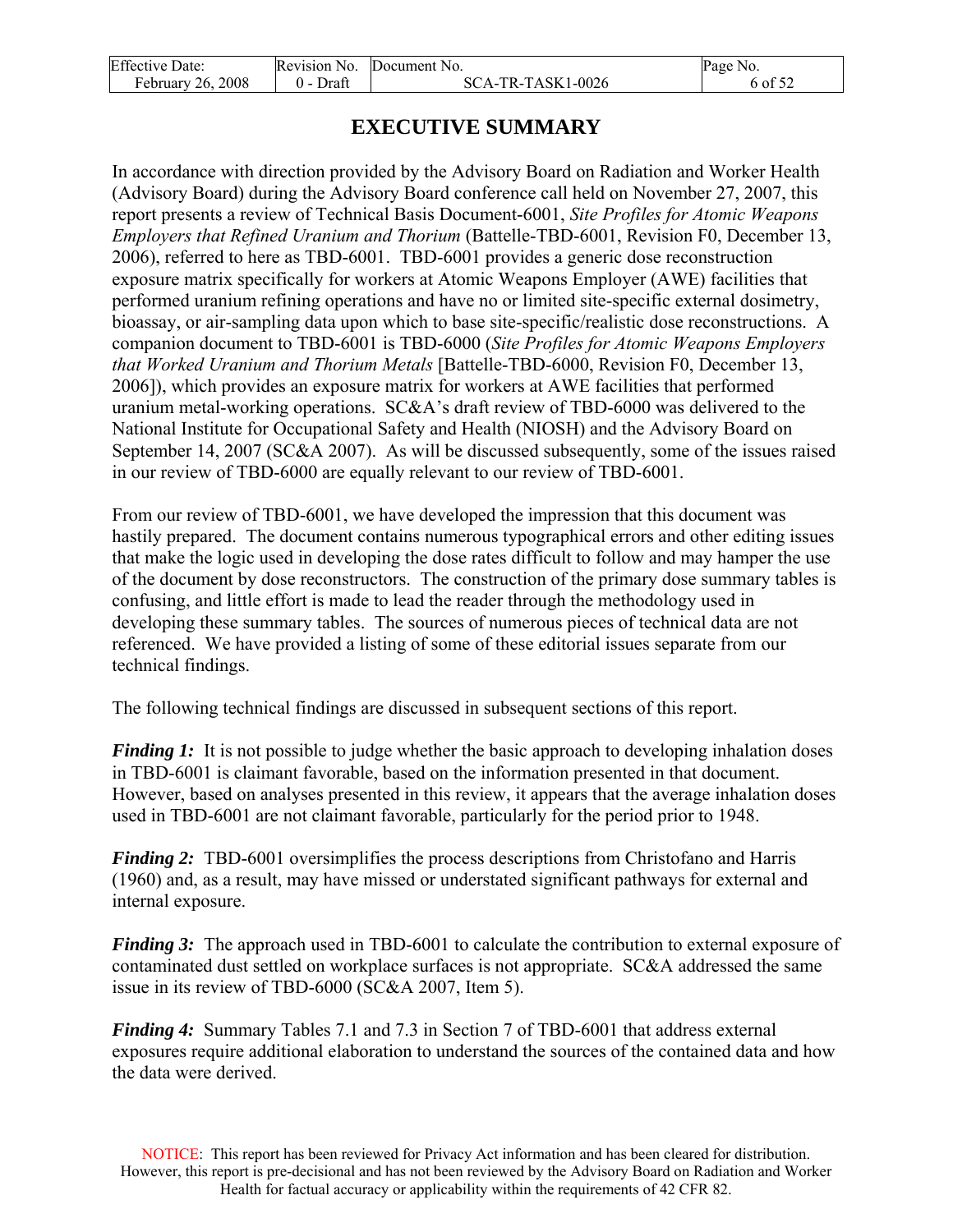| <b>Effective Date:</b> | Revision No. | Document No.      | Page No. |
|------------------------|--------------|-------------------|----------|
| February 26, 2008      | Draft        | SCA-TR-TASK1-0026 | of 52    |

*Finding 5:* The approach taken by NIOSH to develop year-specific correction factors to inhalation doses does not appear to be claimant favorable. Doses in the early years may be understated.

*Finding 6:* NIOSH did not consider radon exposures in developing inhalation exposure rates. Since pitchblende ore contains significant quantities of Ra-226 and its progeny, this omission significantly understates inhalation exposure rates for workers involved with operations at the front end (ore processing) of the refining process.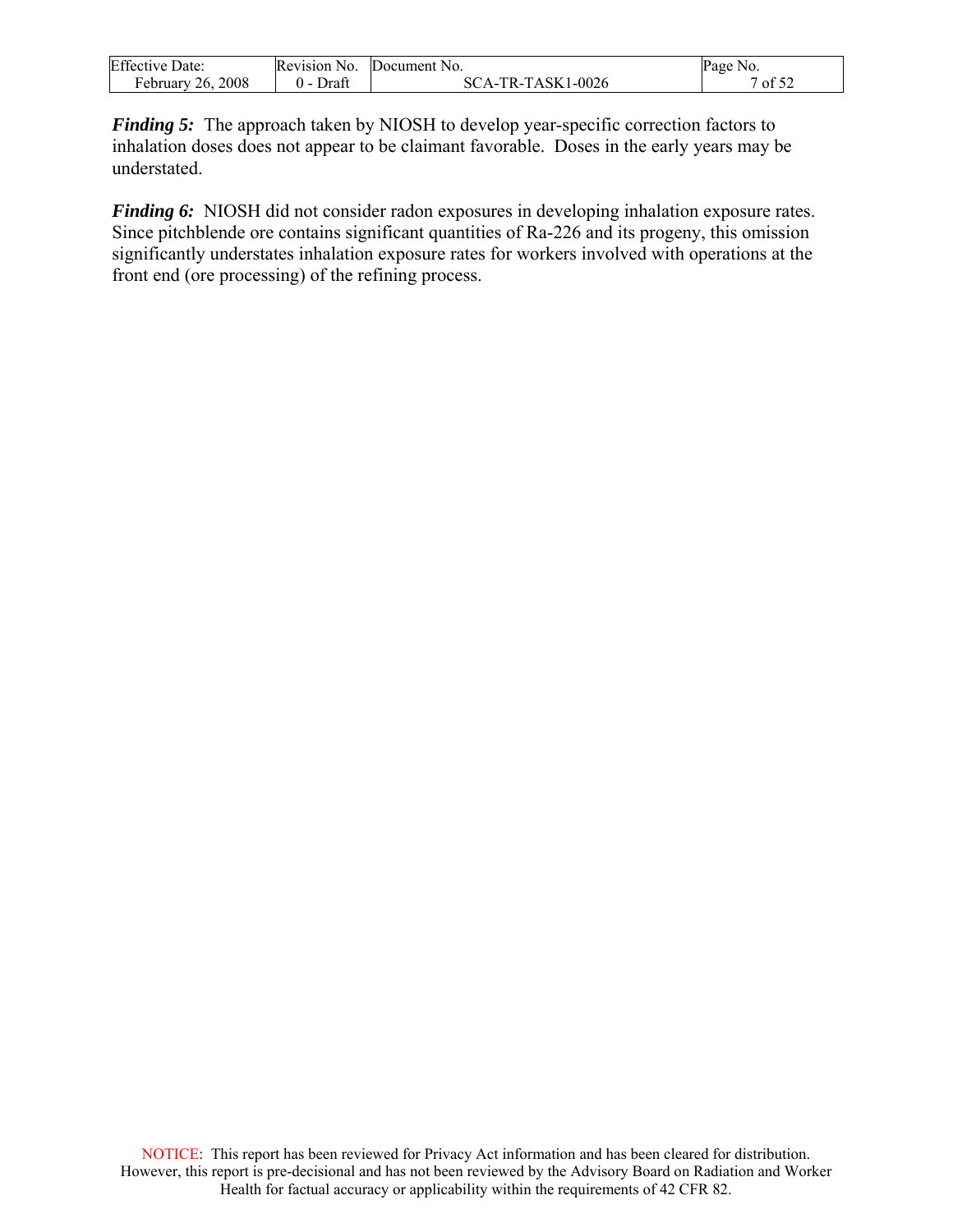<span id="page-8-0"></span>

| <b>Effective Date:</b> | Revision No. | Document No.      | Page No. |
|------------------------|--------------|-------------------|----------|
| February 26, 2008      | Draft        | SCA-TR-TASK1-0026 | 8 of 52  |

## **REVIEW OF BATTELLE-TBD-6001, DISCUSSION OF FINDINGS**

During the conference call of the Advisory Board on Radiation and Worker Health (Advisory Board) held on November 27, 2007, the Board directed SC&A to perform a review of Technical Basis Document (TBD) 6001, *Site Profiles for Atomic Weapons Employers that Refined Uranium and Thorium Metals* (Battelle-TBD-6001, Revision F0, December 13, 2006). This report presents our review of TBD-6001. SC&A was not directed to review the appendices to TBD-6001 as part of this review.

An overarching issue that must be considered is the basic approach to reconstructing doses adopted in TBD-6001. The fundamental question that must be asked is this: Is the sampling data in Christofano and Harris 1960, which is the basic source document used to develop the exposure matrix in TBD-6001, adequate to characterize worker exposures over the period 1948– 1956 for which data are provided, and can the exposures be extended back in time to 1942? Christofano and Harris note that 60 surveys were made at 7 plants over a 9-year period. This is less than one survey per plant per year on average. Each survey establishes the conditions in the plant over a brief survey period of a few days' duration. This survey is then assumed to be representative of the conditions for the balance of the year or for longer time periods in some locations. Operations, particularly in the early days of the Manhattan Project, could hardly be described as steady state. There was continuing pressure on production staffs to maximize output from plants originally designed for short-term operation, and process excursions were common. We believe that the NIOSH report needs to provide a carefully reasoned basis for accepting this fundamental premise, namely, that relatively short-term surveys performed in a given year in a given facility are representative of the entire year's operation and protective of the claimant's interests.

Regarding such additional justification, we also note that the authors of the Harshaw TBD concluded the following:

*It has been determined that it is not feasible to perform dose reconstructions from August 14, 1942 through November 30, 1949 due to lack of internal dosimetry data for the radionuclides associated with uranium operations at Harshaw* (ORAUT 2007, p. 23).

If such a conclusion is appropriate for Harshaw, why would it not be equally appropriate for the generic workers covered by TBD-6001? TBD-6001 includes no internal dosimetry data, and relies solely on air sampling to estimate internal exposures.

The discussion that follows is organized according to the major sections that comprise TBD-6001 and uses the same section numbering scheme (in parentheses). We consider this a focused review, because we did not attempt to assess each and every guideline or look-up table. Rather, we limited our review to those analyses, guidelines, and look-up tables that we judged to be potentially important to the dose reconstruction process. In some cases, the TBD discusses different aspects of a given exposure pathway, such as external dosimetry, in separate chapters. As a result, there is some redundancy in presenting the results of the review. Those sections of TBD-6001 for which we have no comments are not listed in the discussions that follow.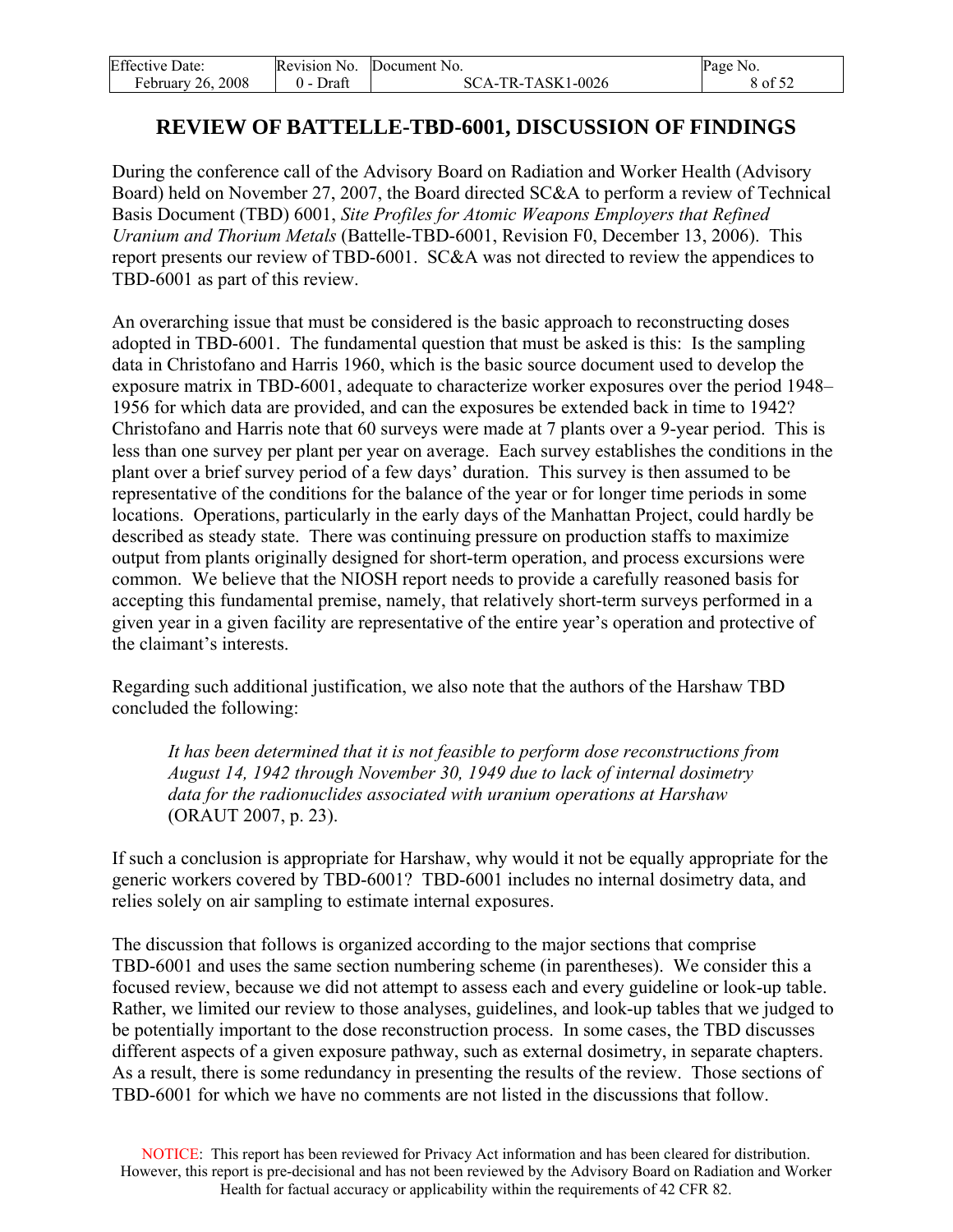<span id="page-9-0"></span>

| <b>Effective Date:</b> | Revision No.     | Document No.      | Page No. |
|------------------------|------------------|-------------------|----------|
| February 26, 2008      | Draft<br>$($ ) – | SCA-TR-TASK1-0026 | 9 of 52  |

## **1.0 PURPOSE AND SCOPE (SECTION 1.0)**

NIOSH states in this section that the report provides the technical basis for reconstructing doses for AWE sites that refined uranium under government contract during the period 1942–1958; however, no basis is provided for selecting 1942–1958 as the relevant time period. We also note that NIOSH refers elsewhere to 1944 as start date (page 4, second paragraph).

## **2.0 INTRODUCTION (SECTION 2.0)**

Section 2.0 of TBD-6001 is a brief introduction to the NIOSH report noting that, in the early days of the Atomic Energy Commission (AEC) program, no one organization had the capability of performing all the steps necessary to process uranium ores and produce uranium metal billets or uranium hexafluoride ( $UF_6$ ) needed to manufacture fuel for the production reactors. The authors of TBD-6001 state that they relied heavily on a journal article by Christofano and Harris  $(1960)^{1}$  $(1960)^{1}$  $(1960)^{1}$  to develop the exposure matrix. Christofano and Harris, who worked for the AEC Health and Safety Laboratory, accumulated more than 20,000 air-sampling measurements in 60 surveys at 7 AEC plants over the period 1948 through 1956 (C&H 1960, p. 77/441). They also provide some information on external exposures. The uranium refining operations were conducted at Middlesex, Mallinckrodt (MCW), Fernald (FMPC), Harshaw, Linde, Electromet, and Vitro. By 1955, uranium refining was consolidated into two parallel integrated processing plants— MCW and Fernald (with the exception of uranium hexafluoride production, which was moved from Harshaw to Oak Ridge). NIOSH has prepared individual TBDs for MCW, FMPC, Linde, and Harshaw (ORAUT 2004, 2005, 2006, and 2007).

C&H present tabular summaries of air-sampling measurements for the various unit operations involved in uranium refining, including ore sampling, digestion, denitration, oxide conversion,  $UF<sub>4</sub>$  production, uranium metal production, uranium metal recasting,  $UF<sub>6</sub>$  conversion, scrap recycling, and drum handling, but not for solvent extraction.<sup>[2](#page-9-2)</sup> For each unit operation (except solvent extraction), the tabular summaries provide minimum, maximum, and average air concentrations ( $dpm/m<sup>3</sup>$ ) from breathing zone (BZ) measurements associated with various worker activities required by each of the unit operations and from general area (GA) samples. The tables also provide an "average daily exposure." As an example, Table 3 from C&H 1960, included here as Table 1, summarizes the air sampling results for the digestion operation.<sup>[3](#page-9-3)</sup> In the digestion operation, pitchblende ore or ore concentrates are dissolved in nitric acid, and the uranyl nitrate solution is separated from the gangue by filtration. If the uranium-bearing solution resulted from processing of pitchblende ore, it was further processed to remove radium. A simplified flow diagram for all the uranium refining operations is included as Figure 1.

<span id="page-9-1"></span> $\begin{array}{c|c}\n\hline\n\end{array}$ <sup>1</sup> Since Christofano and Harris (1960) is frequently referenced throughout this review, we have chosen to use the abbreviation C&H or C&H 1960 for simplicity and readability of our review.

<sup>&</sup>lt;sup>2</sup> Although solvent extraction was discussed, no tabular data summary was provided.

<span id="page-9-3"></span><span id="page-9-2"></span> $3$  C&H refer to the summary values in Table 3 as "average daily exposure." In other tables in C&H 1960, terms such as "DWA" (Tables 5 and 10), "average weighted exposure" (Table 4), "daily average exposure" (Table 2) and "weighted average exposure" (Tables 6 and 8), "weighted average" (Table 9), "average exposure" (Table 11), and "daily weighted average" (Table 1) are used. We presume these terms are synonymous (and, apparently, they are assumed to be synonymous in TBD-6001), but we are not sure.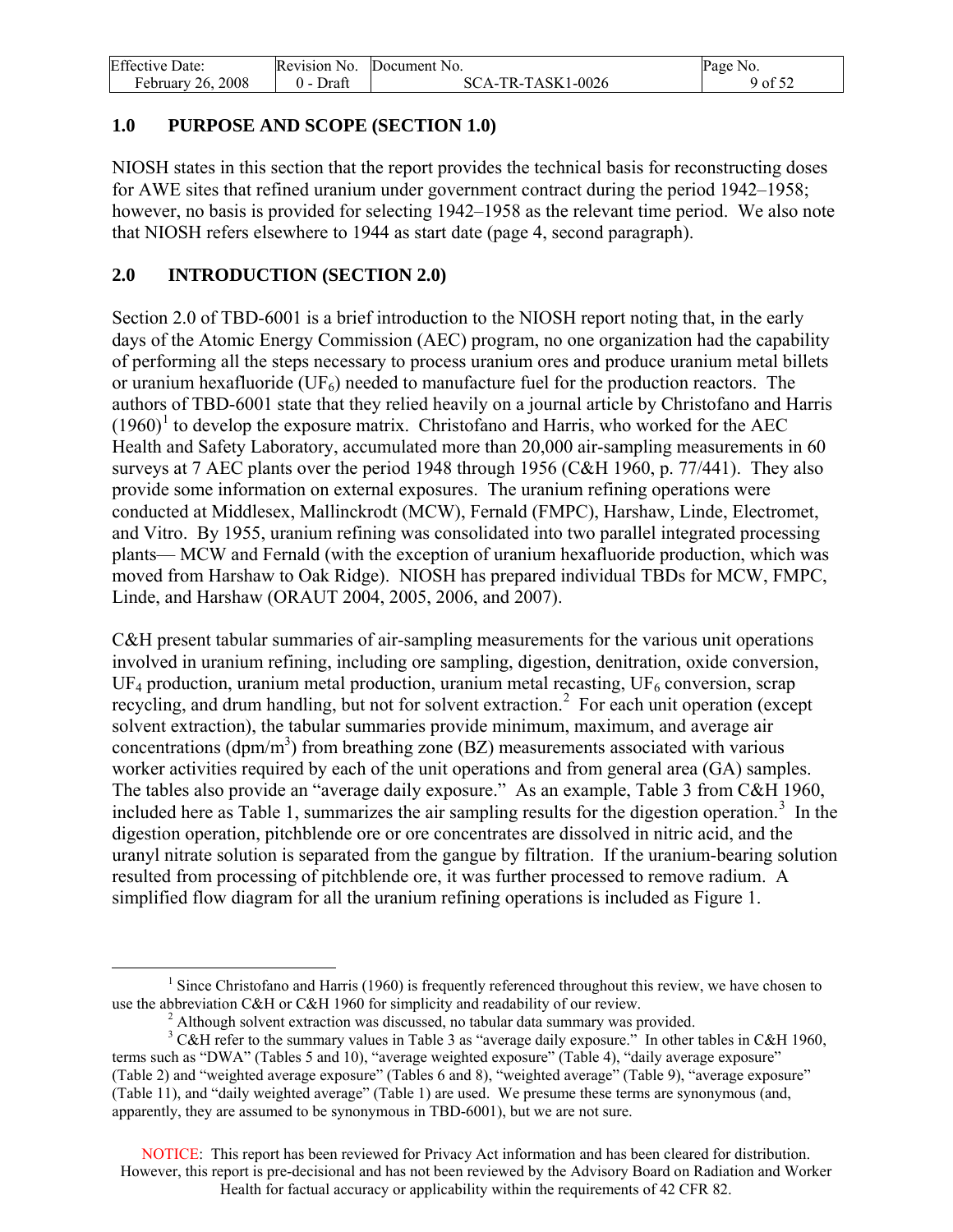<span id="page-10-0"></span>

| <b>Effective Date:</b> | Revision No. | Document No.      | Page No. |
|------------------------|--------------|-------------------|----------|
| February 26, 2008      | Draft        | SCA-TR-TASK1-0026 | 10 of 52 |

### **Table 1. Air Sampling Results from Digestion Operations**  (Source: C&H 1960, Table 3)

| <b>Sample Location</b>         | Pitchblende Ore (dpm/m <sup>3</sup> ) |         | Concentrates $(dpm/m^3)$ |         |
|--------------------------------|---------------------------------------|---------|--------------------------|---------|
|                                | Range                                 | Average | Range                    | Average |
| BZ reaming ore chute           | 350-8,000                             | 1,000   |                          |         |
| BZ drum dumping – uncontrolled |                                       | 2,500   | $1,000 - 6,000$          | 2,400   |
| BZ drum dumping - ventilated   |                                       |         | $0 - 220$                | 90      |
| BZ drum dumping – remote       |                                       |         | $6 - 44$                 | 30      |
| BZ lidding and delidding drums | $600-1,700$                           | 1,200   |                          |         |
| GA digest area                 | $6 - 330$                             | 150     | $0 - 75$                 | 30      |
| GA ore room                    | $90 - 2,600$                          | 1,000   |                          |         |
| Average daily exposure         | $7 - 350$                             | 110     | $17 - 100$               | 40      |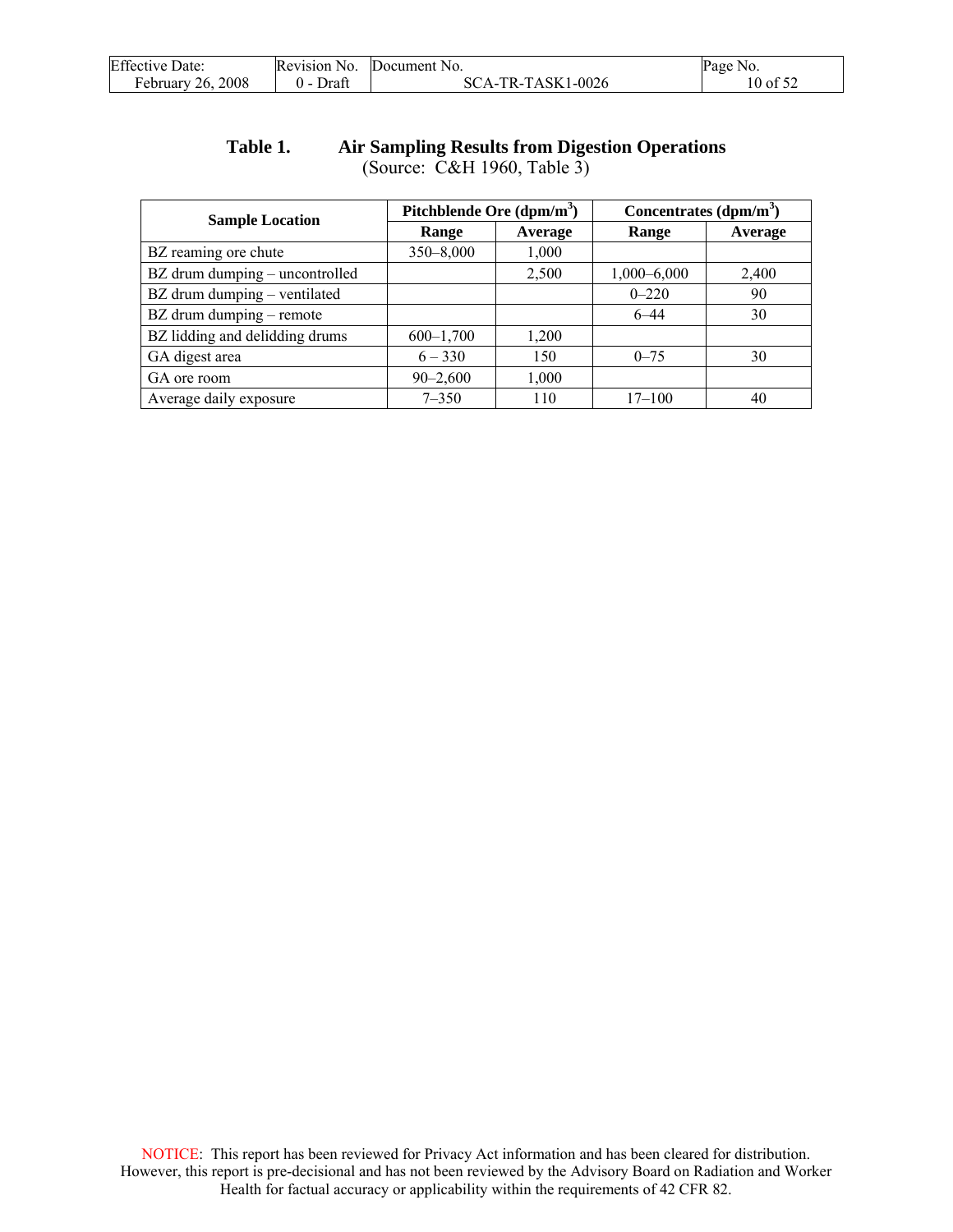<span id="page-11-0"></span>

| <b>Effective Date:</b> | Revision No. | Document No.        | Page No.                                   |
|------------------------|--------------|---------------------|--------------------------------------------|
| February 26, 2008      | Draft<br>0 - | $SCA-TR-TASK1-0026$ | $\cdot$ of 5 <sup><math>\circ</math></sup> |



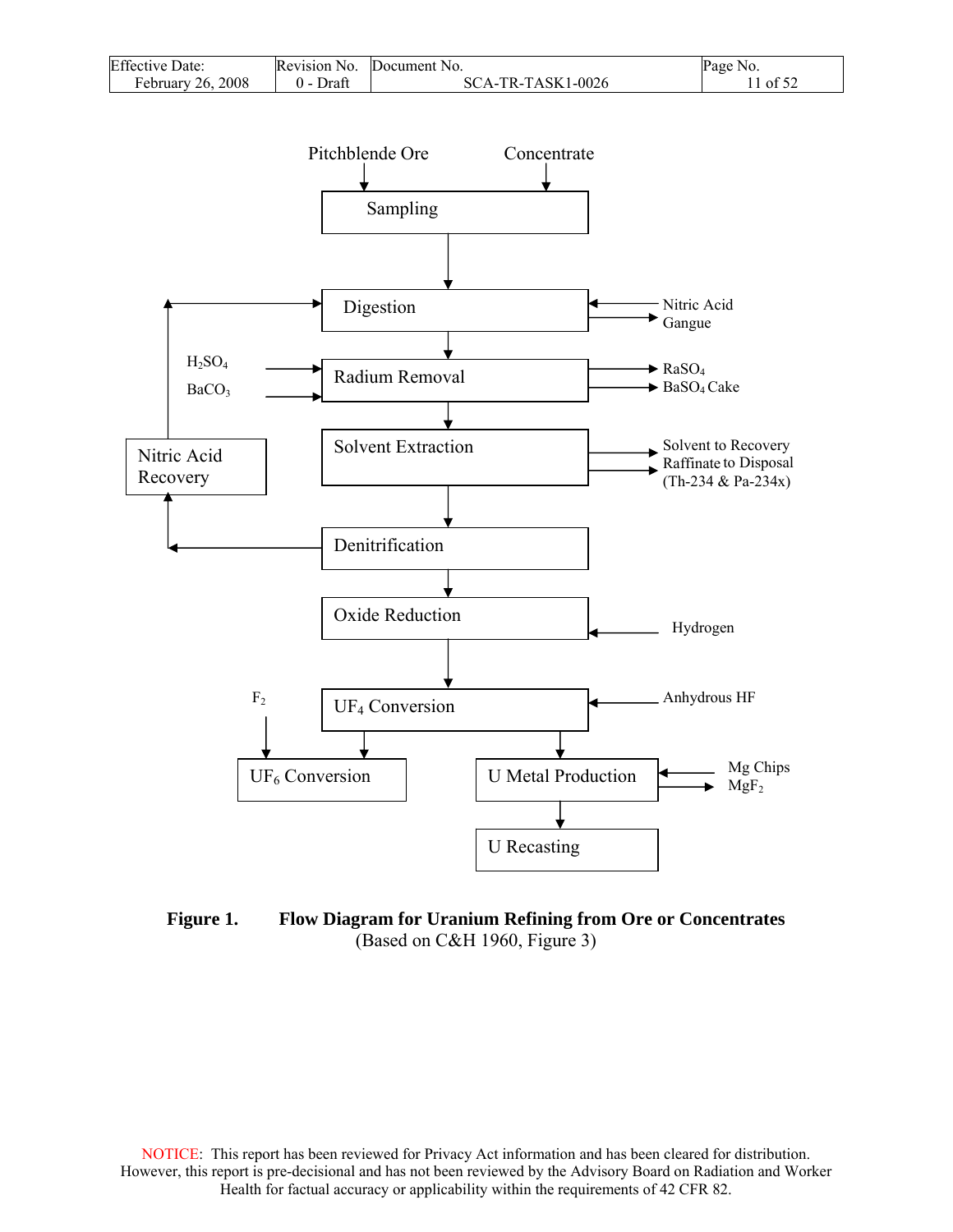<span id="page-12-0"></span>

| <b>Effective Date:</b> | Revision No.     | Document No.      | Page No. |
|------------------------|------------------|-------------------|----------|
| 26, 2008<br>February   | Draft<br>$($ ) – | SCA-TR-TASK1-0026 | 12 of 52 |

No discussion is provided in C&H 1960 as to how the range and the average of the "Average Daily Exposures" reported in their tabular summaries were obtained, and the paper includes no references that would assist the researcher in understanding how these quantities are derived. Presumably, the data are some type of long-term average from 1948 to 1956 of time-weighted daily averages of surveys taken for various operations from the seven plants. Unfortunately, there is no transparency as to how the average of the average daily exposures is derived.

For example, NIOSH uses the average airborne concentration value of 110 dpm/m<sup>3</sup> from Table 3 of C&H 1960 to establish a median exposure level of 49 dpm/m<sup>3</sup> (Table 8.3) and a median daily inhalation rate for a digester operator in summary Table 8.29 of 145 pCi/calendar day based on a 40-hour work week. In our opinion, the method used to derive this exposure rate is as follows (although the NIOSH document does not make clear the calculational approach):

I (pCi/day) = 49 dis/min-m<sup>3</sup>  $\times$  1 min/60 sec  $\times$  1 Bq/dps  $\times$  27 pCi/Bq  $\times$  1.2 m<sup>3</sup>/hr  $\times$  8 hr/day  $\times$ 250 work days/365 calendar days = 145 pCi/calendar day.

However, the larger problem is that there is no insight into how the core value of 110 dpm/ $m<sup>3</sup>$ was derived originally. Without additional insight into the averaging processes used by C&H, one cannot make any assertions as to whether or not the approach used in TBD-6001 for this inhalation value is reasonable and/or claimant favorable. This issue is further discussed under Section 8.1 of this report.

This lack of transparency as to how C&H manipulated their survey data is also apparent in Figure 16 of their paper. Figure 16 is a plot of weighted exposures  $(dpm/m<sup>3</sup>)$  by year. The plot contains 137 data points (17 in 1948, 9 in 1949, etc.). C&H provide no information as to how their survey information was composited to obtain the 137 annual data points. The information in Figure 16 was used in TBD-6001 to develop year-specific correction factors (see TDB-6001, Table 8.28). During dose reconstruction, these correction factors are to be used as multipliers of the inhalation intake rates in Table 8.29, depending on the years during which a claimant was employed. Since it is not known how the C&H survey data were composited to obtain annual weighted exposures, it is not possible to judge whether or not the approach used is claimant favorable.

It should also be noted that C&H 1960 covers the period 1948–1956, while the relevant period for dose reconstruction using TBD-6001 is 1942–1958. The ramifications of this will be discussed subsequently in Section 8.3 of this report.

## **3.0 URANIUM DOSIMETRY (SECTION 3.0)**

Section 3 of TBD-6001 presents a generic description of the characteristics of uranium and its emissions, and a general discussion of the types of external and internal exposures that are associated with uranium refining operations; it also treats dose conversion factors (DCFs). Most of the information in Section 3 (i.e., Sections 3.1, 3.2 and 3.3) of TBD-6001 is the same as the information included in Section 3 of TBD-6000, which was previously reviewed by SC&A (SC&A 2007). In its review of TBD-6000, SC&A found the fundamental descriptions of the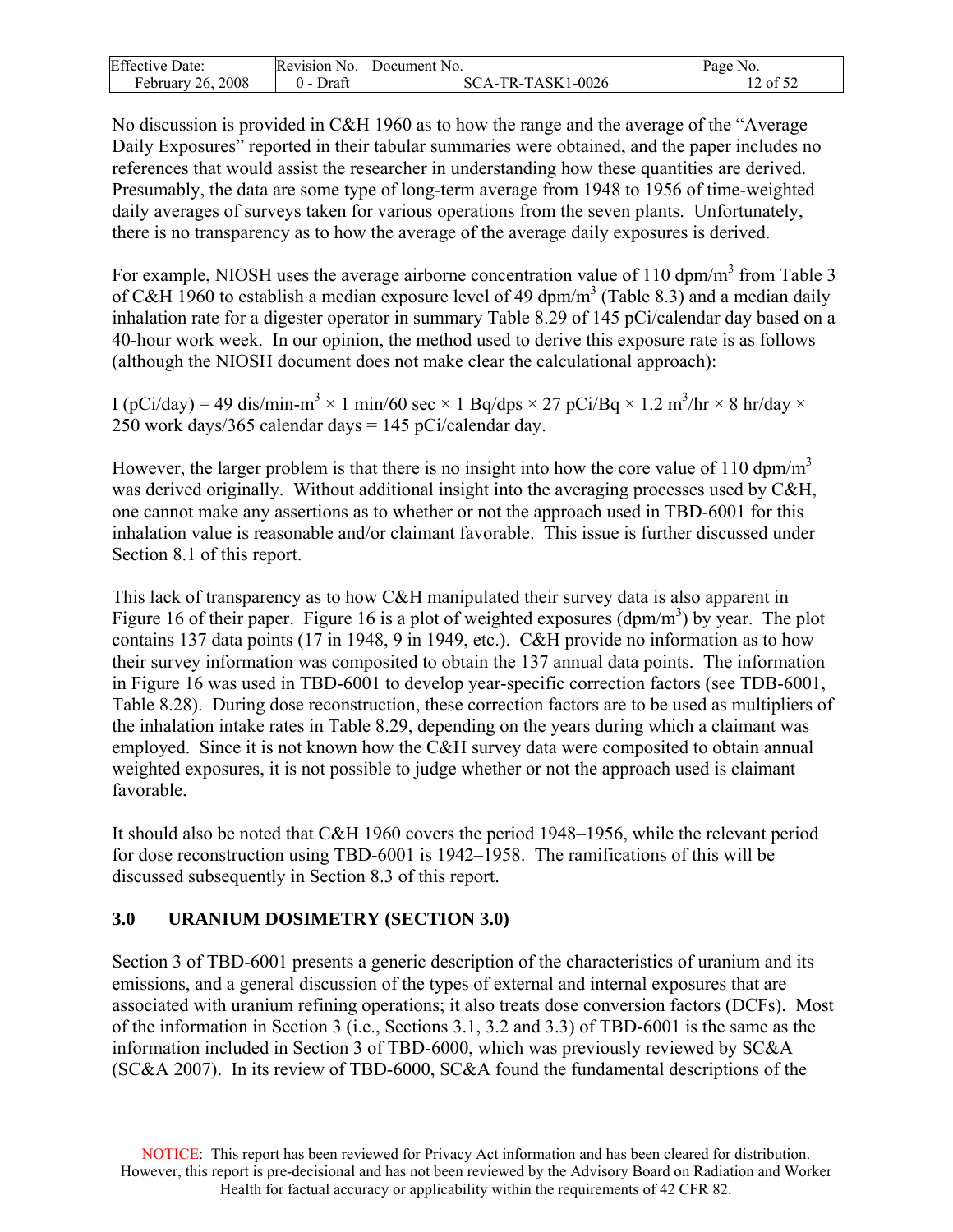<span id="page-13-0"></span>

| <b>Effective Date:</b> | Revision No. | Document No.        | Page No. |
|------------------------|--------------|---------------------|----------|
| 26, 2008<br>February   | Draft        | $SCA-TR-TASK1-0026$ | 13 of 52 |

isotopic composition of various forms of uranium to be correct. The same conclusion applies to TBD-6001.

### **3.1 Source Terms for External Doses (Section 3.4)**

SC&A provided an extensive critique of the information in Section 3.4.2 of TBD-6000 (SC&A 2007, Section 3.1, Surface Contamination). The same comments are relevant to Section 3.4.2 of TBD-6001. In particular, SC&A questioned the use of a model for developing surface contamination based on settling of 5 micron (AMAD) particles with a terminal settling velocity of 0.00075 m/sec onto external surfaces.

## **3.2 Internal Dosimetry (Section 3.5)**

The only sources of internal exposure considered in TBD-6001 are the various isotopes of uranium and the uranium progeny that exist 100 days after ore processing. The report does not explicitly address exposures to Th-230, Ra-226, or Rn-222 and its progeny. These radionuclides could be important for workers that handled ore. For example, consider an air sample collected in an ore processing area, and it is determined that the sample contains x  $dpm/m<sup>3</sup>$  after allowing the short-lived radon progeny to decay away. This sample is likely to contain equal activities of all isotopes that comprise the natural uranium decay series, except radon and its short-lived progeny. By assuming that all the detected alpha emissions are U-234, when in fact the sample likely contains equal amounts of U-234, U-238, Th-230, and Ra-226, is it possible that the derived doses to specific organs might be significantly underestimated? Table 2 presents the default ICRP 50-year committed dose equivalent (Sv/Bq inhaled) to key organs for these radionuclides (ICRP 1968).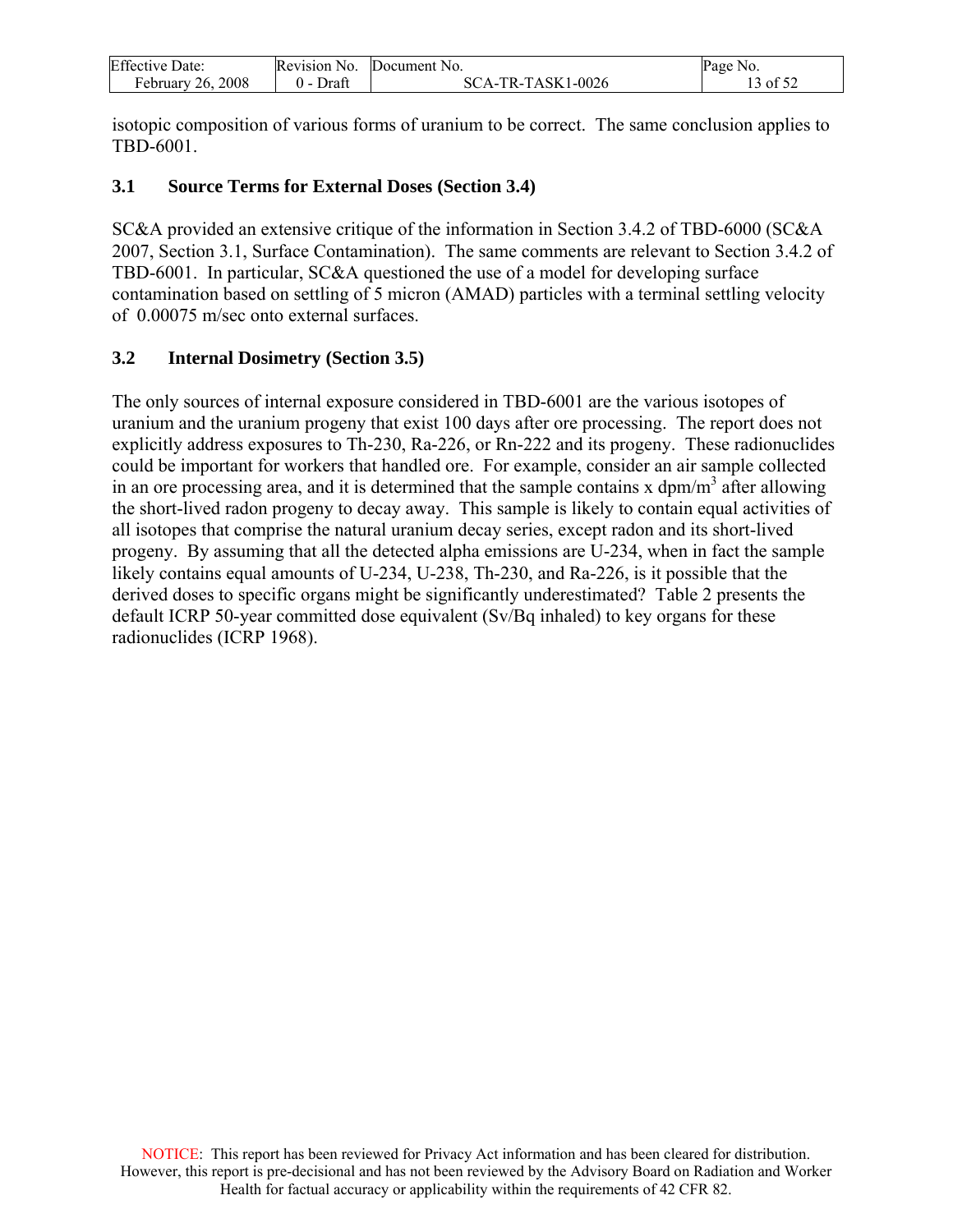<span id="page-14-0"></span>

| <b>Effective Date:</b> | Revision No. | Document No.      | Page No. |
|------------------------|--------------|-------------------|----------|
| February 26, 2008      | Draft        | SCA-TR-TASK1-0026 | 14 of 52 |

#### **Table 2. ICRP Default Dose Conversion Factors (Sv/Bq inhaled for adult workers)**

|                     | $U-238$<br>Type F | <b>Type M</b> | <b>Type S</b> | $U-234$<br><b>Type S</b> | <b>Th-230</b><br><b>Type M</b> | Th-230<br><b>Type S</b> | <b>Ra-226</b><br>Type M |
|---------------------|-------------------|---------------|---------------|--------------------------|--------------------------------|-------------------------|-------------------------|
| Time after intake   | 50 years          | 50 years      | 50 years      | 50 years                 | 50 years                       | 50 years                | 50 years                |
| Adrenals            | 3.00E-07          | 1.20E-07      | 1.50E-08      | 8.70E-09                 | 1.60E-06                       | 1.50E-07                | 3.00E-08                |
| <b>Bladder Wall</b> | 3.00E-07          | 1.20E-07      | 1.50E-08      | 8.70E-09                 | 1.60E-06                       | 1.50E-07                | 2.90E-08                |
| <b>Bone Surface</b> | 8.70E-06          | 3.50E-06      | 4.60E-07      | 2.70E-07                 | 1.50E-03                       | 1.40E-04                | 9.00E-06                |
| <b>Brain</b>        | 3.00E-07          | 1.20E-07      | 1.40E-08      | 8.70E-09                 | 1.60E-06                       | 1.50E-07                | 2.90E-08                |
| <b>Breast</b>       | 3.00E-07          | 1.20E-07      | 1.50E-08      | 8.70E-09                 | 1.60E-06                       | 1.50E-07                | 2.90E-08                |
| Oesophagus          | 3.00E-07          | 1.20E-07      | 1.50E-08      | 8.70E-09                 | 1.60E-06                       | 1.50E-07                | 2.90E-08                |
| St Wall             | 3.00E-07          | 1.20E-07      | 1.50E-08      | 9.20E-09                 | 1.60E-06                       | 1.50E-07                | 2.90E-08                |
| SI Wall             | 3.00E-07          | 1.20E-07      | 1.60E-08      | 1.00E-08                 | 1.60E-06                       | 1.50E-07                | 3.00E-08                |
| ULI Wall            | 3.00E-07          | 1.30E-07      | 2.10E-08      | 1.70E-08                 | 1.60E-06                       | 1.50E-07                | 4.10E-08                |
| LLI Wall            | 3.00E-07          | 1.30E-07      | 3.30E-08      | 3.20E-08                 | 1.70E-06                       | 1.70E-07                | 8.00E-08                |
| Colon               | 3.00E-07          | 1.30E-07      | 2.60E-08      | 2.30E-08                 | 1.60E-06                       | 1.60E-07                | 5.70E-08                |
| Kidneys             | 3.10E-06          | 1.30E-06      | 1.70E-07      | 1.00E-07                 | 2.20E-05                       | 2.10E-06                | 4.30E-08                |
| Liver               | 1.20E-06          | 4.80E-07      | 6.20E-08      | 3.70E-08                 | 1.90E-05                       | 1.80E-06                | 1.30E-07                |
| Muscle              | 3.00E-07          | 1.20E-07      | 1.50E-08      | 8.70E-09                 | 1.60E-06                       | 1.50E-07                | 2.90E-08                |
| Ovaries             | 3.00E-07          | 1.20E-07      | 1.50E-08      | 8.70E-09                 | 1.20E-05                       | 1.10E-06                | 2.90E-08                |
| Pancreas            | 3.00E-07          | 1.20E-07      | 1.50E-08      | 8.70E-09                 | 1.60E-06                       | 1.50E-07                | 2.90E-08                |
| Red Marrow          | 9.10E-07          | 3.70E-07      | 4.90E-08      | 2.80E-08                 | 5.20E-05                       | 4.90E-06                | 6.40E-07                |
| ET Airways          | 3.00E-07          | 5.20E-06      | 3.10E-05      | 7.50E-05                 | 1.40E-05                       | 7.40E-05                | 1.30E-05                |
| Lungs               | 3.10E-07          | 2.20E-05      | 6.70E-05      | 4.10E-05                 | 1.70E-05                       | 4.00E-05                | 1.70E-05                |
| Skin                | 3.00E-07          | 1.20E-07      | 1.50E-08      | 8.70E-09                 | 1.60E-06                       | 1.50E-07                | 2.90E-08                |
| Spleen              | 3.00E-07          | 1.20E-07      | 1.50E-08      | 8.70E-09                 | 1.60E-06                       | 1.50E-07                | 3.90E-08                |
| Testes              | 3.00E-07          | 1.20E-07      | 1.50E-08      | 8.70E-09                 | 1.20E-05                       | 1.10E-06                | 2.90E-08                |
| Thymus              | 3.00E-07          | 1.20E-07      | 1.50E-08      | 8.70E-09                 | 1.60E-06                       | 1.50E-07                | 2.90E-08                |
| Thyroid             | 3.00E-07          | 1.20E-07      | 1.50E-08      | 8.70E-09                 | 1.60E-06                       | 1.50E-07                | 2.90E-08                |
| Uterus              | 3.00E-07          | 1.20E-07      | 1.40E-08      | 8.70E-09                 | 1.60E-06                       | 1.50E-07                | 2.90E-08                |
| Remainder           | 3.30E-07          | 1.40E-07      | 3.10E-08      | 3.80E-05                 | 1.90E-06                       | 2.00E-07                | 3.50E-08                |
| Effective dose      | 5.00E-07          | 2.90E-06      | 8.00E-06      | 6.80E-06                 | 2.80E-05                       | 7.20E-06                | 2.20E-06                |

As may be noted, for Th-230 and Ra-226, the limiting DCFs for several organs are greater than or comparable to that for U-234. Hence, ignoring the fact that some of the alpha activity observed in an air sample might be Th-230 or Ra-226 could result in a substantial underestimate of the dose to certain organs. TBD-6001 should address possible exposures to Th-230 and Ra-226 for workers handling ore.

The report also does not address exposures to enriched uranium (EU) or recycled uranium (RU). In light of this, Section 1 of the report, titled "Purpose and Scope," should make it clear that this document should only be used for workers involved in the processing of uranium ores and concentrates, and that it does not provide direction regarding exposures to workers who might have handled EU, RU, or ores containing Th-232.

With respect to the possible importance of exposure to radon and its progeny, it is important to recognize that an air particulate sample will not capture radon. In addition, it is likely that the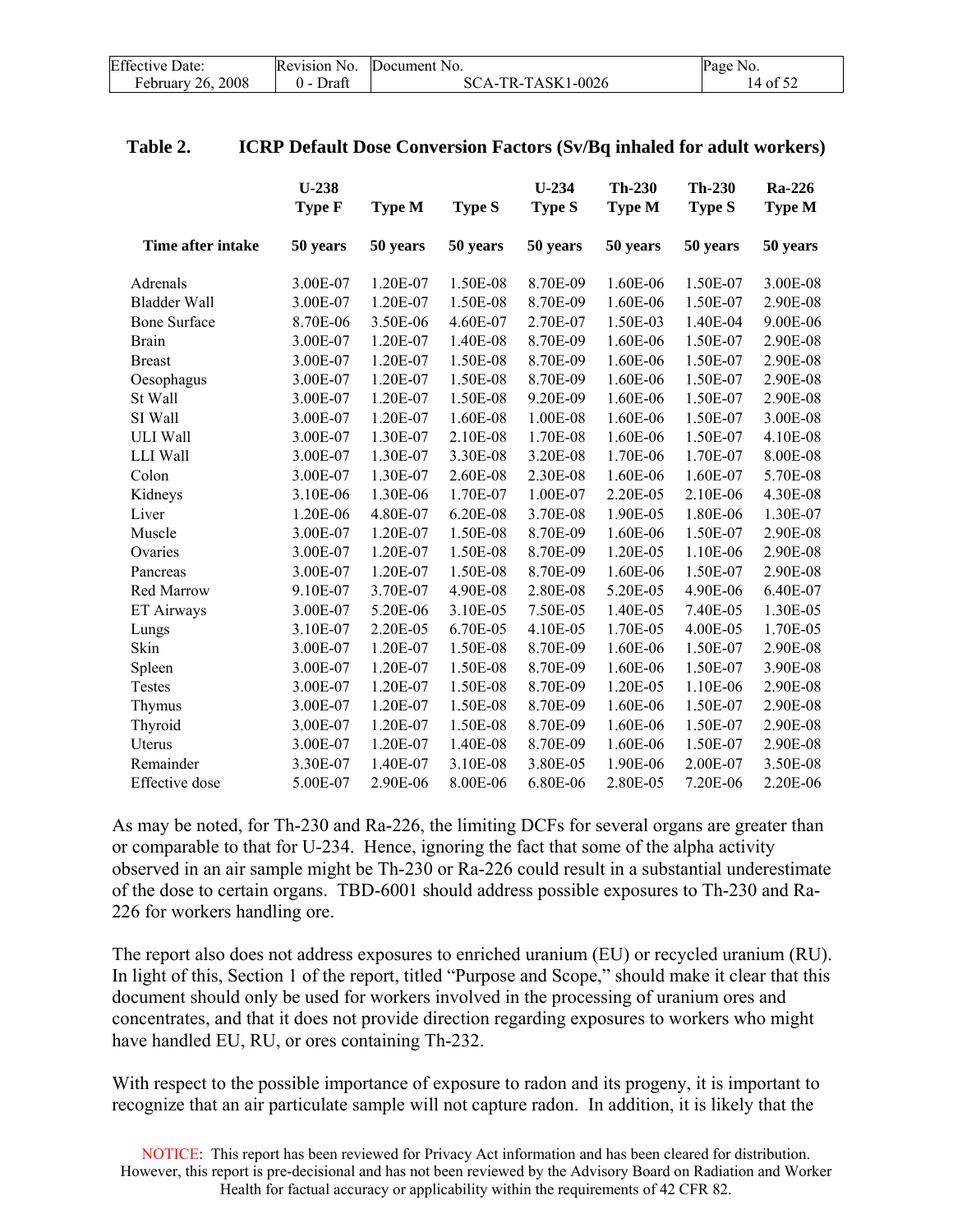<span id="page-15-0"></span>

| Effective<br>Date:      | Revision No. | Document No.                    | Page No. |
|-------------------------|--------------|---------------------------------|----------|
| 2008<br>26.<br>February | Draft        | -TR-TASK1-0026<br>SC.<br>`A - ` | of $52$  |

short-lived progeny that are captured in an air sample will be allowed to decay before alpha counting. In order to assess the possible significance of ignoring radon and its short-lived progeny in TBD-6001, we reviewed a number of source documents, including NYOO 1949, ORAUT 2005, and ORAUT 2007. It is reported on page 8 of NYOO 1949 that radon levels exceeding  $1 \times 10^{-10}$  Ci/L were experienced by workers loading and unloading freight cars. That document further notes that at the Middlesex plant, "For a period of several years employees engaged in this operation [loading and unloading freight cars] were exposed to levels of radon which ranged from 200 to 250 times the 'maximum permissible exposure' of  $10^{-10}$  c per liter" (NYOO 1949, p. 14). C&H 1960 states that radon concentrations in ore cars were as high as  $10^{-7}$ to  $10^{-8}$  Ci/L.

A table of radon exposures at MCW Plant 6, where ore storage and handling, digestion solvent extraction, and denitration operations were conducted, is presented on page 71 of ORAUT 2005. The table, which covers the period 1946–1957, includes radon exposure rates for a variety of job descriptions. The exposure for a production operator is stated to have been 0.138 WLM per month worked, based on an equilibrium factor of 0.25. Based on a breathing rate of 9.6  $\text{m}^3/\text{day}$ , this translates to an exposure of  $5.3 \times 10^5$  pCi/day.

As may be noted in Table 8.29 in TBD-6001, uranium intake rates are provided for a broad range of operations, job titles, and years of AEC operations. The table does not address radon. For example, the recommended uranium inhalation rate for an ore digestion operator is  $1.45 \times$ 10<sup>2</sup> pCi/d. This corresponds to a 50-year dose commitment of about 4 mrem per day of exposure (145 pCi/day  $\times$  6.8E-06 Sv/Bq [U-234 eff. dose]  $\times$  1 Bq/27 pCi  $\times$  1E05 mrem/Sv). Assuming the whole-body dose equivalent associated with exposure to radon and its progeny is about 200 mrem/yr per pCi/L of radon,<sup>[4](#page-15-0)</sup> the daily whole-body dose equivalent associated with a radon intake rate of 5.3 x10<sup>5</sup> pCi/work day is about 10 mrem/work day (5.3E05 pCi/day  $\times$  1 day/9.6 m<sup>3</sup>  $\times$  1 m<sup>3</sup>/1000L  $\times$  200 mrem/yr per pCi/L  $\times$  1 yr/8760 hr  $\times$  8 hr/work day). Clearly, failure to consider radon exposure could result in underestimating inhalation exposures for workers involved in ore handling and processing, and residue handling and processing. This may involve not only workers directly involved in those operations, but also nearby workers performing other operations. TBD-6001 should address the issue of radon exposures, or at least caution the dose reconstructor that radon exposures are not included in the TBD.

A review of the exposure matrix prepared by NIOSH in support of dose reconstruction of workers at the Harshaw Chemical Company (ORAUT 2007) reveals that consideration was given to radon exposures, RU, EU, radium, thorium, special isotopic separations, and incidents. Since TBD-6001 is designed as a generic protocol for uranium processing facilities, some mention of these isotopes is warranted.

 $\frac{1}{4}$  Tables 2.4 and 2.1 of NCRP Report No. 93 (NCRP 1987) indicate that the typical radon exposure to people in the U.S. of about 1 pCi/L (this includes a collective average for both indoor and outdoor exposure) is associated with a whole-body dose equivalent of about 200 mrem/yr (including progeny). Hence, using this as a rule of thumb, exposure to radon plus progeny is associated with an effective whole-body dose of about 0.5 mrem per full day of exposure per pCi/L of radon in partial equilibrium with its progeny.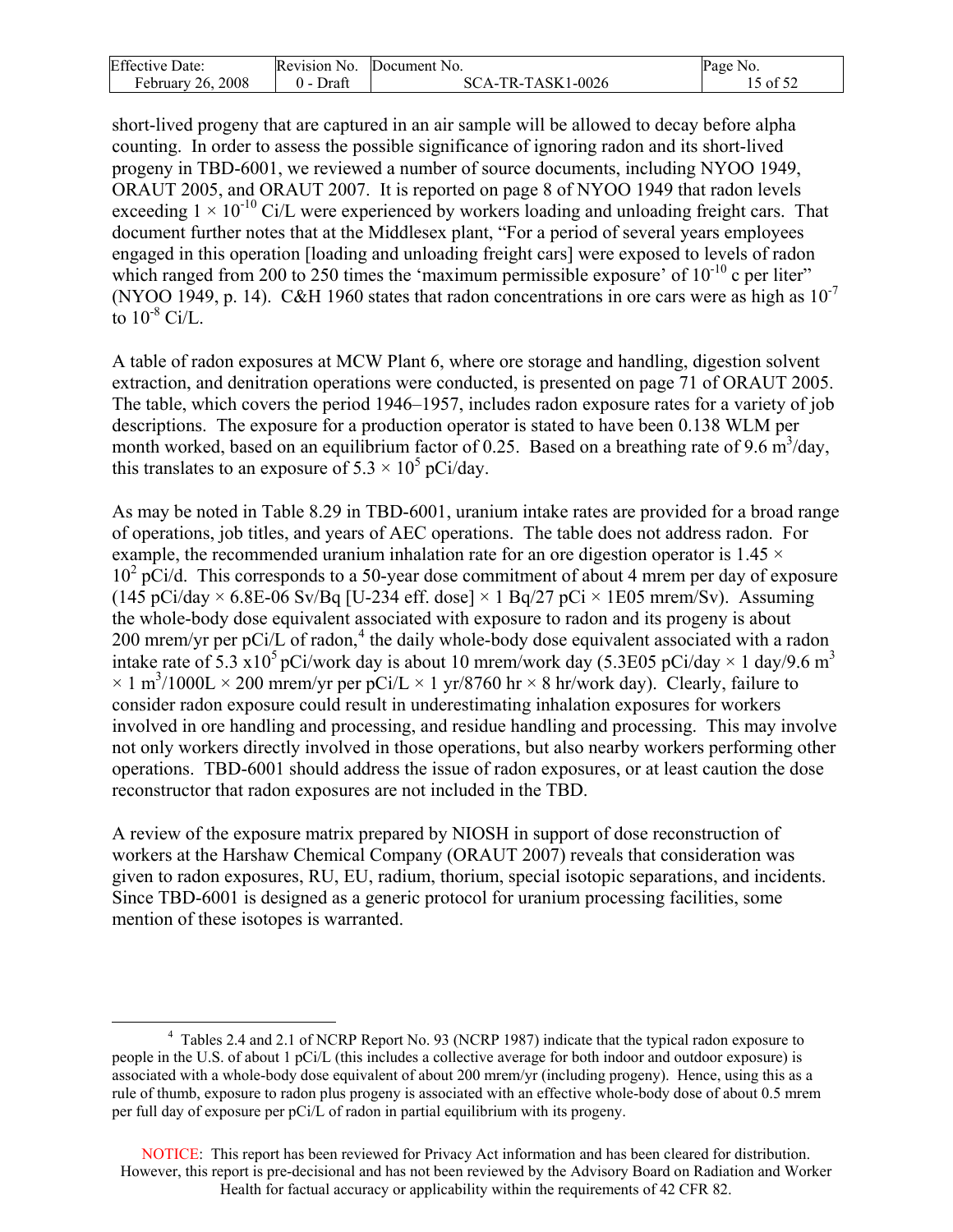<span id="page-16-0"></span>

| <b>Effective Date:</b> | Revision No.    | Document No.      | Page No. |
|------------------------|-----------------|-------------------|----------|
| February $26, 2008$    | Draft<br>$(1 -$ | SCA-TR-TASK1-0026 | 16 of 52 |

## **4.0 PROCESS DESCRIPTION (SECTION 4.0)**

This section of TBD-6001 divides uranium refining into nine unit operations, as follows (see also Figure 1):

- Ore digestion
- Solvent extraction
- Boildown and denitration to produce  $UO<sub>3</sub>$
- Oxide conversion to produce  $UO<sub>2</sub>$
- Conversion of  $UO<sub>2</sub>$  to  $UF<sub>4</sub>$  by hydrofluorination
- Reduction of UF<sub>4</sub> to uranium metal in a magnesium thermite bomb
- Recasting of uranium metal into billets for further fabrication
- Conversion of UF<sub>4</sub> to UF<sub>6</sub> by fluorination
- Scrap recovery

Descriptions of the various worker activities are drawn by NIOSH from simplified process descriptions in C&H 1960. We have concerns that this heavy reliance on process descriptions in C&H 1960 may result in understating some worker exposures. Examples are provided here.

## **Ore Handling**

On page 15, Section 4.1 of TBD-6001, NIOSH defines the first refining step as "ore digestion." However, C&H (1960) indicate that an ore sampling step preceded ore digestion. Sampling involved opening welded drums, drying, crushing, screening, and other handling operations. Per Table 1 of C&H 1960, the daily weighted average for manual sampling of pitchblende ores was 800 dpm/m<sup>3</sup>, and 140 dpm/m<sup>3</sup> for automatic sampling. Cleaning ore drums resulted in BZ exposures averaging  $30,000$  dpm/m<sup>3</sup>.

In addition, in Table 33 of ORAUT 2005, NIOSH notes that external exposures related to ore handling in Plant 6 of MCW ranged from 7 to 200 mR/hr, based on measurements made in 1947 and 1948. C&H also commented on external exposures experienced by sampling plant operators handling pitchblende ores. These authors note that exposures in areas where drums of highgrade ore were stored were 10 to 100 mR/hr at 10 feet (C&H 1960, p. 77/441). High external exposures could also be experienced by truck drivers moving drums of ore between locations. Depending on the details of the plant layout, workers in other operations might also be affected by stored drums. The authors of TBD-6001 should explain why ore sampling exposures were not included in that document.

### **Digestion**

The authors of TBD-6001 note in Section 4.1 (page 15, second paragraph) that removal of radium from the digester liquor by co-precipitation with barium sulfate produced drums of waste with high gamma radiation. C&H (1960, p. 81/445) indicate that exposures of 100 to 300 mR/hr were measured at the surface of a 55-gallon drum of radium cake, and exposures of 50 to 100 mR/hr were measured at a distance of 10 ft from a stack of radium cake drums.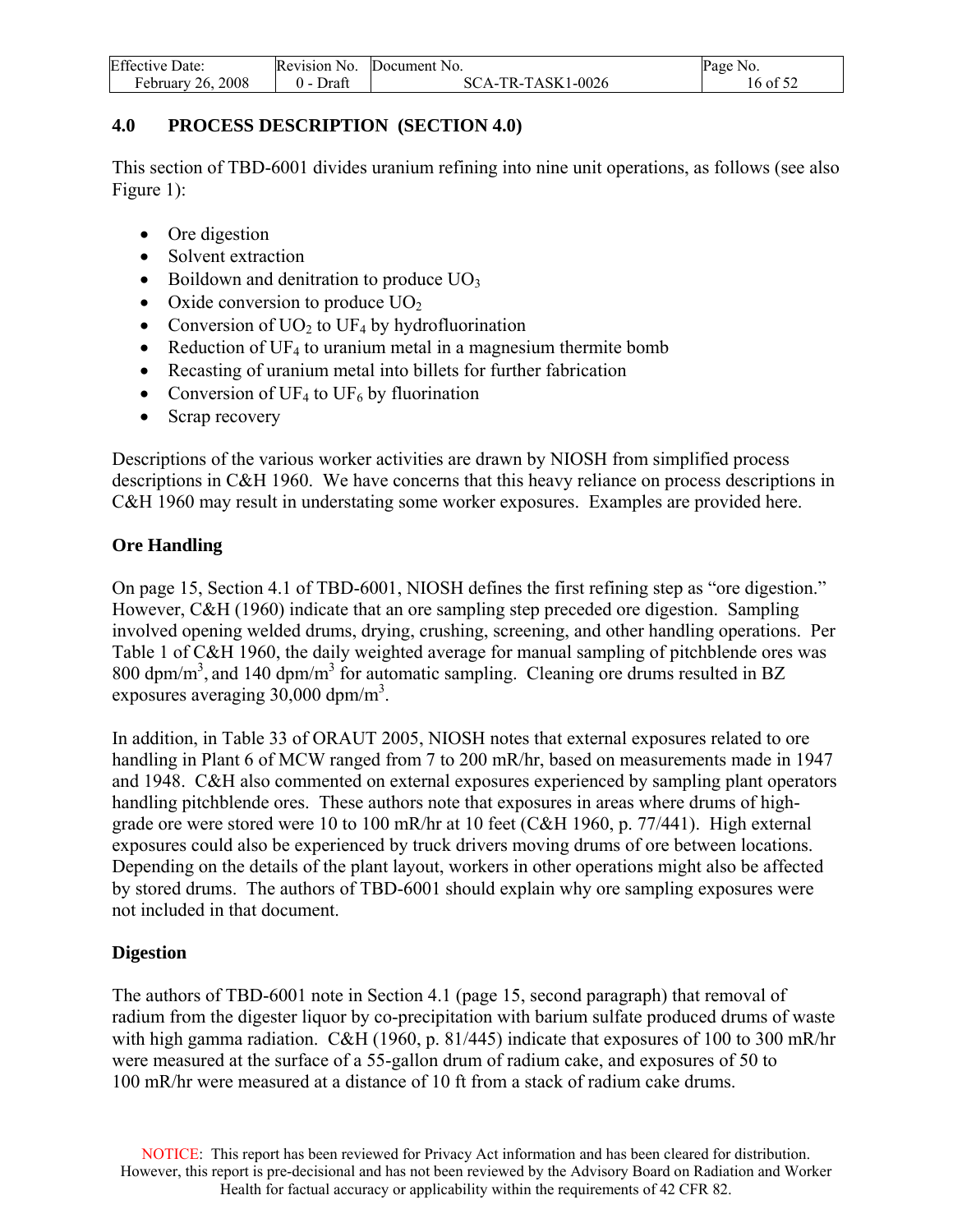| <b>Effective Date:</b> | Revision No.        | Document No.      | Page No. |
|------------------------|---------------------|-------------------|----------|
| 26, 2008<br>ebruary    | Draft<br><u>v -</u> | SCA-TR-TASK1-0026 | of $52$  |

The process used for radium removal at MCW is described somewhat differently in ORAUT 2005 (Section 4.1). At MCW, sulfuric acid was added to the uranyl nitrate solution from the digester to precipitate out radium sulfate (called K-65 residue) that was then removed via a string-discharge rotary vacuum filter. Residual sulfate from the uranium-bearing solution was then removed by the addition of barium carbonate that precipitated barium sulfate. The barium sulfate was separated by centrifugation. According to Table 32 of ORAUT 2005, exposures from an array of 95 drums containing K-65 residue ranged from 95 mR/hr at 1 foot to 9.4 mR/hr at 30 feet. Additionally, both types of residues (K-65 and barium sulfate cake) were reworked for uranium recovery by MCW—an additional source of exposure (SC&A 2005, Finding 7, p. 25).

Drums of K-65 residue produced at locations such as MCW were often stored at Middlesex. Thus, workers at Middlesex received external exposures from both radium-bearing pitchblende ores and K-65 residues. For the 3-month period from November 1948 through January 1949, the average beta/gamma exposure (65% gamma) was 330 mrep/week, but 10 employees had exposures exceeding 50 R, and the highest exposure for the period was 110 R (NYOO 1949, p. 13). Workers involved in ore digestion could experience comparable external exposures. Workers at MCW were exposed to 100 g/month of radium in ores and residues (NYOO 1949, p. 19).

Measurements of external exposure of workers around ore digestion tanks at MCW Plant 6 were frequently above tolerance (100 mR/8 hr or 12.4 mR/hr) (ORAUT 2005, Table 33). However, the authors of TBD-6001 assume an exposure to penetrating radiation of 6.1 mR/hr (Table 7.1) for a digestion worker, based on proximity to a single drum of pitchblende concentrate.

Based on this type of information, NIOSH should re-examine the basis for estimating external exposures at the front end of the ore refining process.

## **Solvent Extraction**

In the solvent extraction process (Section 4.2, p. 16), the authors of TBD-6001 note that, after the uranium is stripped from the aqueous phase, the aqueous raffinate contains nitrates of all undesirable metals, including Th-234 and Pa-234m. According to C&H (1960), this raffinate may be concentrated and calcined to recover nitric acid with the residue stored in drums at the plant or discarded directly to lagoons. It is likely that the concentrated raffinate would be a strong source of beta emitters. It is not apparent that this exposure source was considered in TBD-6001. Table 7.1 lists no non-penetrating exposure to the hands for solvent extraction operators.

C&H 1960 (p. 80) notes that overhead process piping in operating areas had an internal coating that caused an exposure of about 300 mrem/week. Based on a 48-hr work week, this source would contribute an additional 6 mrem/hr, presumably in the ore digestion and solvent extraction (SX) areas. It is not apparent that this external radiation source was considered in developing Table 7.1.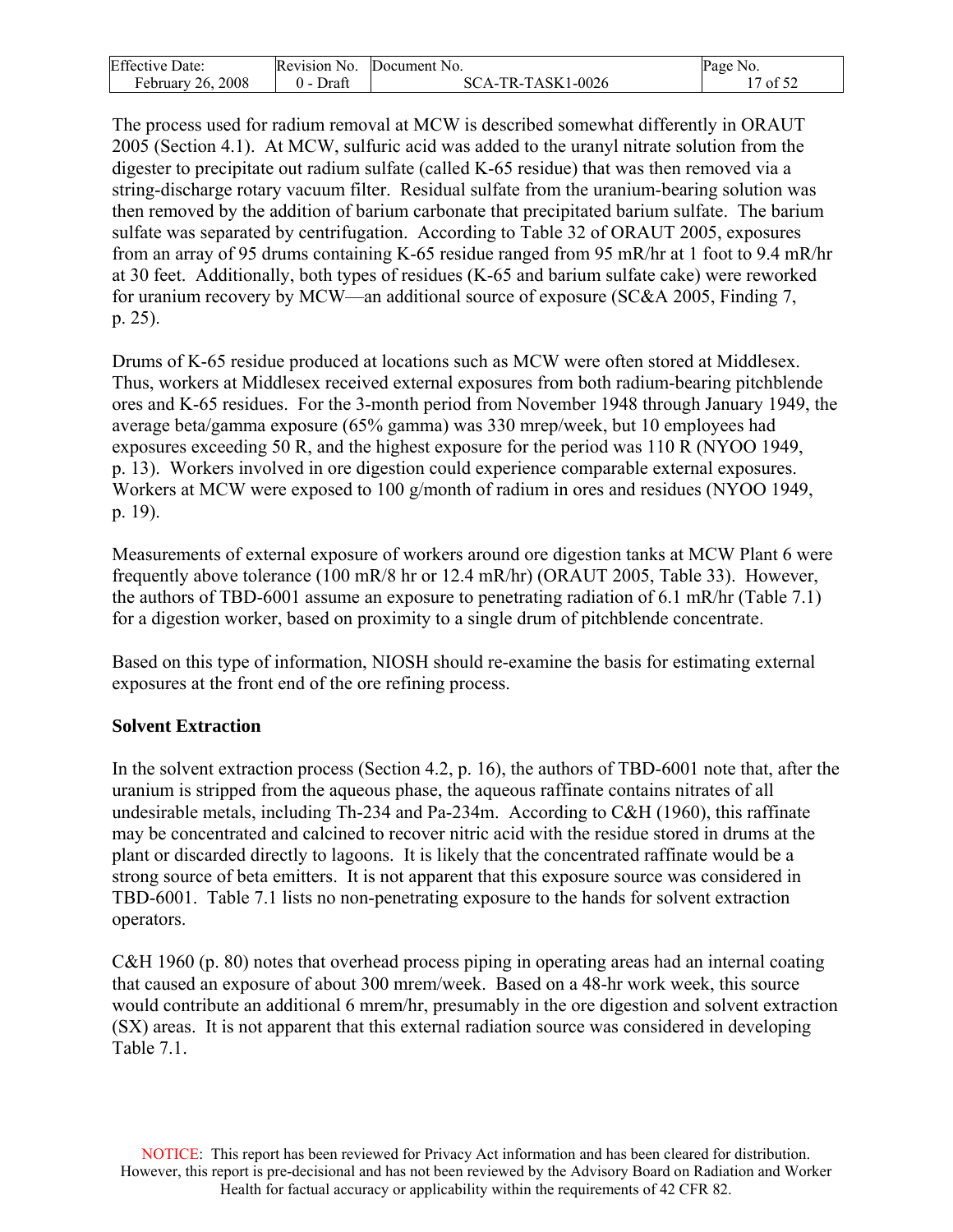| <b>Effective Date:</b> | Revision No.    | Document No.      | Page No. |
|------------------------|-----------------|-------------------|----------|
| February 26, 2008      | Draft<br>$(1 -$ | SCA-TR-TASK1-0026 | 18 of 52 |

### **Oxide Reduction**

The oxide reduction process is outlined in Section 4.4. As noted there and in C&H 1960, the orange oxide  $(UO_3)$  produced in the denitration step was a coarse, lumpy material requiring size reduction prior to conversion to  $UO<sub>2</sub>$ . To accomplish this, operators dumped material from drums into a mill, where a fine powder was produced. In all likelihood, this was a very dusty operation, but C&H 1960 does not provide air-sampling data for this operation. However, airsampling data for milling at MCW include weighted average concentrations of 12,600 dpm/m<sup>3</sup> and 46,200 dpm/m<sup>3</sup> for measurements made in 1948 (ORAUT 2005, Table 13). In Section 8.2.4 (pp. 40–41), NIOSH discusses internal exposures from the oxide reduction operations. The oxide reduction operations assume average weighted exposures or daily weighted averages (DWAs) of 20,000, 700, and 140 dpm/m<sup>3</sup> for tray furnace, multiple hearth, and horizontal reactor operations, respectively (TBD-6001, Table 8.9). While it is possible that dust exposure from the milling operations would be captured by the statistical distribution of DWAs for tray furnace operations, the same cannot be said for using multiple hearth and horizontal reactor DWAs to capture dust exposures from the milling operations.

### **Hydrofluorination**

The hydrofluorination process is described in Section 4.5. The hydrofluorination of  $UO<sub>2</sub>$  to green salt at Harshaw produced about 2,000 grams per day of residue containing 2.5 curies of Th-234 and Pa-234m. This resulted in whole-body beta radiation exposures of about 1 R/week for as long as 3 years (NYOO 1949, p. 58). The exposure of 1 R/week (200 mR/day) can be compared with the exposure to a hydrofluorination operator with a median non-penetrating radiation exposure to the body (other than hands) of 122 mrem/day (or a  $95<sup>th</sup>$  percentile exposure of 1,722 mrem/day), based on a 40-hr work week (TBD-6001, Table 7.3). It thus appears that the approach in TBD-6001 adequately captures the exposure effects of Th-234 and Pa-234m in green salt residues for the Harshaw plant through early 1949.

### **Uranium Recasting**

In reviewing this section, we used a general rule of thumb that the external beta/gamma exposure rate at contact with pure uranium metal is about 200 mR/hr, and the penetrating exposure rate at 1 foot from the surface of a large piece of pure natural uranium metal is about 2 mR/hr. We obtained these values from previous MCNP calculations performed by SC&A. In addition, the rule of thumb for contact exposure rate is consistent with the values in Table 3.4 of TBD-6001.

Recasting of uranium metal into billets is described in Section 4.7. Recasting is done in vacuum furnaces and, during the melting process, Th-234 and Pa-234m (which are in approximate equilibrium with the U-238) volatilize and are condensed on the cooler surfaces of the furnaces. Workers involved in furnace charging, discharging, cleaning, and maintenance were subject to high levels of beta radiation (NYOO 1949, p. 12). NIOSH has selected a value 665 mrem/hr for non-penetrating radiation (to body parts other than skin) for a recasting furnace tender (TBD-6001, Table 7.1). This value was reportedly taken from ORAUT 2005 (Table 33, p. 234), which lists the beta exposure for "recasting, furnace tending" as 665 mrep/wk (not per hour). Other exposures reported in Table 33 for recasting workers in Plant 4 at MCW include the following: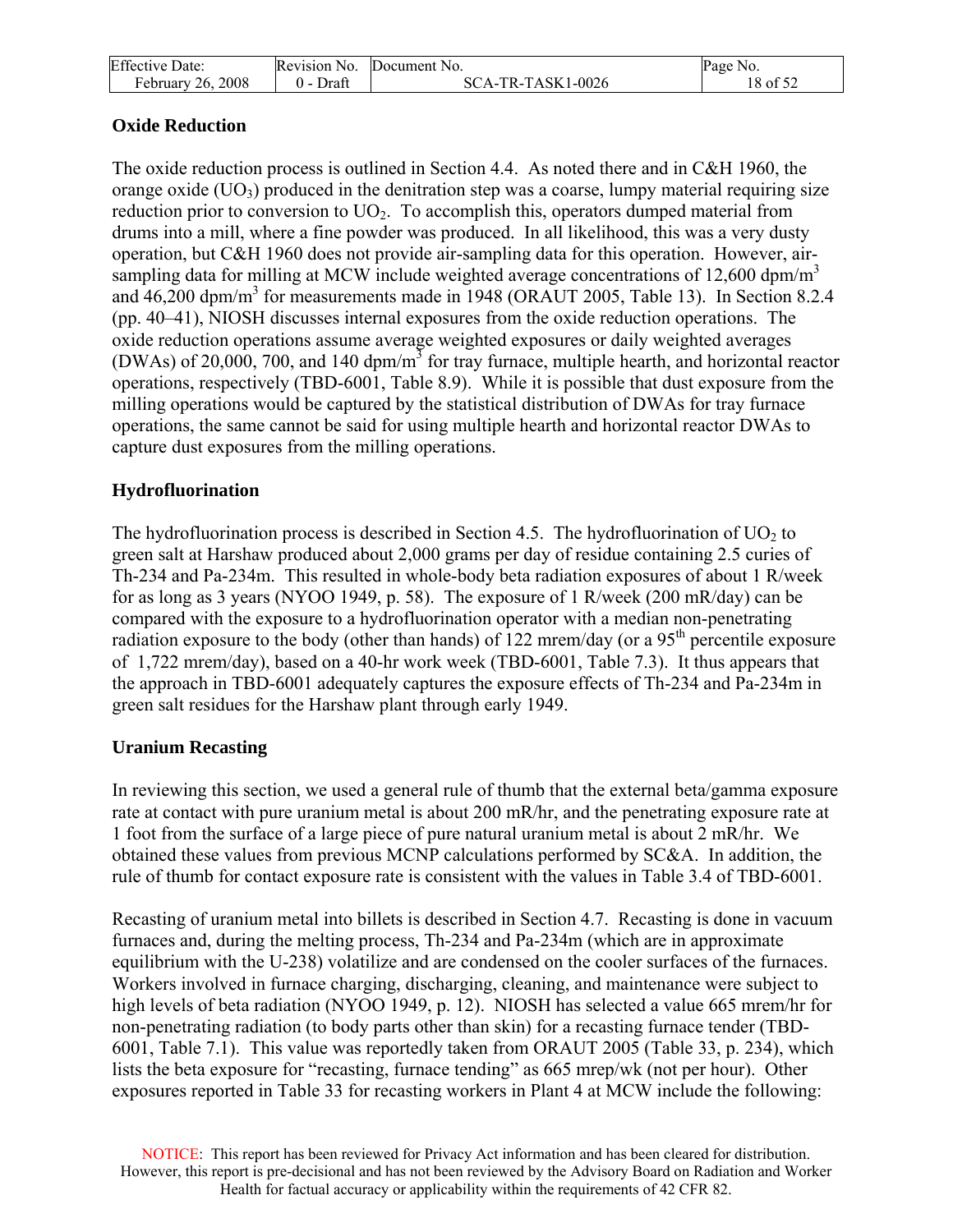<span id="page-19-0"></span>

| <b>Effective Date:</b> | Revision No. | Document No.      | Page No. |
|------------------------|--------------|-------------------|----------|
| 2008<br>February 26, 2 | ⊅raft        | SCA-TR-TASK1-0026 | 19 of 52 |

- Recasting, top furnace tending  $-1,220$  mrep/wk
- Recasting, bottom furnace tending  $-800$  mrep/wk

Apparently, the value of 665 mrem/hr is a typo. This typo also appears to be present in Table 7.1 of the TBD.

NIOSH used a value of 665 mR/hr (Table 7.1, p. 29) for exposure of the uranium recasting furnace tender to penetrating radiation, citing the same reference as for non-penetrating radiation discussed above (i.e., ORAUT 2005, Table 33, p. 234). A careful re-examination of this value and whether the temporal basis is hours or weeks is particularly important, since the use of 665 mR/hr results in the highest exposure from materials handling for any operator listed in Table 7.3 (i.e., 816 mR/day for a 40-hour work week). A dose reconstructor faced with the need to select a value for exposure to penetrating radiation for a worker with no clear cut job description might chose this maximum value as claimant favorable. While such a selection would indeed be claimant favorable, it appears to be erroneously high.

## **Fluorination**

The fluorination process is outlined in Section 4.8. Air concentrations for fluorination ( $UF_6$ ) production are presented in Table 8.21 of TBD-6001. The **maximum** value of the DWA entries in this table is  $7,300$  dpm/m<sup>3</sup> (for hex loaders). Both hydrofluorination and fluorination operations were conducted at the Harshaw Chemical Co. It is noted in Table 8 of NYOO 1949 that average daily exposures measured at Harshaw exceeded 8,750 dpm/m<sup>3</sup> (125 PL  $\times$ 70 dpm/m<sup>3</sup> per PL)<sup>[5](#page-19-0)</sup> in 34% of the measurements. Based on Figure 11 of NYOO 1949, it can be presumed that this included worker(s) with exposure(s) of 9,800 dpm/m<sup>3</sup> (140 PL), worker(s) with exposure(s) of 13,160 dpm/m<sup>3</sup> (188 PL), worker(s) with an exposure(s) of 15,120 dpm/m<sup>3</sup> (216 PL), and worker(s) with exposure(s) of 26,180 dpm/m<sup>3</sup> (374 PL). The 24 workers with the highest exposure  $(26,180 \text{ dpm/m}^3)$  were hex area loaders. Thus, it does not appear that the data used by NIOSH adequately capture the range of exposures for operators working in the production of  $UF_6$ .

## **5.0 OCCUPATIONAL MEDICAL DOSE (SECTION 5.0)**

The approach to occupational medical dose is the same as provided in TBD-6000 (Battelle 2006). This approach had been previously reviewed by SC&A and found to be scientifically sound and claimant favorable (SC&A 2007).

## **6.0 OCCUPATIONAL ENVIRONMENTAL DOSE (SECTION 6.0)**

This section of TBD-6001 discusses occupational exposures to workers away from the main operating areas.

 $rac{1}{5}$  $5$  PL is the preferred level for alpha-emitting dust averaged over an 8-hr work day. At that time the PL was  $70 \text{ dpm/m}^3$ .

NOTICE: This report has been reviewed for Privacy Act information and has been cleared for distribution. However, this report is pre-decisional and has not been reviewed by the Advisory Board on Radiation and Worker Health for factual accuracy or applicability within the requirements of 42 CFR 82.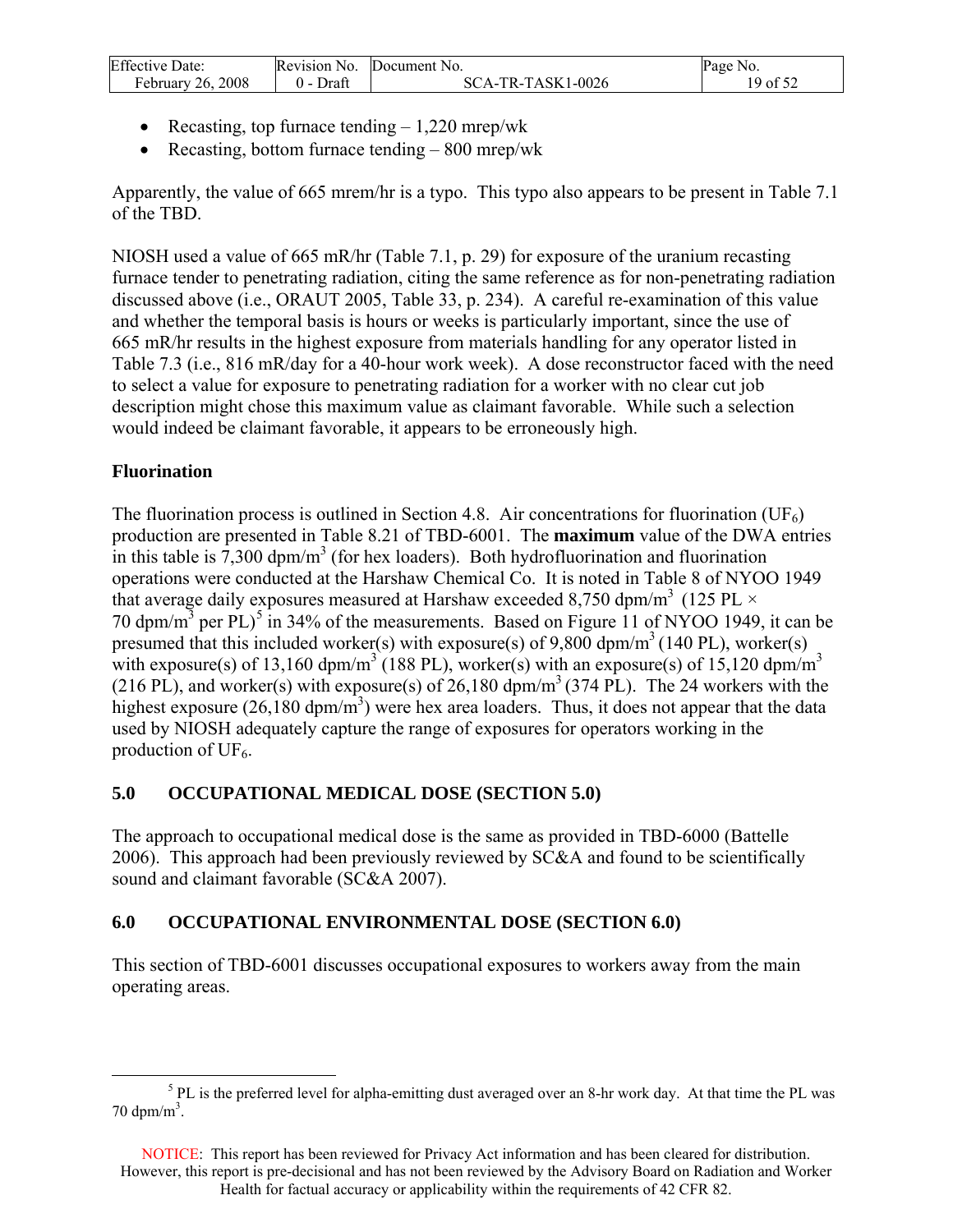<span id="page-20-0"></span>

| <b>Effective Date:</b> | Revision No. | Document No.      | Page No. |
|------------------------|--------------|-------------------|----------|
| February $26, 2008$    | Draft        | SCA-TR-TASK1-0026 | 20 of 52 |

### **6.1 Environmental External Radiation (Section 6.1)**

As described in Section 6.1.1 (page 23, second paragraph), NIOSH assumes that the ambient dust level is 7 dpm/m<sup>3</sup> for non-operational work areas while the plant is operating, and that uranium particles with a 5-μm AMAD fall from this dust for a full year at a terminal settling velocity of 7.5E-04 m/s to floors in the workplace. This surface contamination then remains with no cleanup. The same general methodology is used in Section 7.1.2 to calculate occupational exposures, except that work place air concentrations are used rather than the default value of 7 dpm/ $m<sup>3</sup>$  for non-operational areas. Some of our concerns with the approach used to develop surface contamination levels were presented previously in our review of TBD-6000 (SC&A 2007, Item 5).

While the assumption of a 5-μm AMAD is often used for calculating inhalation doses, it is of questionable relevance when calculating surface contamination levels. In Section 4.1 of TBD-6001 (page 15, third paragraph), NIOSH states the following:

*The uranium ore was a powder, often 20 mesh (Christofano and Harris (1960)). Twenty mesh powder has a diameter of 840 μm (Lide 1995, pp. 15–37). If 840 μm is assumed to be the upper 99%ile of the aerosol particle size distribution, the equations of ICRP-66 (ICRP 1994) would imply that the actual AMAD of the aerosol is about 54 μm.* 

Alternatively, if one assumes that the geometric standard deviation (GSD) for the particle size distribution is 5, as suggested in Section 2.1.2.5 of Strom (2007), then the median particle size for the distribution would be about 20 μm. From Figure 5-80 of Perry and Green (1984), the terminal settling velocity for a 20-μm particle with a density of 10 g/cc is 0.12 m/sec. This would cause the deposition factor used in TBD-6001 to calculate surface contamination to be low by more than 2 orders of magnitude.

In its review of TBD-6000, SC&A raised some concerns about the use of an air concentration of 7 dpm/m<sup>3</sup> for non-operational areas of a plant (SC&A 2007, Section 5). We further note here that exposures to workers in non-operational areas may be higher than that. For example, the following weighted average values have been reported (ORAUT 2005, Table 20):

- Dispensary: Nurse/Medic/Other (personnel) 1.5 to 175 dpm/m<sup>3</sup>
- Office: MCW Clerk/Maintenance/Messenger/Porter/Expediter 15 to 50 dpm/m<sup>3</sup>
- Office: MCW Other, AEC-all AEC except Engineer 0 to 50 dpm/m<sup>3</sup>

Any use of a default air concentration for non-operational areas should provide some guidance as to what should be considered "non-operational areas of the plant." Use of a value of 7 dpm/m<sup>3</sup> would not be appropriate for the types of locations cited above.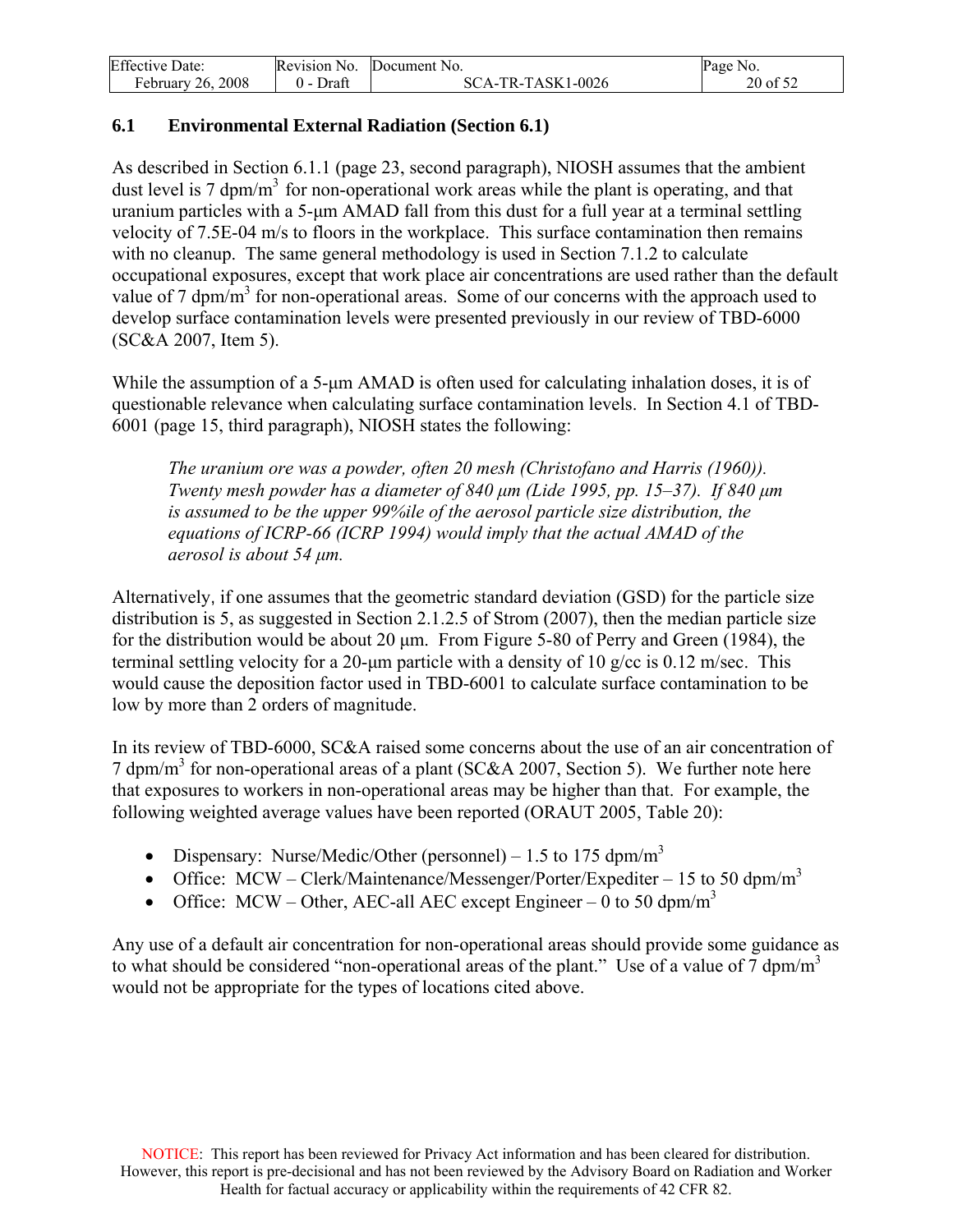<span id="page-21-0"></span>

| <b>Effective Date:</b> | Revision No. | Document No.        | Page No. |
|------------------------|--------------|---------------------|----------|
| February 26, 2008      | Draft        | $SCA-TR-TASK1-0026$ | :1 of 52 |

### **6.2 Environmental Internal Dose due to Inhalation and Ingestion of Radioactive Material (Section 6.2)**

In its review of TBD-6000, SC&A questioned the general approach to calculating ingestion exposures (SC&A 2007, Finding 7). SC&A noted the following:

*Internal doses associated with the inadvertent ingestion of uranium are derived in the TBD using models and assumptions that have been discussed with NIOSH in the past as part of the review of numerous site profiles and exposure matrices. Based on these discussions, it is our understanding that NIOSH would agree that the basic methodology described in the TBD is deficient and should be revised when the revised methodology is developed.* 

Assuming that the revised methodology is developed, the following discussion would become irrelevant. NIOSH states the following in Section 6.2 (pp. 23–24):

*At several DOE facilities, radioactive emissions from plant stacks have been known to significantly increase the 'background' radiation levels on the plant site. The estimate of 7 dpm/m3 used in Section 6.1.1 can be assumed for the contamination level. Ingestion intakes were found using the equation I*  $_{IMBA}$  = *3.062 ×10−5 Ah as discussed in Section 8.5.3.* 

In this equation,  $I_{IMBA}$  is the IMBA chronic intake in pCi/d, *A* is the air concentration (pCi/m<sup>3</sup>), and *h* is the number of working hours in a year. If the measured air concentration has units of  $dpm/m<sup>3</sup>$ , then one must divide the constant in the above equation by 2.22 ( $dpm/pCi$ ).

However, according to Section 8.5.3, the daily ingestion rate is given by the equation  $I_{IMBA}$  =  $3.373 \times 10^{-5}$  *Ah*, and the incidental hand-to-mouth ingestion rate is given by the equation I<sub>IMBA</sub> =  $3.425 \times 10^{-5}$  *Ah*, and the total ingestion rate by the equation  $I_{IMBA} = 6.798 \times 10^{-5}$  *Ah*. In spite of what the text in Section 6.2 says, the equation  $I_{IMBA} = 6.798 \times 10^{-5}$  *Ah* apparently was used to calculate the inhalation doses in Table 6.2. The direction provided in TBD-6001 appears contradictory and should be corrected.

### **6.3 During Operations (Section 6.2.1)**

Further confusion as to the intent of Section 6.2 is created by the second paragraph in Section 6.2.1, where NIOSH states the following:

*An estimate of the intake from the inhalation pathway can be estimated assuming an airborne contamination level, a breathing rate, and daily exposure period.*  The estimate of 1  $dpm/m^3$  can be assumed for the contamination level. A *breathing rate of 9.6 m3 /d includes an exposure period of 8 hours per day. A conversion factor of 2.22 dpm/pCi must also be employed, to give a daily intake of 4.4 pCi/d of uranium.*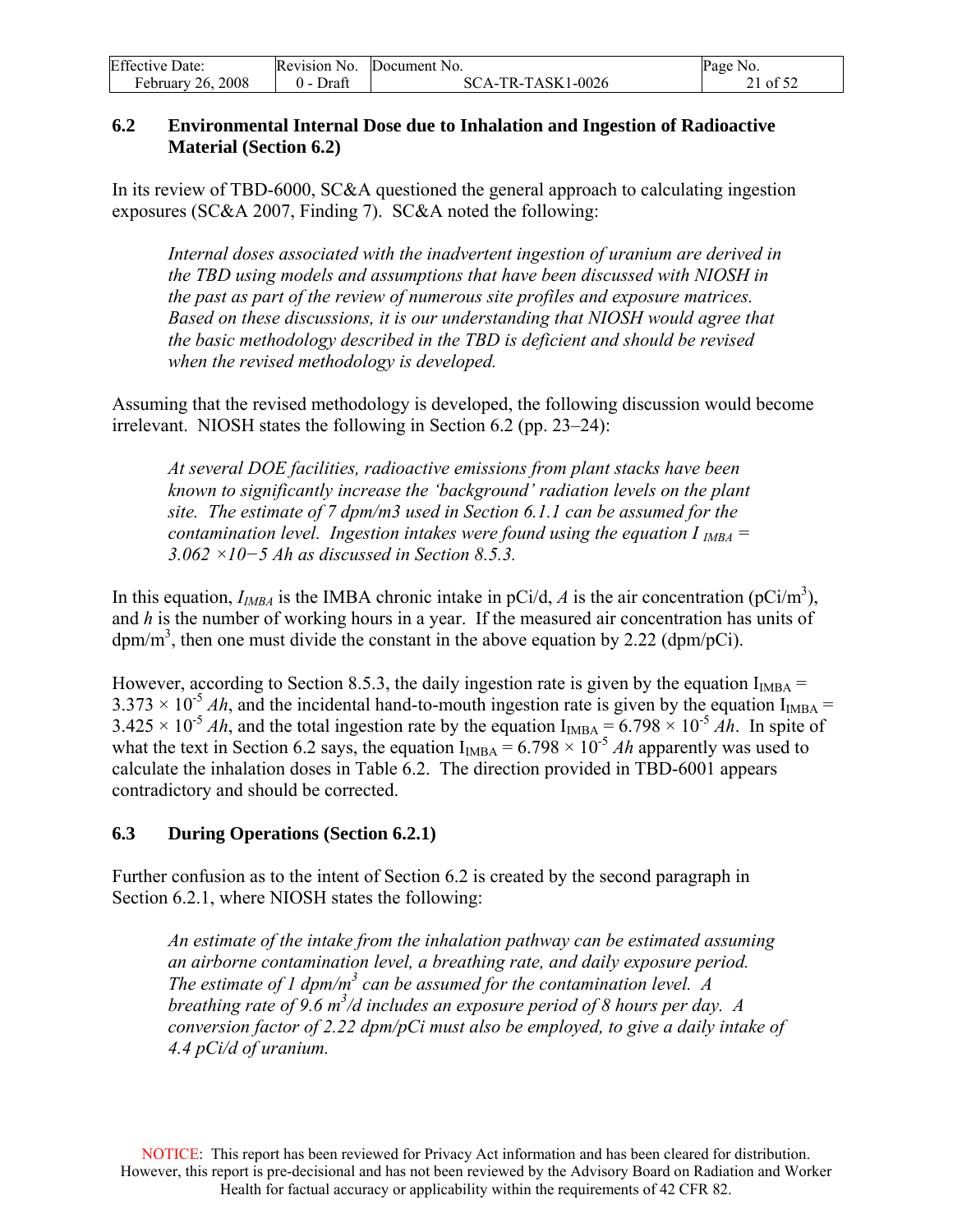<span id="page-22-0"></span>

| Effective<br>. Date: | Revision No. | Document No.                       | Page<br>NO.                 |
|----------------------|--------------|------------------------------------|-----------------------------|
| 26, 2008<br>ebruary  | Draft        | TR-TASK1-0026<br>-SC<br>$\Delta$ - | $\sim$ $\sim$ $\sim$<br>nt. |

Why is a contamination level of 1 dpm/m<sup>3</sup> used when the reader had previously been advised that the contamination level was 7  $dpm/m<sup>3</sup>$  and 7  $dpm/m<sup>3</sup>$  was used to develop Table 6.2? Additionally, the cited intake 4.4 pCi/d is for one 8-hr working day, while the exposures in Table 6.2 are adjusted for calendar days. This paragraph seems to be irrelevant.

## **7.0 OCCUPATIONAL EXTERNAL DOSE (SECTION 7.0)**

Section 7.0 of TBD-6001 presents guidance in the form of default exposure rates for reconstructing external doses to workers from several exposure pathways, including submersion in contaminated air, standing on contaminated surfaces, and standing in the vicinity of, or handling drums containing uranium product produced during, uranium refining operations. The default exposure rates are provided in three tables, Tables 7.1, 7.2, and 7.3, all of which were compiled based on film badge data and process knowledge taken from actual uranium processing facilities, and also external dosimetry computer codes. In developing these tables, the data cited in C&H 1960 and ORAUT 2005 were used. The dose rates are cited in the TBD as representative of "typical" conditions in the workplace at uranium refining facilities.

## **7.1 Submersion in Contaminated Air (Section 7.1.1)**

The external exposure submersion dose rates provided in Table 7.3 are apparently based on a combination of assumed airborne dust loading  $(dpm/m<sup>3</sup>)$  of alpha emitters and the DCFs in Table 3.9 of the TBD. Some explanation is needed regarding the airborne dust loadings employed and the rationale for their use. In Section 7.2 of the TBD, reference is made to C&H 1960 as the source of the airborne dust loading data. However, it is not apparent what data was specifically used and where that data came from. The TBD appears to be rushed, making it difficult to review. For example, for ore handling operations, was any consideration given to the contribution of Ra-226 and other gamma emitters, other than uranium (and its short-lived progeny), in developing the recommended exposure rates to submersion?

## **7.2 Exposure from Contaminated Surfaces (Section 7.1.2)**

We do not understand the following discussion in Section 7.1.2: "The floor contamination level is then estimated as Floor Concentration (dpm/m<sup>2</sup>) = Air Concentration (dpm/m<sup>3</sup>) × 2.37E4 meters. This method calculates the surface contamination over  $1 \text{ m}^2$ , and the dose factors in Table 6.1 should be used." The reference to Table 6.1 is inappropriate. Table 6.1 provides doses for environmental exposure, based on an air concentration of  $\overline{7}$  dpm/m<sup>3</sup> for workers in areas **away from the main operations area**.

In addition, we have concerns regarding the methods used to derive the buildup of contamination on surfaces using the deposition velocity approach. This issue is discussed extensively in our review of TBD-6000, and is not repeated here.

Another concern is external exposures to deposited radioactivity in ore handling areas. In ore handling areas, it would appear that consideration needs to be given to the radionuclides that comprise the entire uranium decay series, not just separated uranium. In addition, surface contamination in ore handling areas may have come about from spills. As a result, the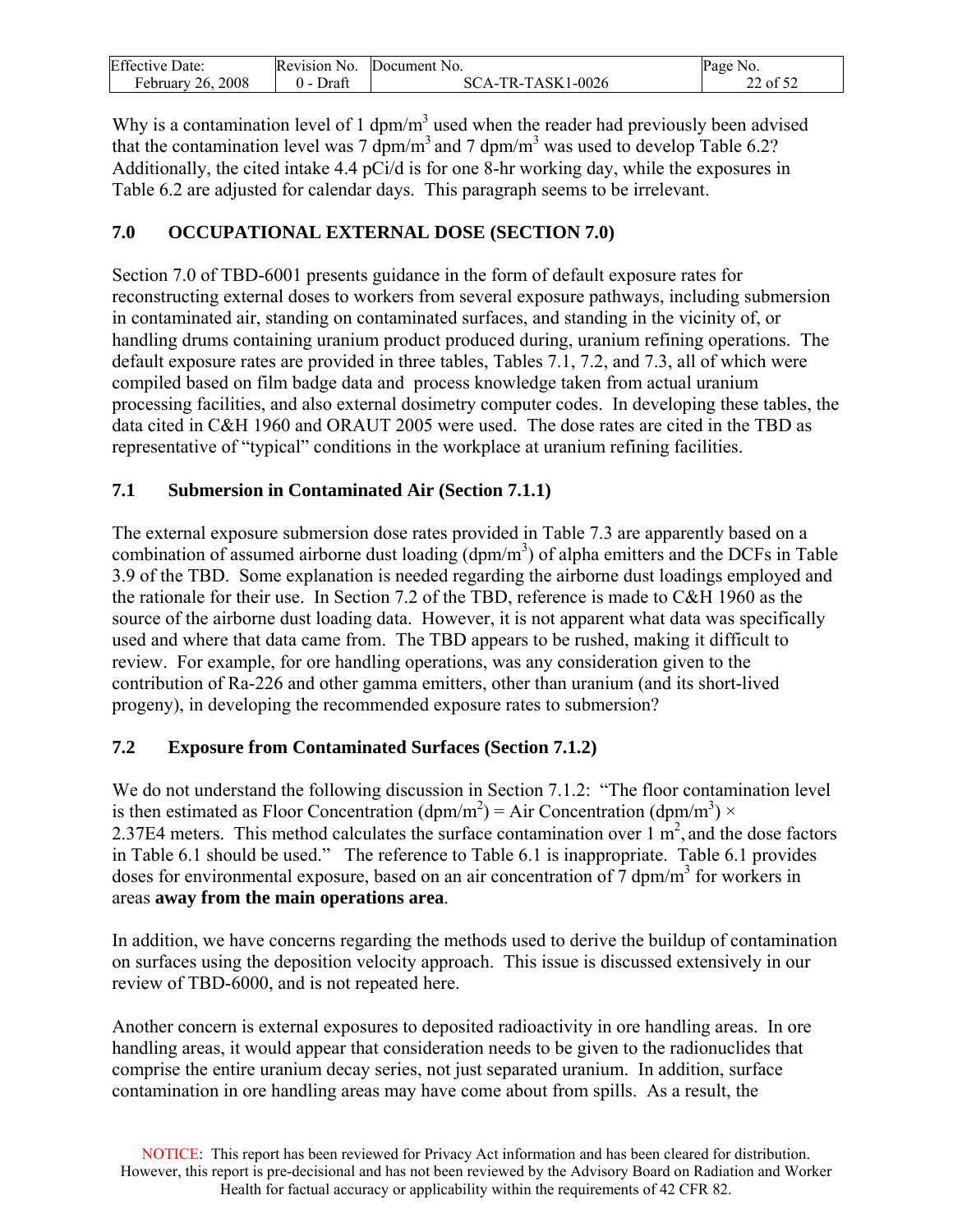<span id="page-23-0"></span>

| <b>Effective Date:</b> | Revision No. | Document No.      | Page No. |
|------------------------|--------------|-------------------|----------|
| February 26, 2008      | Draft        | SCA-TR-TASK1-0026 | 23 of 52 |

deposition velocity approach may underestimate the external doses from surface contamination in areas where surface contamination was dominated by spills.

## **7.3 Process Specific Dose Rates (Section 7.2)**

Table 7.1 presents external exposure rates (mR/hr and mrem/hr) by major step in the uranium refining operation, and by tasks associated with each step. The number of work hours per day for each task in each refining step is provided, along with the external dose rate to penetrating and non-penetrating radiation. Non-penetrating exposure rates are provided for hands and also for other organs. Table 7.2 presents generic external exposure rates as a function of distance from different size drums and for drums containing recently separated uranium and drums containing pitchblende ore. Based on the information provided in Tables 7.1 and 7.2, Table 7.3 presents the recommended weekly median dose rate and its GSD for each uranium refinery operation, each job title, each external exposure pathway, and each exposure geometry. Table 7.3 is the most important table, because it is intended to be used by dose reconstructors to derive external exposures.

Table 7.1 appears to have a number of typos, and it is difficult to understand what the various values in the table mean and how they were derived. On first inspection, column 2 titled "duration (h/d)" would seem to provide the typical number of hours per day a worker employed in a given refinery operation was involved in a given task. For example, for "Ore Digestion" operations, column 2 seems to indicate that a typical worker involved in this job category spent 6 hours per day at 45 inches from a drum of high grade pitchblende ore, 2 hours per day at 6 inches from a drum of high grade pitchblende ore, and 2 hours per day in direct contact with a drum of high grade pitchblende ore. This results in total of 10 hours of exposure per day. However, for the "Boildown and Denitration" step, there are 4 tasks that add up to 15 hours per work day. This does not seem reasonable, unless the worker is multitasking. If so, the TBD should provide some explanation in this regard.

The source for the data in the Ore Digestion section of Table 7.1 is ORAUT 2005 (Table A-33), where the units for these particular measurements are mR/hr, not mrem/hr. Presumably, NIOSH has assumed that exposures in mR/hr are equivalent to skin doses in mrem/hr, which is reasonable. Nevertheless, NIOSH should provide a listing and discussion of the assumptions used in developing Table 7.1.

In the same section of Table 7.1, the "Non-penetrating (other)" dose is listed as 100 mrem/hr. However, in Section 3.3.1 (p. 7), the authors state that the non-penetrating dose to the skin other than hands and arms is 20.8 mrem/hr, and the exposure duration is 50% of the work day. While the dose rate in Table 7.1 is claimant favorable, the differences between the two sections should be reconciled. Similarly, Table 7.1 lists the non-penetrating exposure to the hands as 66 mrem/hr, while Section 3.3.1 quotes a value of 233 mrad/hr. Again, the differences between Section 3.3.1 and Table 7.1 should be explained. Why include the information in Section 3.3.1 if it is not used? Furthermore, it is not apparent why, in Table 7.1, the contact dose to the hands from non-penetrating radiation should be less than the non-penetrating dose to other parts of the body. Based on the methodology proposed in Section 3.3.1, the non-penetrating dose to other parts of the body can be assumed to be 10 times the photon dose at 1 foot. Applying this model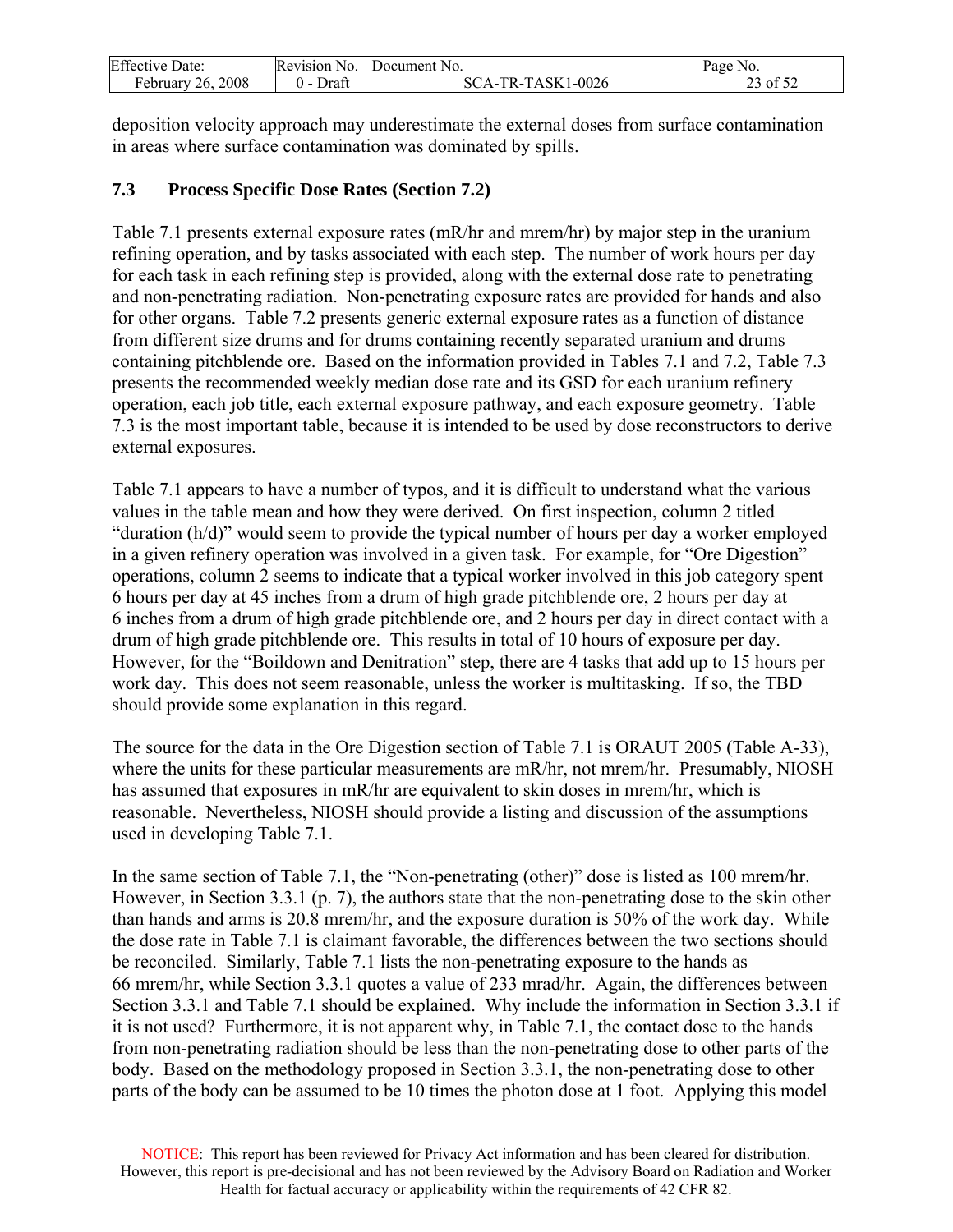<span id="page-24-0"></span>

| <b>Effective Date:</b> | Revision No. | Document No.      | Page<br>No. |
|------------------------|--------------|-------------------|-------------|
| 26, 2008<br>February.  | Draft        | SCA-TR-TASK1-0026 | 24 of 52    |

to the source data used in constructing the Ore Digestion section of Table 7.1 would result in a dose of about 30 mrem/hr. This value appears to be more consistent with a non-penetrating dose to the hands of 66 mrem/hr.

In Table 7.1 (p. 28) under "Boildown and Denitration" penetrating radiation (mR/hr), the table lists the exposure from a 55-gallon drum with 100-day progeny at a distance of 100 cm as 3.10 mR/hr, citing Table 7.2 as the reference. Similarly, the table lists the exposure at 1 cm as 0.28 mR/hr. Referring to Table 7.2, one sees that the exposure at 100 cm is 0.3 mR/hr, and 4.5 mR/hr at 1 cm. A non-penetrating dose based on exposure to a 55-gallon drum at 30 cm is quoted as 4.5 mrem/hr. This is actually the exposure (in mR/h) at 1 cm per Table 7.2. We do not know whether these are typographical errors or systematic errors that were propagated into the Table 7.3 calculations.

In Table 7.1 (p. 29) under "Fluorination" penetrating radiation (mR/hr), NIOSH quotes a value of 0.28, based on exposure to ore. The relevance of using ore as a surrogate for the exposure source in fluorination operations is not apparent. C&H 1960 (p. 92/456) notes that workers involved in the fluorination of UF<sub>4</sub> received doses of 4 to 12 R per month (or up to 70 mR/hr) over extended periods, based on personal film badge monitoring. This suggests that exposures of this class of workers to penetrating radiation may be understated significantly.

## **7.4 Drum Doses (Section 7.3)**

Table 7.2 of the TBD presents external exposure rates (mR/hr) as a function of distance from various size drums. The exposure rates appear to be reasonable.

## **7.5 Summary of External Doses Received by Workers During Operations (Section 7.4)**

Table 7.3 in the TBD is a large summary table where external doses from five sources are presented for work weeks of varying length for various unit operations. No explanation is provided as to how the median and GSD values in Table 7.3 are derived. Consider again the Ore Digestion operator. According to Table 7.3, this worker receives a daily external exposure from contaminated surfaces of 0.206 mR/day based on a 40-hr work week. It should be noted that exposures in Table 7.3 are adjusted for annual calendar days, rather than work days. From Section 7.1.2, the deposition factor is 2.37E4 m, and from Table 3.10, the conversion factor for surface contamination is 4.49E-09 mR/d per dpm/m<sup>2</sup>. One also needs the air concentration  $(dpm/m<sup>3</sup>)$  to calculate the daily exposures. Section 7 is silent on what air concentrations to use, but we presume that they are the dust concentrations subsequently presented in Section 8 of TBD-6001. According to Table 8.3, the median air concentration for the Ore Digestion operator (handling pitchblende ore) is 49  $dpm/m<sup>3</sup>$ . From this information, one can calculate that daily exposure is 5.21E-03 mR/day (2.37E04 m  $\times$  49 dpm/m<sup>3</sup>  $\times$  4.49E-09 mR/day per dpm/m<sup>2</sup>). Since this exposure is based on a working day and, for a 40-hr work week, there are 250 work days per 365 calendar days, the exposure adjusted to calendar days would be 3.57E-03 mR/calendar-day. This is lower than the value of 0.206 reported in Table 7.3 by about a factor of 60. We considered the possibility that NIOSH had used  $95<sup>th</sup>$  percentile values rather than median values for the air concentrations. Using a GSD of 4.949 from Table 8.3, one would estimate the  $95<sup>th</sup>$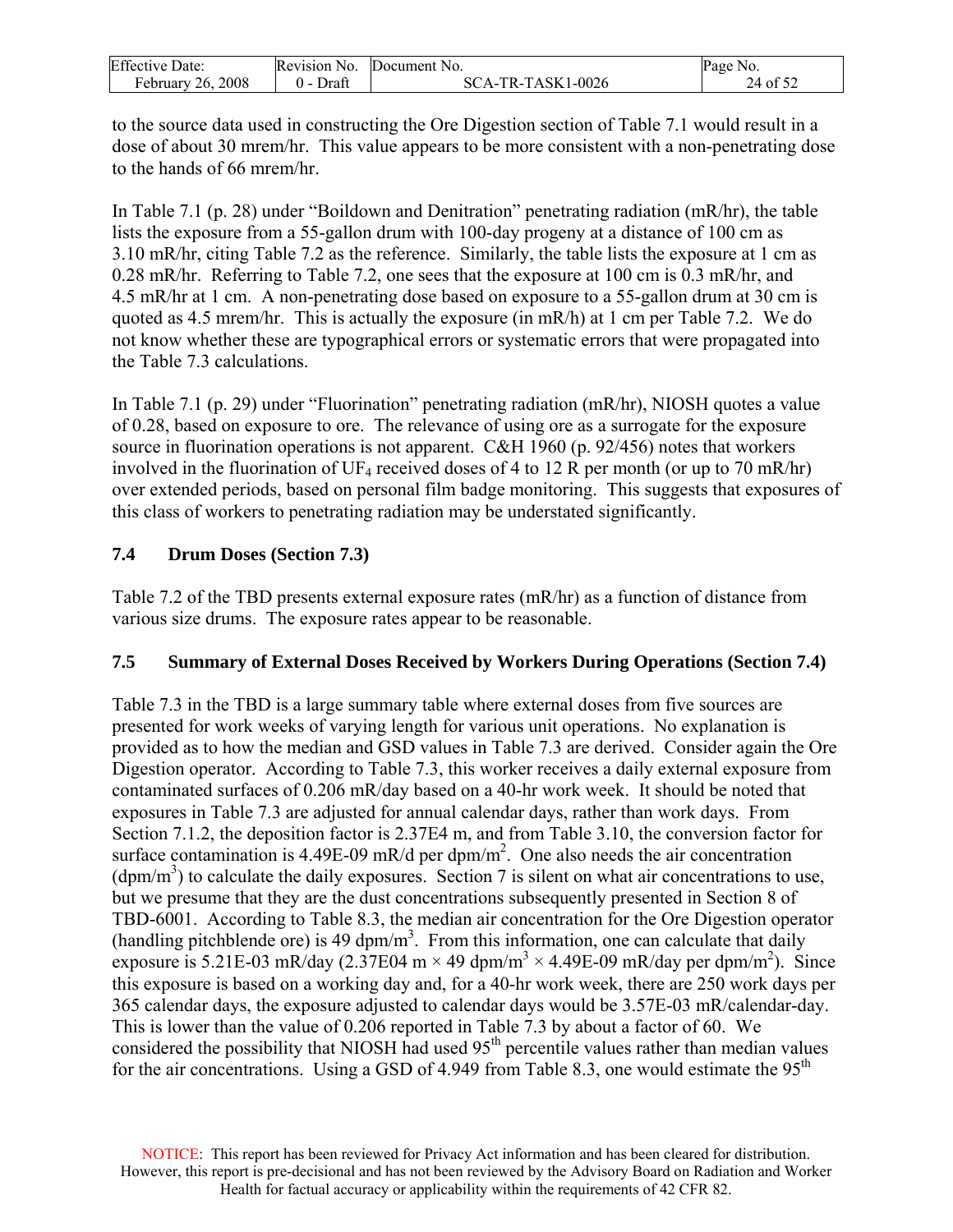<span id="page-25-0"></span>

| <b>Effective Date:</b> | Revision No.        | Document No.      | Page No. |
|------------------------|---------------------|-------------------|----------|
| 26, 2008<br>ebruary    | Draft<br><u>v -</u> | SCA-TR-TASK1-0026 | 25 of 52 |

percentile air concentration to be 678 dpm/m3 (49x 4.939<sup>1.645</sup>). We do not understand the basis for this discrepancy.

Given that the objective of the TBD is to provide a default method for reconstructing doses that are claimant favorable to all workers, the  $95<sup>th</sup>$  percentile values would seem to be more appropriate than the median values of the full distribution. We also recognize that using the upper  $95<sup>th</sup>$  percentile values for the same worker week after week might be overly conservative. However, such an approach might not be overly conservative if the nature of a given worker's job placed him or her at a high end location week after week. These issues need to be discussed in the TBD, with appropriate guidance provided to the dose reconstructor on how to use the information in the TBD.

Finally, very little information is provided in the TBD as to how the relative exposures to the various classes of workers (Job Titles) in Table 7.3 were developed. This is presumably covered later in Section 8, but should be cross-referenced here.

## **8.0 OCCUPATIONAL INTERNAL DOSE (SECTION 8)**

In the introductory material for Section 8 (page 38), the authors state the following:

*For each process, there is a table of internal dosimetry parameters – particle size and solubility information. The tabulated values are for reference only, the ICRP (1994) default values are to be used for all internal dose calculations (see Section 3.5).* 

The meaning here is not clear. Where are the tabulated internal dosimetry parameters that are for reference only and not to be used?

## **8.1 Process Specific Uranium Air Sampling Data (Section 8.2)**

This section of TBD-6001 reviews the process-specific, airborne uranium exposure summary data reported in C&H 1960. The range and average reported by C&H are used to estimate lognormal distributions for use in dose reconstruction for the job categories reported in the C&H 1960 exposure tables. Tables are included for each of seven unit operations involved in uranium refining—digestion, denitration, oxide reduction, hydrofluorination, metal reduction, metal recasting, and  $UF_6$  fluorination. Tables 8.2, 8.6, 8.9, 8.12, 8.15, 8.18, and 8.21 in Section 8.2 of TBD-6001 repeat the process-specific airborne uranium exposure summary data for the seven operations reported in C&H 1960 Tables 3, 4, 5, 6, 8, 9, and 10, respectively. (The ore sampling stage is not included in the TBD-6001 tables, but was included in C&H 1960 Tables 1 and 2.)

In Tables 8.3, 8.7, 8.10, 8.13, 8.16, 8.19, and 8.22 of Section 8.2 of TBD-6001, the median and GSD of 114 lognormal distributions are reported for various tasks within the C&H unit operations. The lognormal distributions are estimated from the set of summary statistics reported in C&H 1960—the mean and range—using the method reported in Section 2.1.22 of TIB-5000 (Strom 2007). (The procedures advised in TIB-5000 were not part of this review. It should be noted that in several of the TBD-6001 lognormal tables, the reported GSD is less than 1,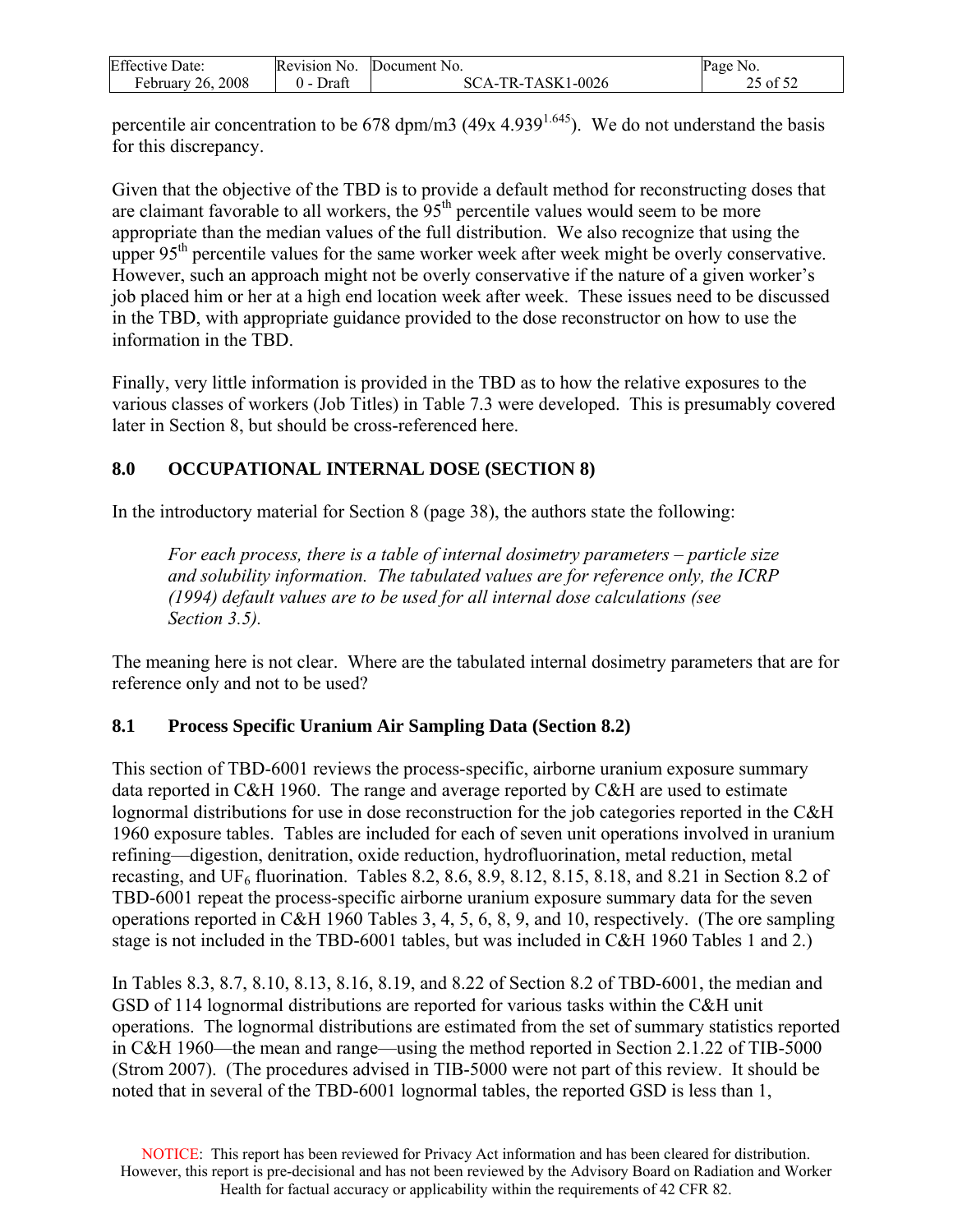| <b>Effective Date:</b> | Revision No. | Document No.      | Page No. |
|------------------------|--------------|-------------------|----------|
| 26, 2008<br>February   | Draft<br>0 – | SCA-TR-TASK1-0026 | 26 of 52 |

although the GSD for a lognormal distribution must be greater than 1. Hence, there appears to be an error here that needs to be corrected.)

Breathing zone (BZ), General Area (GA), and time-weighted daily average (DWA) exposures are included in all these sets of tables. Although lognormal distributions are fitted to all three types of measurements in TBD-6001, only the DWA measurements are used to develop the uranium dust intake rates reported in Section 8.5 of TBD-6001.

The C&H data are the underlying source of information for the lognormal distributions and exposure estimates presented in TBD-6001. The data presented in TBD-6001 faithfully reproduce the values in the original C&H tables. However, only anecdotal information is provided in the 1960 C&H journal article on the details of data processing, and no references are provided for the sources of the original data. Details of the sampling plan for selecting plants and workers for monitoring, the sample sizes at various facilities, the details of the weighting procedures, or the representativeness of the data as a whole are not provided. These shortcomings are inadequately addressed in TBD-6001. One goal of this review of Section 8.2 is to validate the C&H data to the degree possible. A second goal is to review the use of these data in TBD-6001 in estimating the lognormal distributions that are the basis for reconstruction of inhalation intakes.

## **Validation of C&H 1960 Exposure Data**

The most complete set of occupational exposures available for validating the C&H study are the MCW airborne exposure data reported in ORAUT 2005. Tables 12 and 13 of ORAUT 2005 contain detailed data that were available for the C&H study, which also included information from other sites. Tables 12 (Plant 4) and 13 (Plant 6) from ORAUT 2005 are included in this review as Appendix A for inspection.

At first glance, the fact that Figure 16 in the C&H report covers exactly the same span of years as the data contained in Tables 12 and 13 of ORAUT 2005 supports the hypothesis that the MCW data are a very important component of the data available to the C&H study. Figure A-1 contains a scatter plot of the MCW Plant 6 exposures contained in Table 13 of ORAUT 2005, and provides a comparison of the  $95<sup>th</sup>$  percentile from Table 13 to the yearly  $95<sup>th</sup>$  percentile estimates reported in Table 8.27 of TBD-6001. The close agreement in the  $95<sup>th</sup>$  percentiles and the fact that the TBD-6001 95<sup>th</sup> percentile exceeds the MCW 95<sup>th</sup> percentile support the premise that the C&H data set contained the MCW data plus additional observations from other facilities.

In order to assess the representativeness of the C&H 1960 data and the TDB-6001 exposure estimates, SC&A analyzed the combined MCW data for Plants 4 and 6. Our goal was to validate the summary statistics for the job categories reported in C&H 1960 (and repeated in TBD-6001) and the lognormal distributions reported in TDB-6001 using only the MCW data. Due to the large number of lognormal distributions presented in the seven tables in Section 8.2 of TBD-6001, only the distributions for the DWA exposures were validated in this review. We selected one C&H job sub-category, generally the earliest in time, within each job (i.e., unit operations) category, and only the MCW data for the appropriate years were included in the comparison.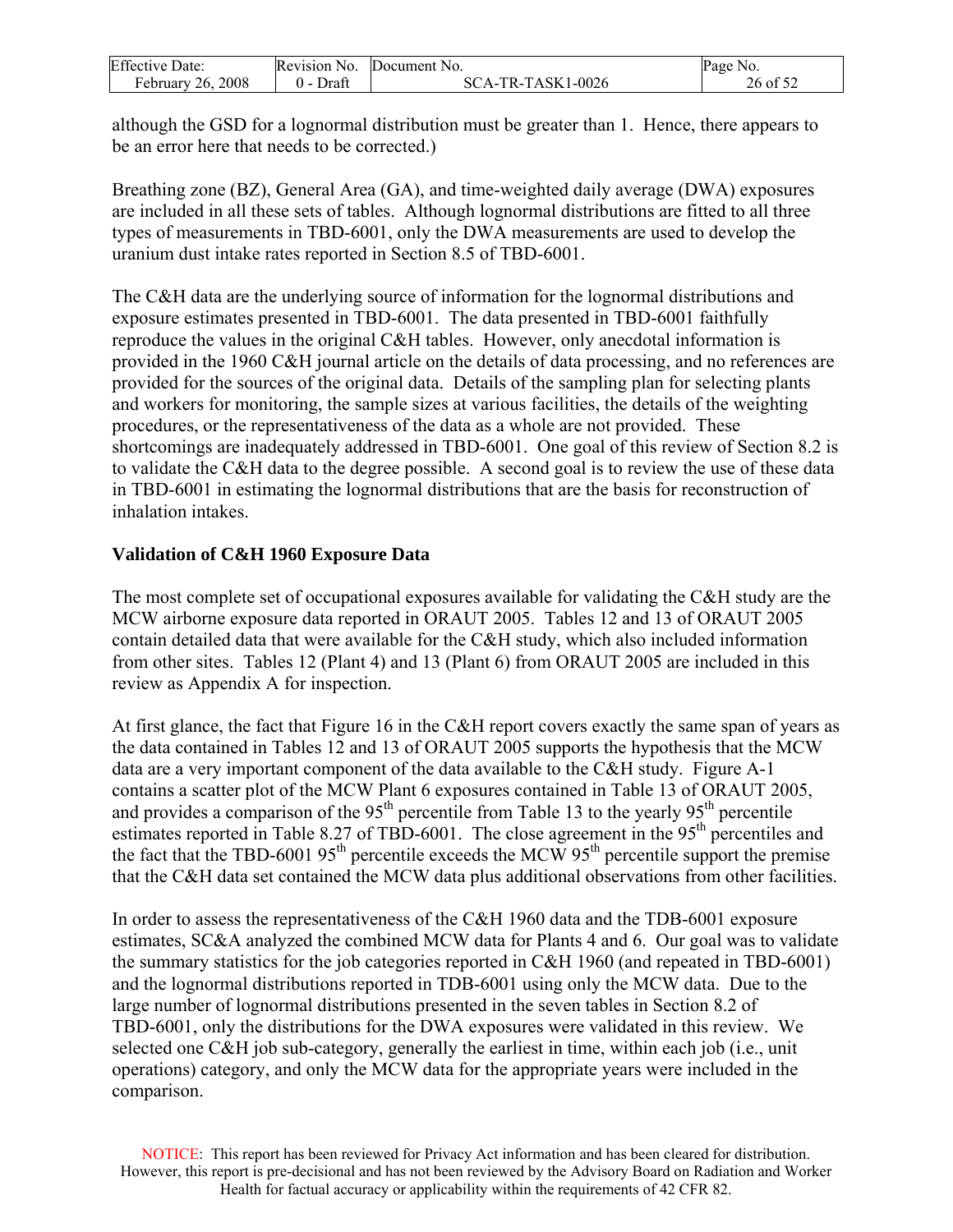| <b>Effective Date:</b> | Revision No. | Document No.      | Page No. |
|------------------------|--------------|-------------------|----------|
| February 26, 2008      | Draft        | SCA-TR-TASK1-0026 | of $52$  |

Table 3 contains the results of our analysis. The range and average reported in each C&H table are shown with the corresponding MCW Plants 4 and 6 statistics. The Plants 4 and 6 values are also expressed as a percentage of the corresponding C&H table entry, with 100% indicating equality of the two values. The results for the lower end of the range (minimums) are plotted in Figure 2 and results for the upper end of the range (maximums) are plotted in Figure 3. In Figure 2, the minimums at Plants 4 and 6 are smaller than those reported in C&H 1960. Examination of Table 3 shows that in all but one case, the minimum of the MCW data for Plants 4 and 6 is smaller (<100%). Although the two data sets appear to have a close correspondence when the upper end of exposures are viewed on this log scale, examination of Table 3 shows that in all cases, the MCW data for Plants 4 and 6 exhibit larger maximums (>100%). In two cases, ore sampling and ore digestion, the Plants 4 and 6 exposures exceed the C&H upper end of range by factors of 4 to 7. This is an unexpected result, since the larger C&H data set would be expected to have a lower minimum exposure than the included MCW data set.

The larger maximums and smaller minimums from the Plants 4 and 6 data indicate that the ranges reported by C&H are narrower than the MCW Plants 4 and 6 exposures would suggest. However, as seen in Figure 4 and Table 3, the average exposures reported in C&H and the Plants 4 and 6 data show no clear pattern of differences. The Plants 4 and 6 data are significantly higher for one operation (ore digestion), and about the same as C&H in the others.

The mean and standard deviation of the logarithms of the MCW exposure data were also calculated for the selected job subcategories in C&H Tables 3, 4, 5, 6, 8, and 9. The data in the last six tables were used to estimate the lognormal distributions found in TBD-6001 Tables 8.3, 8.7, 8.10, 8.13, 8.16, and 8.19, respectively. Note that the ore sampling stage (C&H Tables 1 and 2) is not addressed in the Section 8.2 tables in TBD-6001. The lognormal distribution was used to estimate the median, GSD, and 95<sup>th</sup> percentiles for each category. The TBD-6001 lognormal median, GSD, and  $95<sup>th</sup>$  percentiles are compared with the corresponding statistics derived from the Plants 4 and 6 data in Table 4. The medians are compared in a bar chart in Figure 5. The medians show no clear pattern of differences. However, for denitration, oxide reduction, and hydrofluorination, the TBD-6001 medians are higher than the Plants 4 and 6 medians by factors of 3 to 9. This unusual discrepancy may be connected to other anomalies discussed below.

The GSDs of the Plants 4 and 6 data are compared with the GSDs reported in the TBD-6001 tables in Figure 6. Note that the lognormal distributions presented in TDB-6001 have GSDs that often are significantly lower than those for the MCW exposures. In particular, the TBD-6001 estimates of the GSD for denitration and oxide reduction in Plants 4 and 6 are more than a factor of 6 higher than the TBD-6001 estimates. These large differences occur in two of the three categories with high estimates for the median. This discrepancy may indicate a systemic problem in the application of methods prescribed in Section 2.1.22 of Strom 2007 for estimating lognormal distributions from the minimum, average, and maximum. These job categories also have high values in C&H 1960 for the lower end of the range, when compared to the MCW data. This may be another possible explanation for the large differences in the GSD estimates. In this case, overestimation of the lower end of the range of exposures is not necessarily claimant favorable, because this may lead to underestimation of the GSD.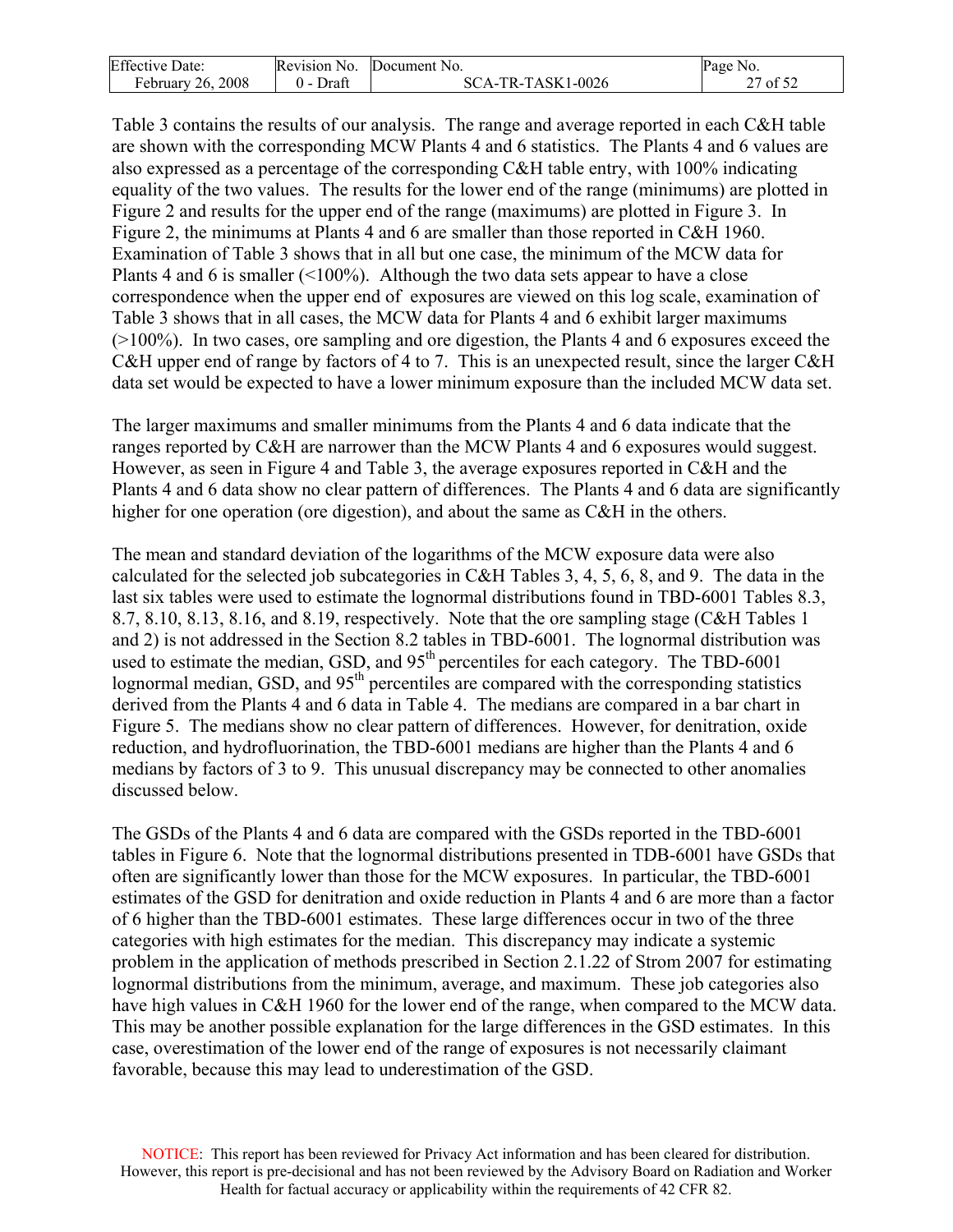| <b>Effective Date:</b> | Revision No. | Document No.      | Page No. |
|------------------------|--------------|-------------------|----------|
| February $26, 2008$    | Draft        | SCA-TR-TASK1-0026 | 28 of 52 |

The estimated 95<sup>th</sup> percentiles of exposure are compared in the chart in Figure 7. Four of the lognormal distributions derived from the MCW exposures have 95<sup>th</sup> percentiles that are higher than those presented in TDB-6001. As shown in Table 4, the  $95<sup>th</sup>$  percentiles for digestion, denitration, oxide reduction, and recasting at MCW are higher than those in TDB-6001 by factors of 2 to 5. Anomalies of this magnitude raise questions concerning the weighting procedures in general, and the relative weight assigned to the MCW data in the C&H study.

### **Use of C&H 1948 to 1956 Averages**

Although TBD-6001 addresses exposures over the entire period from 1942 to 1958, the C&H data cover only the period from 1948 to 1956. Hence, the mean exposures reported by C&H are averages over the years 1948 to 1956 only. To address exposures to workers in the pre-1948 time period, TBD-6001 assumes that the 1948 exposures are applicable to the earlier years. However, the average exposures reported by C&H do not give any weight to exposures in the years before 1948, and exposures in 1948 are among the highest exposures reported by C&H. A more appropriate time-weighted mean exposure would account for each year from 1942 to 1958. To see the effect of the missing years, new averages were calculated here by extrapolating the 1948–1956 data to the years 1942–1947 and 1957–1958. Claimant-favorable estimates of exposures in the years 1942–1947 were constructed for each job category by assigning either the upper end of the C&H range or the 95<sup>th</sup> percentile of the estimated lognormal distributions in TDB-6001 to each year before 1948. For the years 1957 and 1958, the average exposure was used.

Table 5 shows a comparison of the average exposures over the entire 1942–1958 period with the C&H average exposure when the 95<sup>th</sup> percentile is used as a claimant-favorable estimate of exposures in the years before 1948. The ratio of the 1942–1958 average to the C&H 1948–1956 average is also shown in the table. A graph of the ratios is shown in Figure 8. As expected, the ratios for the 10 job categories, which only apply to years after 1949, are equal to 1, since these categories are not affected by assumptions regarding the early years. However, the job categories that existed in 1948 have ratios as high as a factor of 3.5, indicating that the 1948– 1956 averages reported in C&H are not claimant favorable if used for the entire 1942–1958 time period without adjustment to account for exposures in the earlier years. Over all categories, the 1942–1958 average exceeds the C&H 1948–1956 average by a factor of 1.63.

Table 6 shows a similar comparison of the average exposures over the two time periods when the upper end of the C&H range is used as a claimant-favorable estimate for exposures in the years before 1948. The categories that were most affected by giving weight to the early years using the 95th percentile show smaller ratios, in general, when the upper end of the range is used, because the 95<sup>th</sup> percentiles of the TBD-6001 lognormals often exceed the upper end of the C&H range. When using the upper end of the C&H exposures, the ratios range up to a factor of approximately 2.5. Over all categories, the 1942–1958 average exceeds the C&H 1948–1956 average by a factor of 1.68. A graph of the ratios in Table 6 is shown in Figure 9.

Clearly, use of the average uranium dust exposure data from C&H 1960 is not claimant favorable to those workers whose exposures began prior to 1948.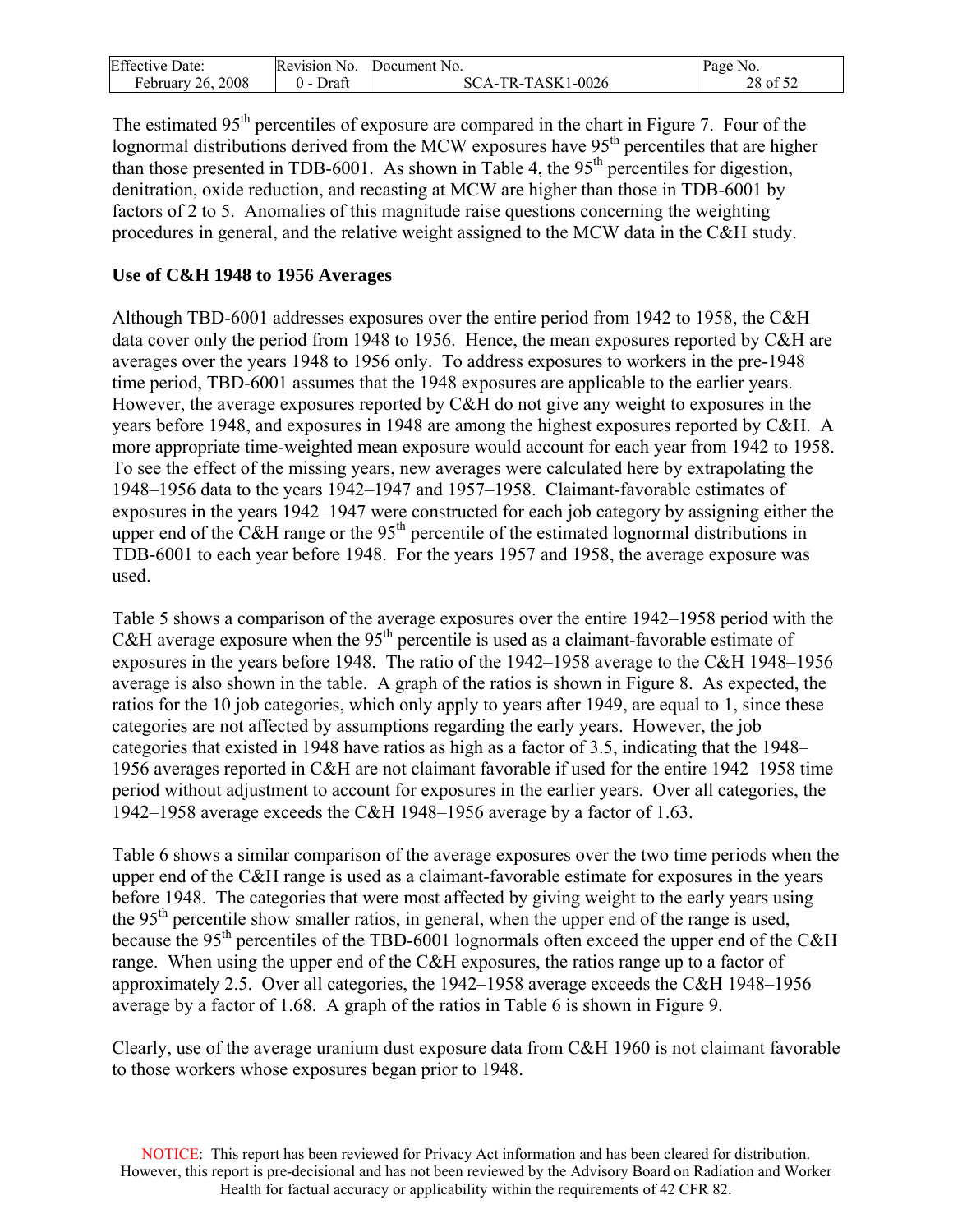| <b>Effective Date:</b> | Revision No.    | Document No.      | Page No.                   |
|------------------------|-----------------|-------------------|----------------------------|
| February $26, 2008$    | $(1 -$<br>Draft | SCA-TR-TASK1-0026 | 29 of 52<br>$\overline{ }$ |

### **Table 3. Comparison of MCW Plants 4 and 6 Average Exposure and Range Values with those Reported in C&H 1960**

| C&H                 |                       |                          | <b>Lower End of Range</b> |                |               | Average     |                |               | <b>Upper End of Range</b> |                       |               |
|---------------------|-----------------------|--------------------------|---------------------------|----------------|---------------|-------------|----------------|---------------|---------------------------|-----------------------|---------------|
| <b>Table</b><br>No. | <b>Unit Operation</b> | Sub-category             | C&H                       | Plants $4 & 6$ | $%$ of<br>C&H | C&H         | Plants $4 & 6$ | $%$ of<br>C&H | C&H                       | Plants $4 & 6$        | $%$ of<br>C&H |
|                     |                       |                          | $(dpm/m^3)$               | $(dpm/m^3)$    |               | $(dpm/m^3)$ | $(dpm/m^3)$    |               | $(dpm/m^3)$               | (dpm/m <sup>3</sup> ) |               |
|                     | Ore Sampling          | Manual                   | 140                       | 3              | 2.1%          | 800         | 762            | 177%          | 3,000                     | 13,720                | 457%          |
|                     | Digestion             | <b>Ore</b>               |                           | b              | 86%           | 110         | 249            | 443%          | 350                       | 2,520                 | 720%          |
| 4                   | Denitration           | Up to $1949$             | 4,200                     | 46             | 1.1%          | 15,000      | 8.230          | 64%           | 32,000                    | 32,200                | 101%          |
|                     | Oxide Reduction       | Tray Furnace             | 9,800                     | 686            | $7.0\%$       | 20,000      | 12,168         | 44%           | 32,000                    | 46,200                | 144%          |
| 6                   | Hydrofluorination     | $UO2$ Loaders            | 260                       | 35             | 13%           | 3,300       | 2,031          | 97%           | 8,900                     | 13,020                | 146%          |
| 8                   | Reduction to Metal    | Bomb Preparation         | 300                       | 35             | 12%           | 875         | 694            | 122%          | 2,300                     | 3,640                 | 158%          |
| 9                   | Metal Recasting       | <b>Recasting Furnace</b> | 110                       | 189            | 172%          | 1,100       | 2,414          | 216%          | 4,100                     | 5,110                 | 125%          |

### **Table 4. Comparison of Lognormal Distribution Parameters for MCW Plants 4 and 6 with TBD-6001 Lognormal Parameters**

<span id="page-29-0"></span>

|                 |                       |                         | <b>Median</b>         |                               |                           | <b>GSD</b>                        |                           |                 | 95 <sup>th</sup> Percentile |                           |      |
|-----------------|-----------------------|-------------------------|-----------------------|-------------------------------|---------------------------|-----------------------------------|---------------------------|-----------------|-----------------------------|---------------------------|------|
| <b>TBD-6001</b> |                       |                         | <b>TBD-6001</b>       | Plants $4 & 6$<br>$(dpm/m^3)$ | $%$ of<br><b>TDB-6001</b> | <b>TBD-6001</b><br>Plants $4 & 6$ | $%$ of<br><b>TDB-6001</b> | <b>TBD-6001</b> | Plants $4 & 6$              | $%$ of<br><b>TDB-6001</b> |      |
| Table No.       | <b>Unit Operation</b> | Sub-category            | (dpm/m <sup>3</sup> ) |                               |                           |                                   |                           |                 | $(dpm/m^3)$                 | $(dpm/m^3)$               |      |
| --              | Ore Sampling          | Manual                  | $- -$                 | 101                           | $\overline{\phantom{m}}$  | $\hspace{0.05cm} \ldots$          | 6.6                       | $- -$           | $\overline{\phantom{m}}$    | 2,272                     | --   |
| 8.3             | Digestion             | Ore                     | 49.0                  | 109                           | 223%                      | 4.9                               | 3.9                       | 80%             | 678                         | 1,048                     | 155% |
| 8.7             | Denitration           | Up to 1949              | 11,593                | 1,264                         | 11%                       | 1.7                               | 10.9                      | 651%            | 27,055                      | 87,556                    | 324% |
| 8.10            | Oxide Reduction       | Tray Furnace            | 17,709                | 6,125                         | 35%                       | 1.3                               | 8.6                       | 675%            | 26,443                      | 46,999                    | 178% |
| 8.13            | Hydrofluorination     | UO <sub>2</sub> Loaders | 1,334                 | 500                           | 37%                       | 6.1                               | 5.0                       | 81%             | 26,243                      | 8,465                     | 32%  |
| 8.16            | Reduction to<br>Metal | Bomb<br>Preparation     | 240                   | 301                           | 125%                      | 5.0                               | 3.4                       | 68%             | 3,388                       | 2,602                     | 77%  |
| 8.19            | Metal Recasting       | Recasting<br>Furnace    | 672                   | 1,145                         | 170%                      | 2.7                               | 7.8                       | 292%            | 3,407                       | 17,368                    | 510% |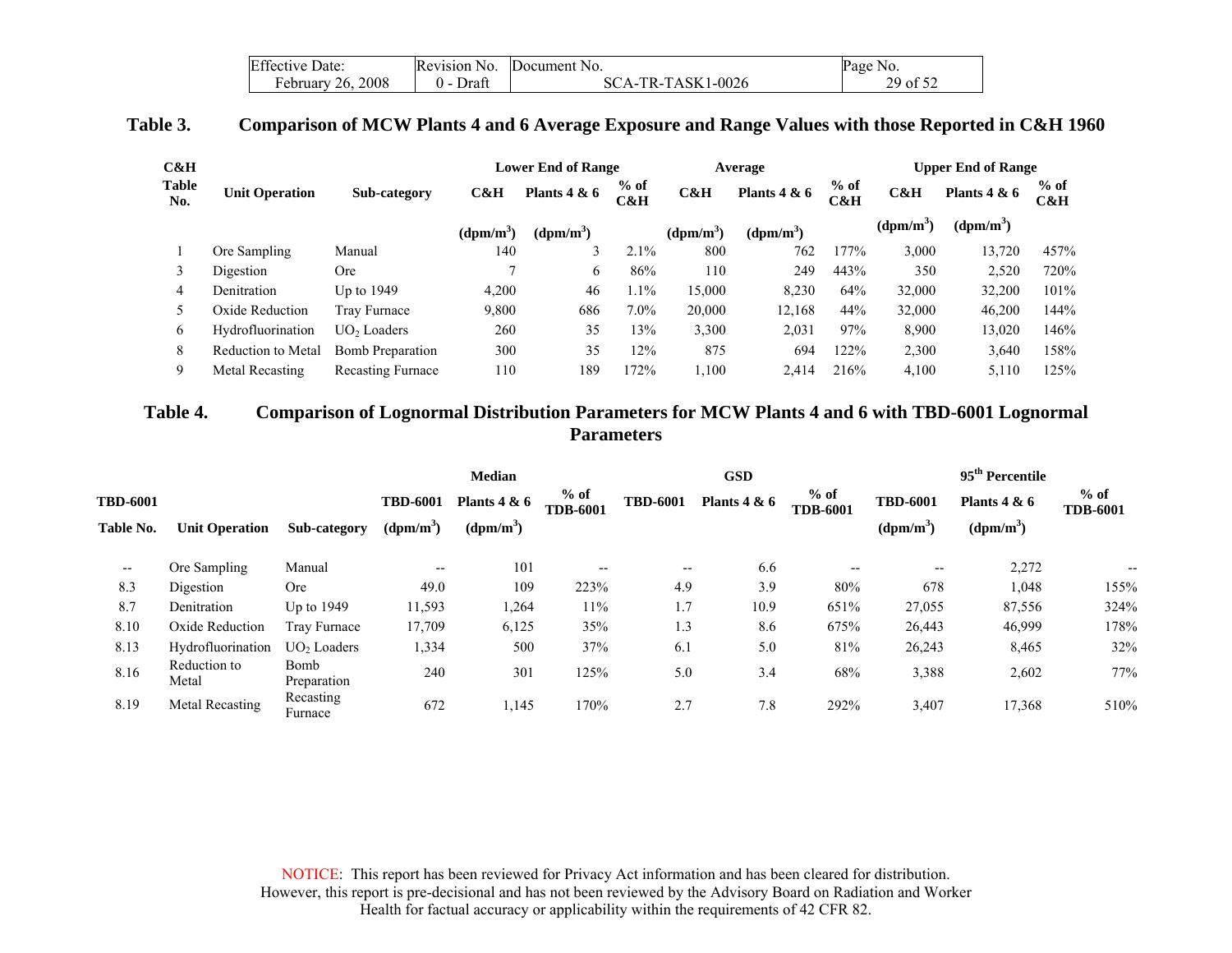<span id="page-30-0"></span>

| <b>Effective Date:</b> | Revision No.     | Document No.      | Page No. |
|------------------------|------------------|-------------------|----------|
| February 26, 2008      | Draft<br>$($ ) – | SCA-TR-TASK1-0026 | 30 of 52 |

## **Table 5. Comparison of Estimated Average Exposure from 1942 to 1958 with C&H 1948 to 1956 Average Exposure**

(Assumes  $95<sup>th</sup>$  Percentile Estimate for Years 1942 to 1947)

|                                                    |                       |                       | <b>Ratio of</b> |
|----------------------------------------------------|-----------------------|-----------------------|-----------------|
|                                                    |                       | C&H                   | <b>Averages</b> |
|                                                    | Average               | Average               | 1942-1958/      |
| <b>Job Category</b>                                | 1942-1958             | 1948-1956             | 1948-1956       |
|                                                    | (dpm/m <sup>3</sup> ) | (dpm/m <sup>3</sup> ) |                 |
| Ore Sampling-Manual                                | 1,576                 | 800                   | 1.97            |
| Ore Sampling-Automatic                             | 158                   | 140                   | 1.13            |
| Sampling-Concentrate                               | 158                   | 140                   | 1.13            |
| Digestion-Ore                                      | 310                   | 110                   | 2.82            |
| Digestion-Concentrate                              | 61                    | 40                    | 1.53            |
| Denitration-Up to 1949                             | 24,041                | 15,000                | 1.60            |
| Denitration-After 1949                             | 130                   | 130                   | 1.00            |
| Oxide Reduction-Tray Furnace                       | 25,522                | 20,000                | 1.28            |
| Oxide Reduction-Multiple Hearth                    | 700                   | 700                   | 1.00            |
| Oxide Reduction-Horizontal Reactor                 | 140                   | 140                   | 1.00            |
| Hydrofluorination-UO2 Loaders                      | 11,398                | 3,300                 | 3.45            |
| Hydrofluorination-Furnace Operator                 | 1,228                 | 500                   | 2.46            |
| Hydrofluorination-UF4 Packagers                    | 2,762                 | 1,300                 | 2.12            |
| Reduction to Metal-Bomb Preparation up to 1951     | 2,383                 | 875                   | 2.72            |
| Reduction to Metal-Reduction Operations up to 1951 | 814                   | 300                   | 2.71            |
| Reduction to Metal-Bomb Preparation after 1951     | 30                    | 30                    | 1.00            |
| Reduction to Metal-Reduction Operations after 1951 | 11                    | 11                    | 1.00            |
| Metal Recasting-Crucible Loading up to 1951        | 64                    | 51                    | 1.25            |
| Metal Recasting-Recasting Furnace up to 1951       | 2,484                 | 1,100                 | 2.26            |
| Metal Recasting-Crucible Burnout up to 1951        | 139                   | 50                    | 2.77            |
| Metal Recasting-Billet Cleaning up to 1951         | 79                    | 47                    | 1.69            |
| Metal Recasting-Crucible Assembly up to 1951       | 732                   | 360                   | 2.03            |
| Metal Recasting-Crucible Loading after 1951        | 36                    | 36                    | 1.00            |
| Metal Recasting-Recasting Furnace after 1951       | 47                    | 47                    | 1.00            |
| Metal Recasting-Crucible Burnout after 1951        | 70                    | 70                    | 1.00            |
| Metal Recasting-Billet Cleaning after 1951         | 28                    | 28                    | 1.00            |
| Metal Recasting-Crucible Assembly after 1951       | 55                    | 55                    | 1.00            |
| UF6 Fluorination-Hex Loaders                       | 3,012                 | 2,600                 | 1.16            |
| UF6 Fluorination-Fluorination Operators            | 2,130                 | 1,100                 | 1.94            |
| UF6 Fluorination-Still Operators                   | 511                   | 350                   | 1.46            |
| UF6 Fluorination-Central Loaders                   | 635                   | 550                   | 1.16            |
| All Categories                                     | 2,627                 | 1,612                 | 1.63            |
|                                                    |                       |                       |                 |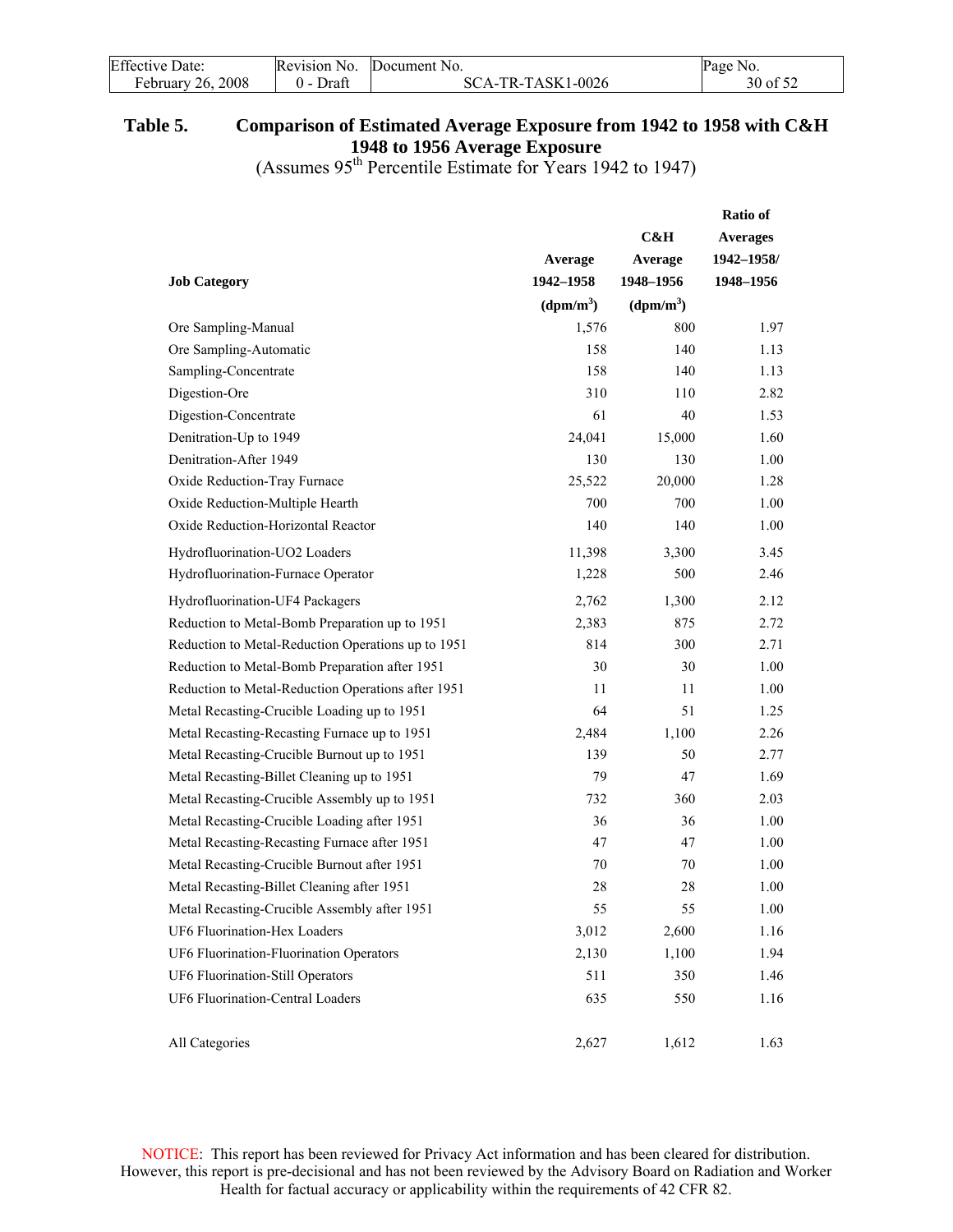<span id="page-31-0"></span>

| <b>Effective Date:</b> | Revision No. | Document No.      | Page No. |
|------------------------|--------------|-------------------|----------|
| February 26, 2008      | Draft        | SCA-TR-TASK1-0026 | 31 of 52 |

## **Table 6. Comparison of Estimated Average Exposure from 1942 to 1958 with C&H 1948 to 1956 Average Exposure**

(Assumes Upper End of Range Estimate for Years 1942 to 1947)

|                                                    |                       |                       | <b>Ratio of</b> |
|----------------------------------------------------|-----------------------|-----------------------|-----------------|
|                                                    |                       | C&H                   | <b>Averages</b> |
|                                                    | Average               | Average               | 1942-1958/      |
| <b>Job Category</b>                                | 1942-1958             | 1948-1956             | 1948-1956       |
|                                                    | (dpm/m <sup>3</sup> ) | (dpm/m <sup>3</sup> ) |                 |
| Ore Sampling-Manual                                | 1,576                 | 800                   | 1.97            |
| Ore Sampling-Automatic                             | 158                   | 140                   | 1.13            |
| Sampling-Concentrate                               | 158                   | 140                   | 1.13            |
| Digestion-Ore                                      | 195                   | 110                   | 1.77            |
| Digestion-Concentrate                              | 61                    | 40                    | 1.53            |
| Denitration-Up to 1949                             | 27,750                | 15,000                | 1.85            |
| Denitration-After 1949                             | 130                   | 130                   | 1.00            |
| Oxide Reduction-Tray Furnace                       | 30,286                | 20,000                | 1.51            |
| Oxide Reduction-Multiple Hearth                    | 700                   | 700                   | 1.00            |
| Oxide Reduction-Horizontal Reactor                 | 140                   | 140                   | 1.00            |
| Hydrofluorination-UO2 Loaders                      | 5,276                 | 3,300                 | 1.60            |
| Hydrofluorination-Furnace Operator                 | 747                   | 500                   | 1.49            |
| Hydrofluorination-UF4 Packagers                    | 2,394                 | 1,300                 | 1.84            |
| Reduction to Metal-Bomb Preparation up to 1951     | 1,730                 | 875                   | 1.98            |
| Reduction to Metal-Reduction Operations up to 1951 | 702                   | 300                   | 2.34            |
| Reduction to Metal-Bomb Preparation after 1951     | 30                    | 30                    | 1.00            |
| Reduction to Metal-Reduction Operations after 1951 | 11                    | 11                    | 1.00            |
| Metal Recasting-Crucible Loading up to 1951        | 67                    | 51                    | 1.31            |
| Metal Recasting-Recasting Furnace up to 1951       | 2,900                 | 1,100                 | 2.64            |
| Metal Recasting-Crucible Burnout up to 1951        | 80                    | 50                    | 1.60            |
| Metal Recasting-Billet Cleaning up to 1951         | 67                    | 47                    | 1.42            |
| Metal Recasting-Crucible Assembly up to 1951       | 468                   | 360                   | 1.30            |
| Metal Recasting-Crucible Loading after 1951        | 36                    | 36                    | 1.00            |
| Metal Recasting-Recasting Furnace after 1951       | 47                    | 47                    | 1.00            |
| Metal Recasting-Crucible Burnout after 1951        | 70                    | 70                    | 1.00            |
| Metal Recasting-Billet Cleaning after 1951         | 28                    | 28                    | 1.00            |
| Metal Recasting-Crucible Assembly after 1951       | 55                    | 55                    | 1.00            |
| UF6 Fluorination-Hex Loaders                       | 4,259                 | 2,600                 | 1.64            |
| UF6 Fluorination-Fluorination Operators            | 2,688                 | 1,100                 | 2.44            |
| UF6 Fluorination-Still Operators                   | 548                   | 350                   | 1.56            |
| UF6 Fluorination-Central Loaders                   | 744                   | 550                   | 1.35            |
| All Categories                                     | 2,713                 | 1,612                 | 1.68            |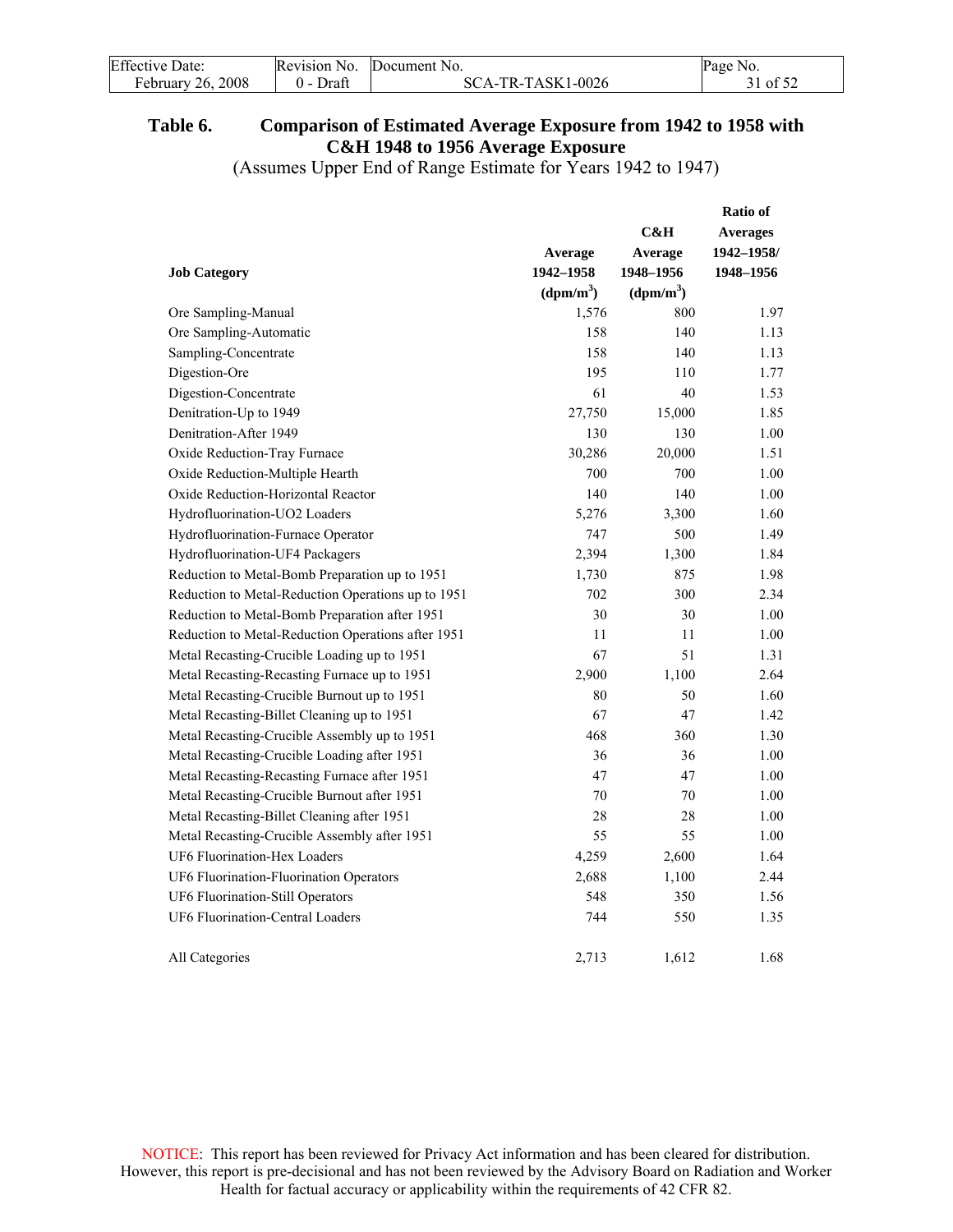<span id="page-32-0"></span>

| <b>Effective Date:</b> | Revision No. | Document No.      | Page No. |
|------------------------|--------------|-------------------|----------|
| February 26, 2008      | Draft        | SCA-TR-TASK1-0026 | 32 of 52 |



**Figure 2. Comparison of C&H Tabulated Lower End of Range with Mallinckrodt Plants 4 and 6 Lower End of Range** 



**Figure 3. Comparison of C&H Tabulated Upper End of Range with Mallinckrodt Plants 4 and 6 Upper End of Range**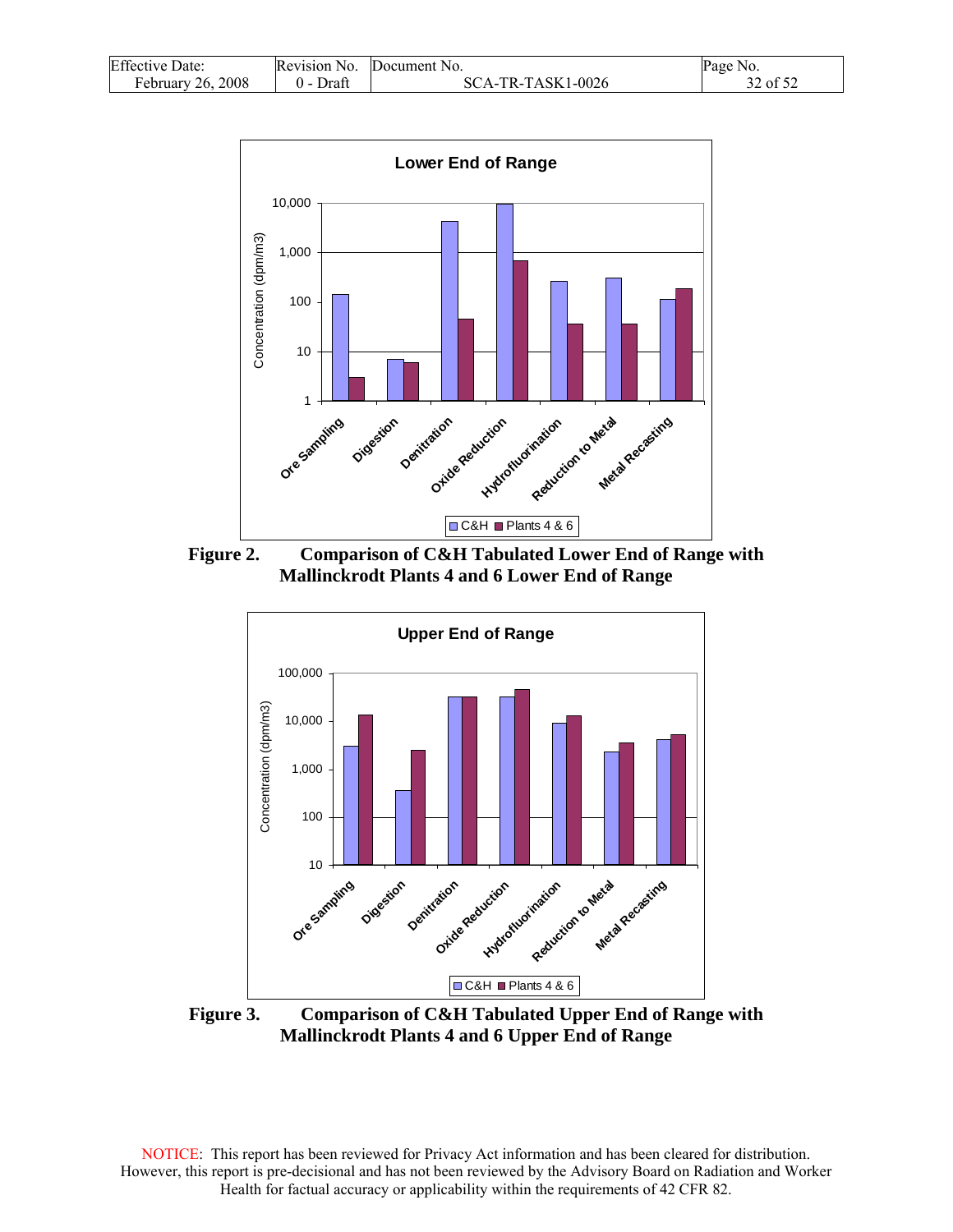<span id="page-33-0"></span>

| <b>Effective Date:</b>        | Revision No. | Document No.        | Page No. |
|-------------------------------|--------------|---------------------|----------|
| 2008<br>February 26, $\angle$ | Draft        | $SCA-TR-TASK1-0026$ | 33 of 52 |



**Figure 4. Comparison of C&H Tabulated Average Exposure with Mallinckrodt Plants 4 and 6 Average Exposure** 



**Figure 5. Comparison of TBD-6001 Lognormal Median with Mallinckrodt Plants 4 and 6 Lognormal Median**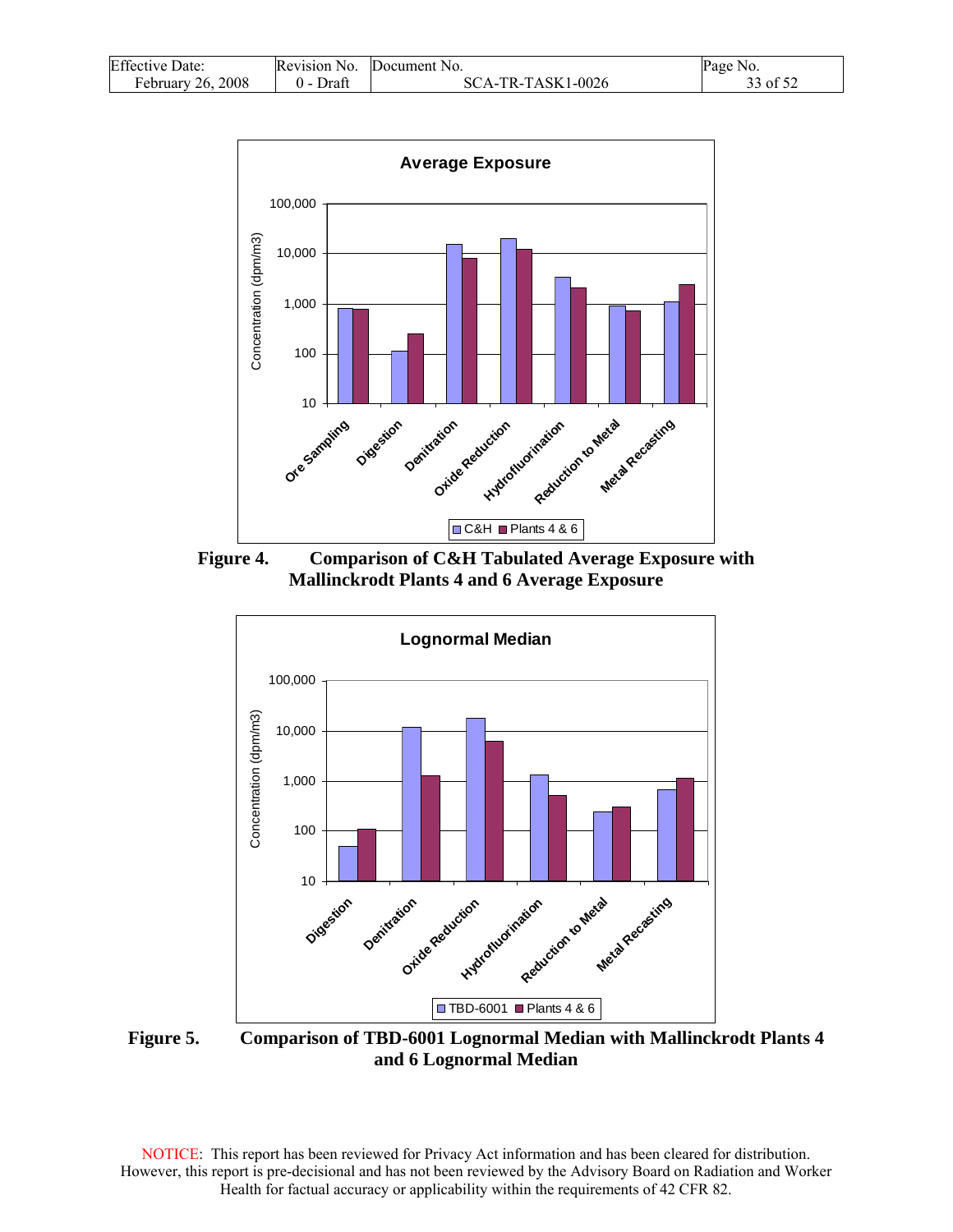<span id="page-34-0"></span>

| <b>Effective Date:</b> | Revision No. | Document No.      | Page No. |
|------------------------|--------------|-------------------|----------|
| February 26, 2008      | Draft        | SCA-TR-TASK1-0026 | 34 of 52 |



**Figure 6. Comparison of TBD-6001 Lognormal GSD with Mallinckrodt Plants 4 and 6 Lognormal GSD** 



Figure 7. Comparison of TBD-6001 Lognormal 95<sup>th</sup> Percentile with **Mallinckrodt Plants 4 and 6 Lognormal 95th Percentile**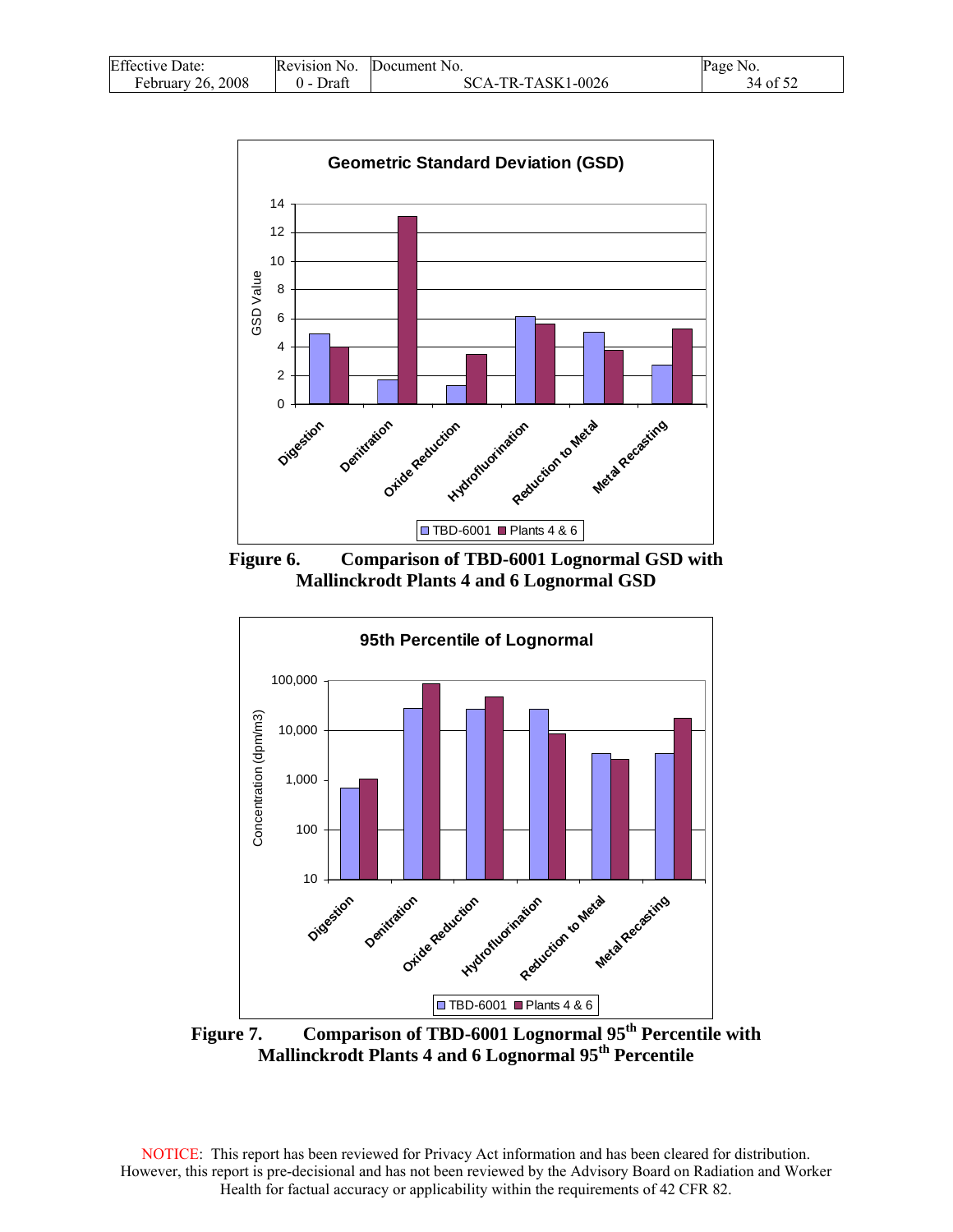<span id="page-35-0"></span>

| <b>Effective Date:</b> | Revision No. | Document No.      | Page No. |
|------------------------|--------------|-------------------|----------|
| February 26, 2008      | Draft        | SCA-TR-TASK1-0026 | 35 of 52 |









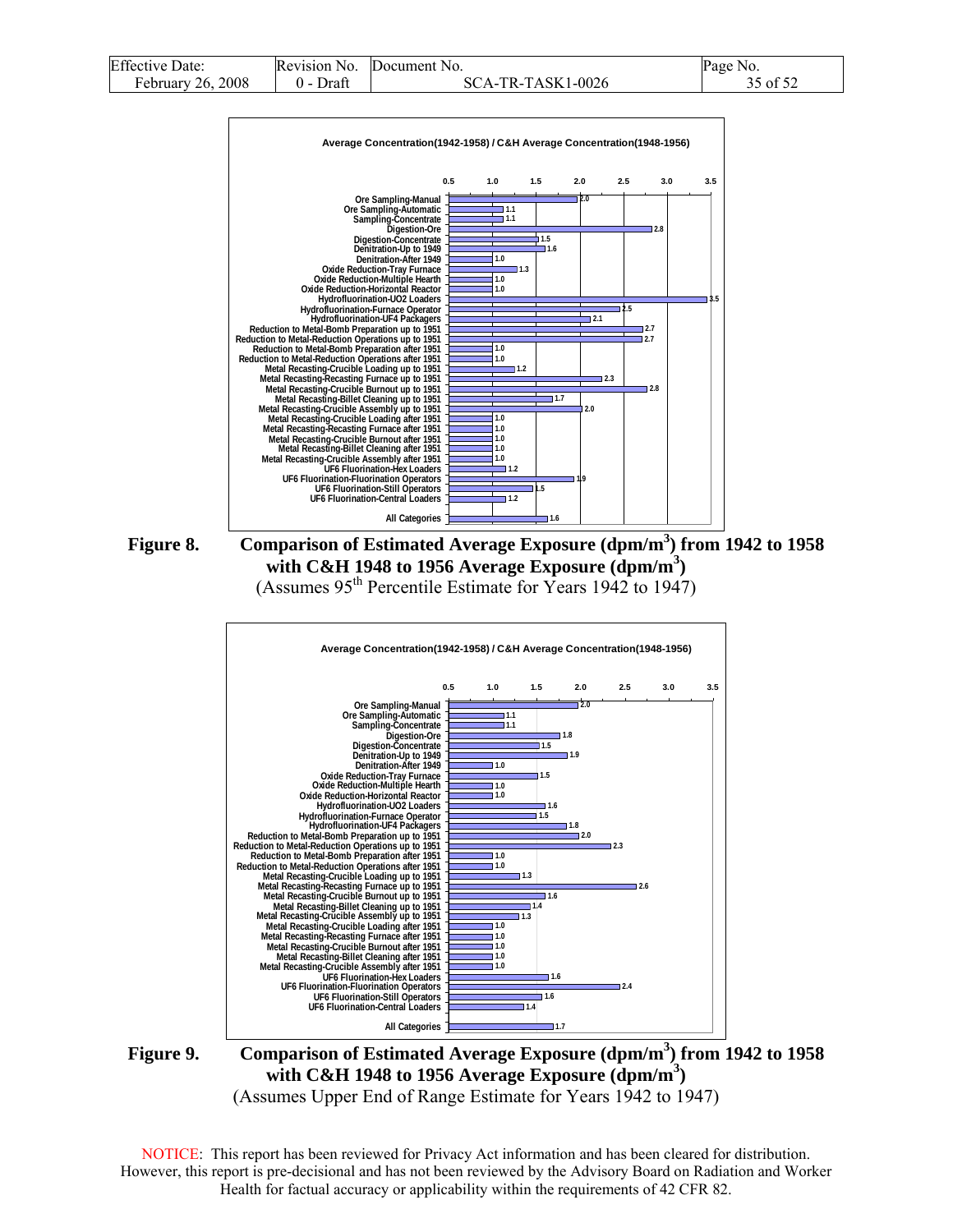<span id="page-36-0"></span>

| <b>Effective Date:</b> | Revision No. | Document No.      | Page No. |
|------------------------|--------------|-------------------|----------|
| February 26, 2008      | Draft        | SCA-TR-TASK1-0026 | 36 of 52 |

## **8.2 Resuspension during Periods with No Uranium Operations (Section 8.3)**

Resuspension of radioactive dust during periods of non-operation is discussed in Section 8.3 (p. 48). This same material is duplicated under the same title in Section 8.5.2 (p. 58). The methodology presented relies on a prior analysis of uranium **metal-working** operations. The methodology assumes that particles with a 5-μm AMAD in a dust cloud containing 7,000 dpm/m<sup>3</sup> settle at a terminal velocity of 7.5E-04 m/s. Settling occurs during 20 hours of daily operation for a 1-year period. The calculated surface contamination is  $3.44E07$  pCi/m<sup>2</sup>. (About 202 work days per year are implicit in this contamination level, i.e., 7,000dpm/m<sup>3</sup>  $\times$ 7.5E-04 m/s  $\times$  1/2.22 pCi/dpm  $\times$  3.6E03 sec/hr  $\times$  20 hr/day  $\times$  202 day/yr = 3.44E07 pCi/m<sup>2</sup>). However, in Section 3.4.2, exposures from contaminated surfaces are based on continuous deposition for 365 days. We do not understand why calculations in Section 8.4.2 are not done on the same basis as those in 3.4.2.

We have already described elsewhere in this review (see Section 6.1.1) and in SC&A 2007 our concerns with using terminal velocity for 5-μm AMAD particles to estimate surface contamination levels. TBD-6001 (Section 8.3) assumes a resuspension factor  $1 \times 10^{-6}$ /m. SC&A had previously questioned the use of this parameter value in SC&A 2007, indicating that a higher value would be consistent with available information. In addition, review of the average exposure data in C&H 1960 suggests that the use of 7,000 dpm/m<sup>3</sup> as the air concentration estimate may be low for certain unit operations. Average values of daily weighted exposures for denitration operations up to 1949 were 15,000 dpm/m<sup>3</sup> (C&H 1960, Table 4), and 20,000 dpm/m<sup>3</sup> for oxide reduction in trays (C&H 1960, Table 5). These are average values for all surveys for those operations over the relevant time periods. On the other hand, an air concentration of 7,000 dpm/m<sup>3</sup> is probably claimant favorable for the other unit operations considered in TBD-6001.

## **8.3 Time-Dependent Air Concentration Data (Section 8.4)**

NIOSH states that the relevant evaluation period for TBD-6001 is 1942 through 1958; however, the C&H 1960 report covers only the period 1948 through 1956. To address this difference in time periods, it is assumed in Table 8.28 (p. 53) that the year-specific correction factor of 6.89 be used for the years prior to 1948, and the year-specific correction factor of 0.0792 be used after 1956. Use of the 6.89 factor does not appear to be claimant favorable for the period 1942 through 1947. As shown in Figure 16 of C&H 1960, reproduced as Figure 1 in TBD-6001, there was a rapid decline (greater than an order of magnitude) in the weighted dust exposures over the period 1948–1950, as process improvements were implemented. This suggests that dust levels prior to 1948 could be substantially higher than implied by the year-specific correction factor. For example, NIOSH estimates a mean air concentration of  $7,398$  dpm/m<sup>3</sup> for 1948 (see Table 8.27). Values of daily weighted average exposures reported at MCW for the period 1946– 1948 include the following:

- TA unloader (operator) 13,000 dpm/m<sup>3</sup> (ORAUT 2005, Table 19)
- Furnace operator  $-24,780 \text{ dpm/m}^3$  (ORAUT 2005, Table 20)
- LF-9/brown/UO<sub>2</sub>/packager/unloader 38,990 dpm/m<sup>3</sup> (ORAUT 2005, Table 20)
- Miller (UO3QM-2) 12,600 dpm/m<sup>3</sup> (ORAUT 2005, Table 20)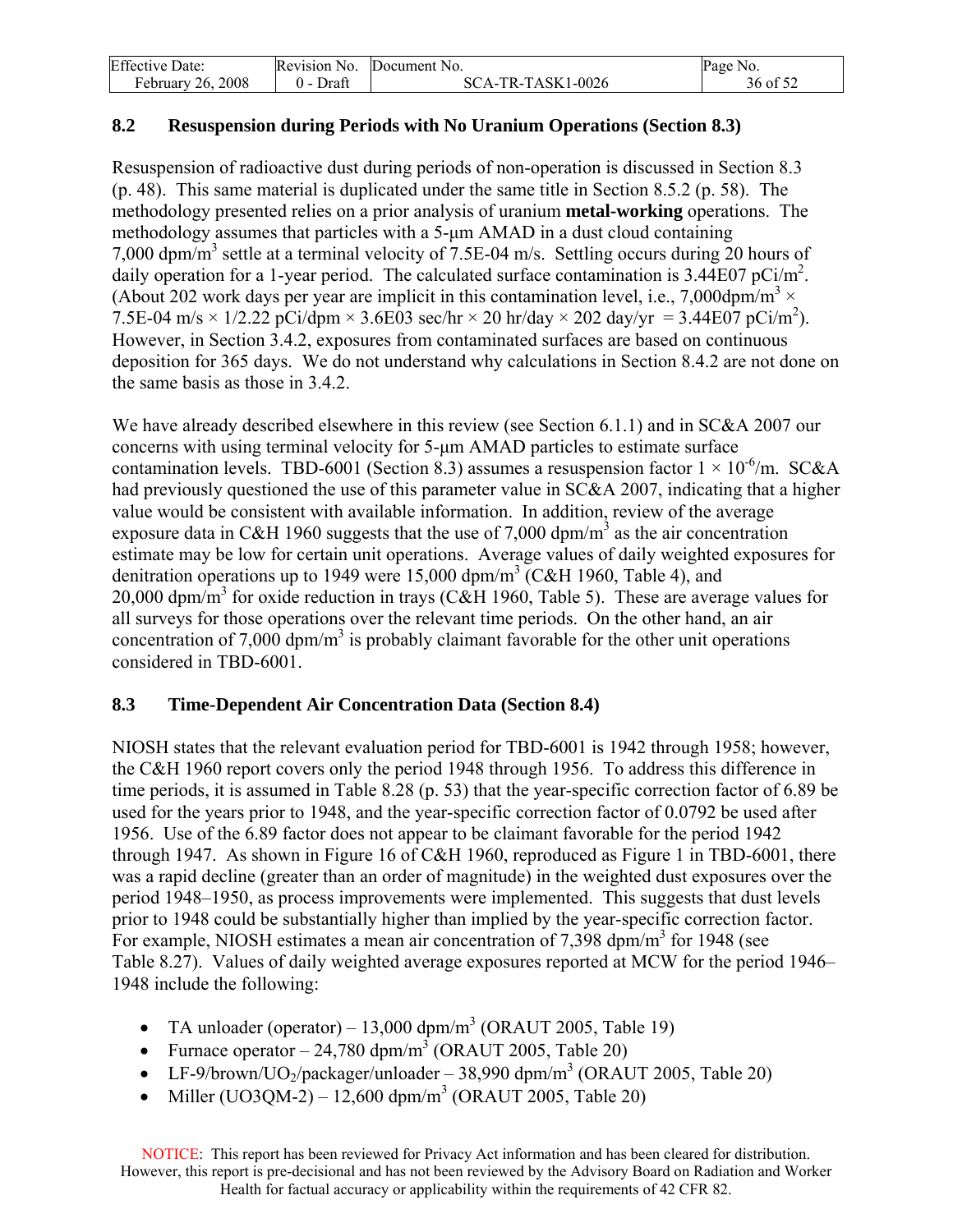| <b>Effective Date:</b> | Revision No. | Document No.      | Page No. |
|------------------------|--------------|-------------------|----------|
| February 26, 2008      | Draft        | SCA-TR-TASK1-0026 | of $52$  |

• Ore room operator  $-13,720$  dpm/m<sup>3</sup> (ORAUT 2005, Table 20)

These values are significantly higher than the mean value of 7,398  $dpm/m<sup>3</sup>$  calculated by NIOSH for 1948.

Given the fact that correction factors proposed by NIOSH for the period prior to 1948 may lead to understated inhalation exposures, SC&A developed an alternative methodology to calculate year-specific correction factors. This alternative methodology is presented below.

## **Alternative Methodology to Calculate Year-Specific Correction Factors**

The mean exposure concentrations in each year from 1948 to 1956 (derived by digitizing Figure 16 in C&H 1960) are presented in Table 8.27 of TBD-6001. Figure 2 of TBD-6001 shows a plot of the mean concentrations using a logarithmic scale. A similar plot is shown here in Figure 10, where the mean concentrations are plotted by year from 1948 to 1956. Due to the wide range of mean values, the natural logarithms of the mean concentrations are plotted on the vertical axis. The horizontal dashed lines extending from each end of the plot represent the NIOSH extrapolation of the 1948 and 1956 values to the earlier and later time periods, respectively. The least squares trend line which best fits the data is also shown in the figure. The trend line has a relatively high  $R^2$  of 0.78 and a significantly negative trend coefficient of -.51. (The t-statistic for the slope of the trend line is -5.02. A t-statistic that is lower than -2.3 indicates that the trend coefficient is significantly negative.). Given the relatively good fit of the trend line, it is not unreasonable to use the trend line for estimating the dose to workers exposed during time periods before 1948 and after 1956.

Table 8.28 of TBD-6001 presents a table of ratios (correction factors) prescribed for adjusting claimant exposures to airborne uranium in individual years 1942–1958. The ratios are derived from the 1948 to 1956 mean concentrations shown in Figure 10. The tabulated correction factor for 1948 is prescribed by NIOSH for use in the years from 1942 to 1947, and the tabulated correction factor for 1956 is prescribed for use in the years 1957 and 1958. Figure 11 shows a comparison of the TBD-6001 Table 8.28 correction factors with factors derived from the trend line in Figure 10. Both sets of ratios are scaled, so that a worker who is employed during the entire period from 1948 to 1956 would have an unchanged total dose using these ratios (i.e., the average correction factor over these years is equal to 1). For those workers who did not work for the entire period or those who worked in the years before 1948 and after 1956, these ratios are used to adjust their dose estimates in the years they worked. As shown in Figure 11, the TDB-6001 correction factors based on backward extrapolation of the 1948 value are not as claimant favorable as the factors derived from trend line extrapolation to the earlier years.

The TDB-6001 mean concentrations and the trend line estimates of the mean concentration plotted in Figure 10 are detailed in Table 7. The exposure correction factors derived from each set of mean concentrations are also shown in the table. The correction factors derived from the trend line exceed the factors derived in TBD-6001 by the horizontal extrapolation method by as much as a factor of 10 in the earlier years. The correction factors derived from the trend line also appear to be more claimant favorable in the years with data (1948–1956). The sole exception is 1948, when the trend line falls appreciably below the data. This is an important exception,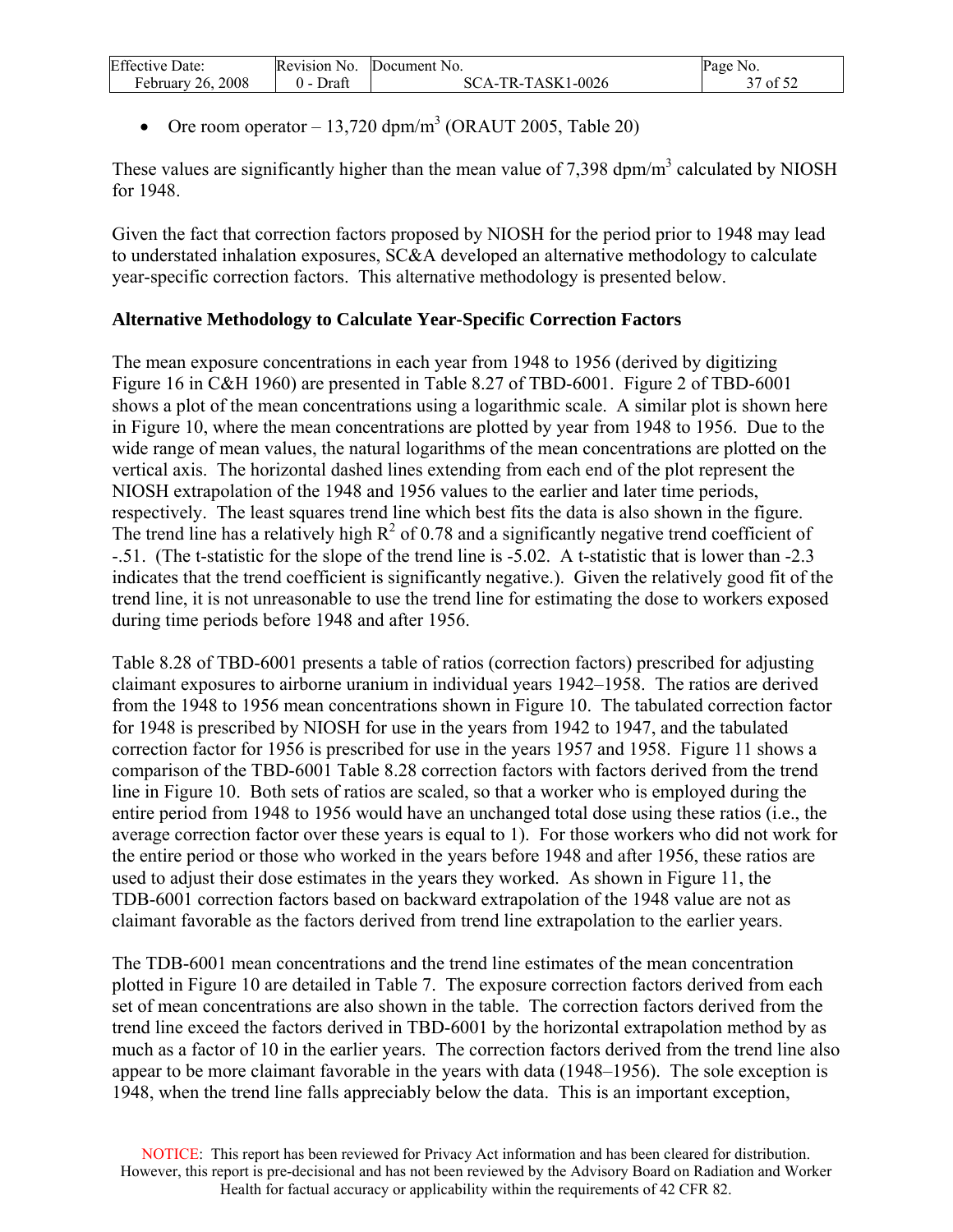<span id="page-38-0"></span>

| Effective<br>Date:      | Revision No. | Document No.                | Page<br>No.                          |
|-------------------------|--------------|-----------------------------|--------------------------------------|
| 2008<br>26.<br>Februarv | Draft        | TR-TASK1-0026<br>$\Delta$ - | $\sim$ $\sim$ $\sim$<br>38 o<br>- OT |

because the highest recorded doses (from C&H 1960) occur in this year. For this year, the databased correction factor in TBD-6001 should be retained in order to remain claimant favorable.

In the period from 1957 to 1958, the trend line leads to less claimant favorable correction factors than horizontal extrapolation. The TBD-6001, Table 8.28 factors also should be retained in these years to be claimant favorable.



**Figure 10. TBD-6001 Table 8.27 Mean Air Concentrations from 1948 to 1956, with Extrapolation to Earlier and Later Years and Regression Trend Line (n=9, R<sup>2</sup>=0.78)**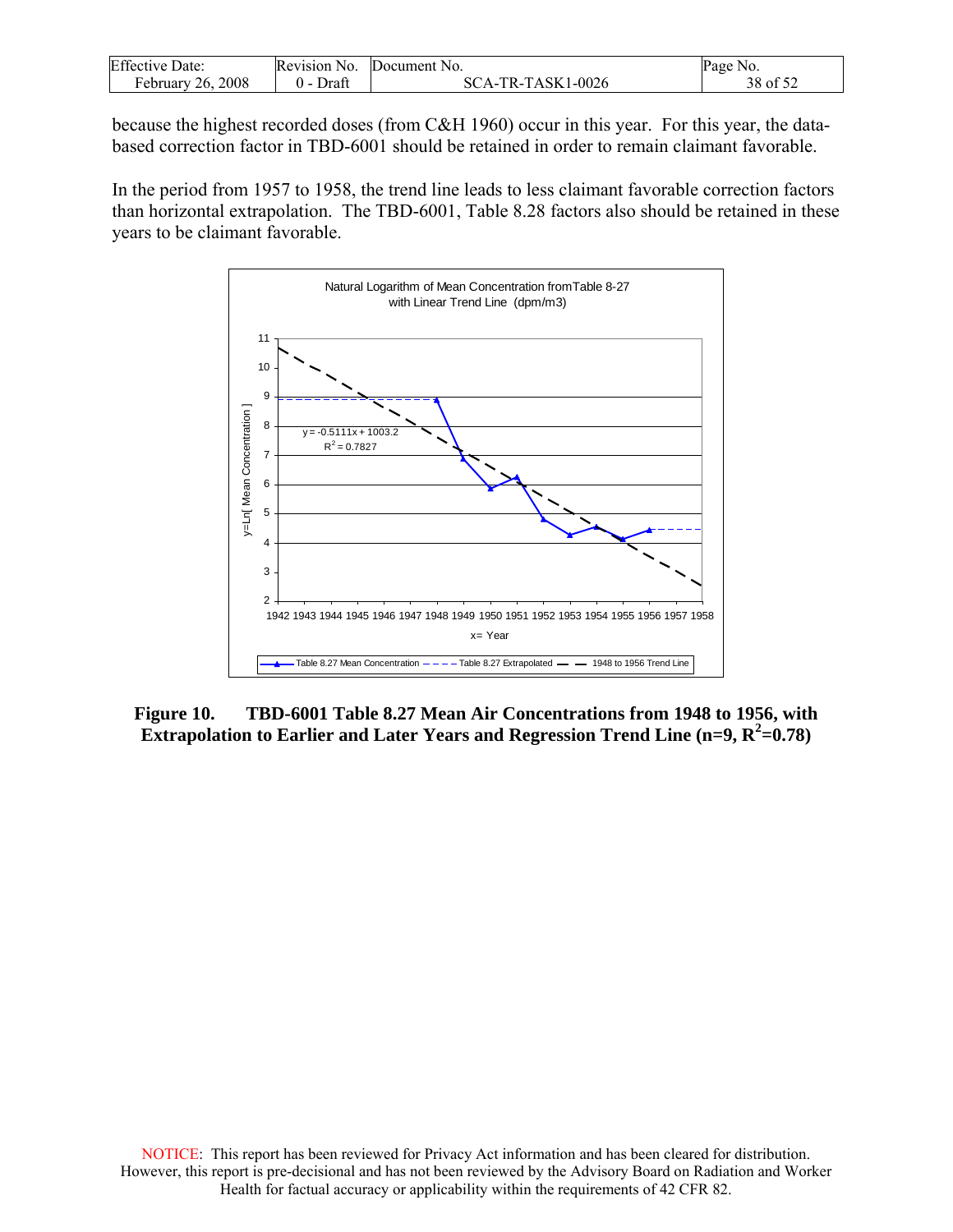<span id="page-39-0"></span>

| <b>Effective Date:</b> | Revision No. | Document No.      | Page No. |
|------------------------|--------------|-------------------|----------|
| February 26, 2008      | 0 - Draft    | SCA-TR-TASK1-0026 | 39 of 52 |



**Figure 11. Comparison of TBD-6001 Table 8.28 Year-Specific Correction Factors with Factors Derived from 1948 to 1956 Trend Line**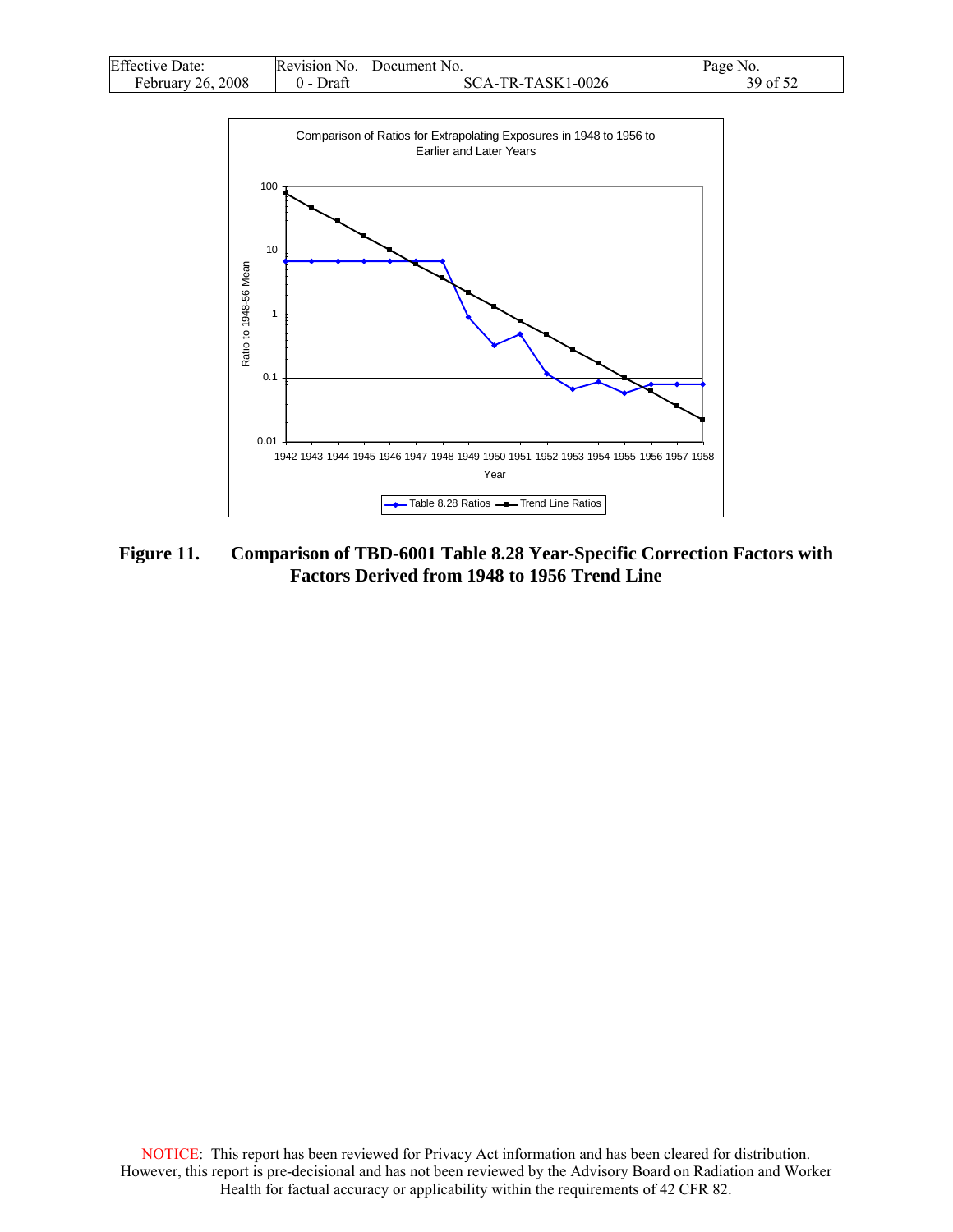<span id="page-40-0"></span>

| <b>Effective Date:</b> | Revision No.  | Document No.      | Page No. |
|------------------------|---------------|-------------------|----------|
| February 26, 2008      | Draft<br>() – | SCA-TR-TASK1-0026 | 40 of 52 |

### **Table 7. Comparison of Year-Specific Correction Factors from TBD-6001 Table 8.28 with Correction Factors Derived from 1948 to 1956 Trend Line**

|                  | <b>Mean Concentration</b> |              | <b>Correction Factor</b>   |              |                   |  |  |  |
|------------------|---------------------------|--------------|----------------------------|--------------|-------------------|--|--|--|
|                  | (dpm/m <sup>3</sup> )     |              | Ratio to 1948-1956 Average |              |                   |  |  |  |
|                  | <b>TBD-6001</b>           | <b>Trend</b> | <b>TBD-6001</b>            | <b>Trend</b> | Percent           |  |  |  |
| Year             | (Table 8.27)              | Line         | (Table 8.28)               | Line         | <b>Difference</b> |  |  |  |
| 1942             |                           | 43,388       | 6.89                       | 78.10        | 1034%             |  |  |  |
| 1943             |                           | 26,026       | 6.89                       | 46.85        | 580%              |  |  |  |
| 1944             |                           | 15,611       | 6.89                       | 28.10        | 308%              |  |  |  |
| 1945             |                           | 9,364        | 6.89                       | 16.86        | 145%              |  |  |  |
| 1946             |                           | 5,617        | 6.89                       | 10.11        | 47%               |  |  |  |
| 1947             |                           | 3,369        | 6.89                       | 6.07         | $-12%$            |  |  |  |
| 1948             | 7,398                     | 2,021        | 6.89                       | 3.64         | $-47%$            |  |  |  |
| 1949             | 964                       | 1,212        | 0.897                      | 2.18         | 143%              |  |  |  |
| 1950             | 349                       | 727          | 0.325                      | 1.31         | 303%              |  |  |  |
| 1951             | 521                       | 436          | 0.485                      | 0.785        | 62%               |  |  |  |
| 1952             | 124                       | 262          | 0.1154                     | 0.471        | 308%              |  |  |  |
| 1953             | 71                        | 157          | 0.0661                     | 0.283        | 327%              |  |  |  |
| 1954             | 94                        | 94.1         | 0.0875                     | 0.169        | 94%               |  |  |  |
| 1955             | 63                        | 56.5         | 0.0586                     | 0.102        | 73%               |  |  |  |
| 1956             | 85                        | 33.9         | 0.0791                     | 0.061        | $-23%$            |  |  |  |
| 1957             |                           | 20.3         | 0.0791                     | 0.037        | $-54%$            |  |  |  |
| 1958             |                           | 12.2         | 0.0791                     | 0.022        | $-72%$            |  |  |  |
| Mean (1948–1956) | 1,074                     | 556          | 1.00                       | 1.00         | $0\%$             |  |  |  |

### **8.4 Summary (Section 8.5)**

In TBD-6000, NIOSH provided the following guidance with regard to uranium air-sampling data:

*For the air sampling data presented in this section, data are presented for individual worker positions, as listed in the Harris and Kingsley (1959) tables. When a claimant's job category is known, the air sampling data for the corresponding job category can be used for the dose reconstruction. Where the claimant's job category is unknown or does not correspond to a listed category, the maximum air sampling data should be used* (Battelle 2006, pp. 43–44).

In its review of TBD-6000, SC&A commended NIOSH on providing this guidance (SC&A 2007). We did not find similar guidance in TBD-6001 and believe it should be provided there as well. We believe that this is particularly important since, as early as 1949, health physicists judged that it would be impossible to estimate dust exposures based on job descriptions, because the men were transferred from one department to another and no records were made of the transfers (NYOO 1949, p. 53).

Table 8.29 (p. 54) provides intake rates for uranium dust from various operations. It may be noted in the table that an ore digestion operator working a 40-hr week would have a median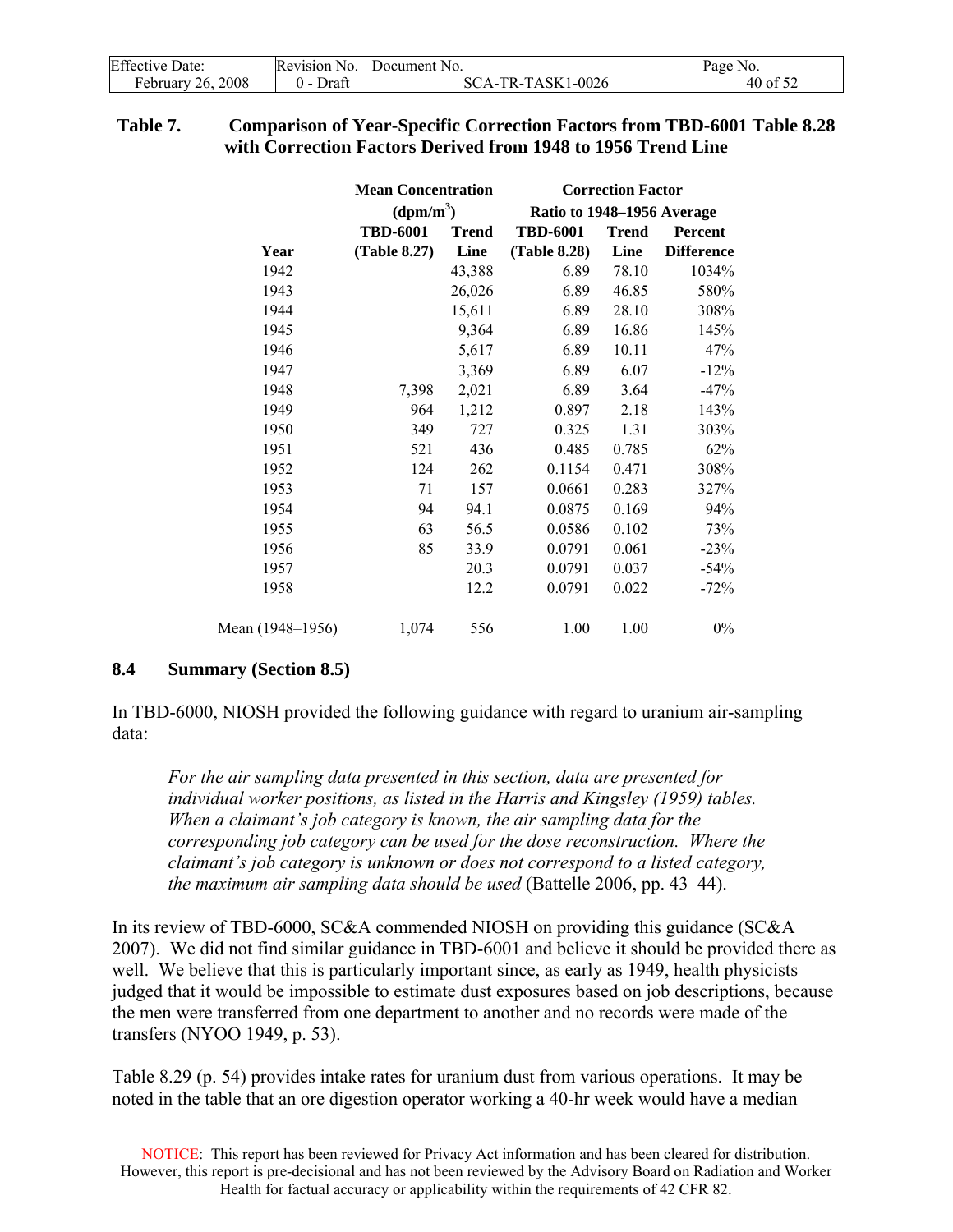| <b>Effective Date:</b> | Revision No.  | Document No.      | Page No. |
|------------------------|---------------|-------------------|----------|
| February 26, 2008      | Draft<br>() – | SCA-TR-TASK1-0026 | 41 of 52 |

inhalation exposure of 145 pCi/day. We presume that this value is calculated per Section 8.5.1as follows:

$$
I_{IMBA} = 3.288 \times 10^{-3} Ah,
$$

where

 $I_{\text{IMBA}}$  is the IMBA chronic intake in pCi/d, *A* is the air concentration ( $pCi/m^3$ ) and *h* is the number of working hours in a year.

If the measured air concentration has units of  $dpm/m<sup>3</sup>$ , then divide the constant by 2.22 (dpm/pCi).

For a 40-hr work week, h is 2,000 hours and A from Table 8.3 is 49 dpm/m<sup>3</sup>. (I<sub>IMBA</sub> = 3.288  $\times$  $10^{-3} \times 2,000 \times 49/2.22 = 145 \text{ pCi/d}$ .) This is the median average daily exposure for an operator handling pitchblende ore. Choice of an operator handling ore rather than concentrates is claimant favorable, since the comparable number for handling concentrates is 41 dpm/m<sup>3</sup>. The median average exposure in Table 8.3 is derived from data in Table 8.2, which were taken directly from Table 3 of C&H (1960). C&H 1960 refers to the summary values in Table 3 as "average daily exposure." In other tables in C&H 1960, terms such as "DWA" (Tables 5 and 10), "average weighted exposure" (Table 4), "daily average exposure" (Table 2), "weighted average exposure" (Tables 6 and 8), "weighted average" (Table 9), "average exposure" (Table 11), and "daily weighted average" (Table 1) are used. We presume these terms are synonymous (and, apparently, they are assumed to be synonymous in TBD-6001), but we are not sure. NIOSH should clarify this.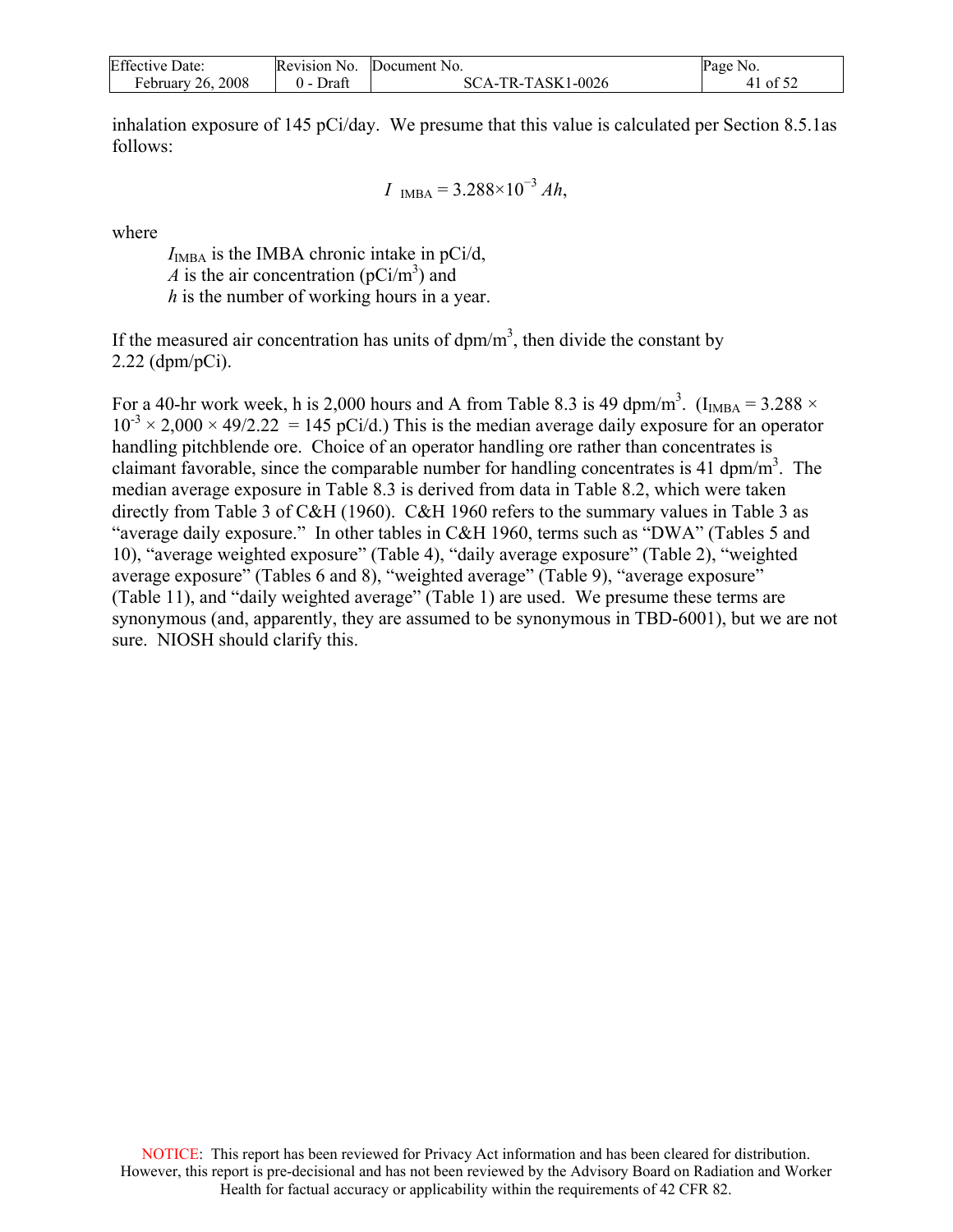<span id="page-42-0"></span>

| <b>Effective Date:</b> | Revision No. | Document No.      | Page No.           |
|------------------------|--------------|-------------------|--------------------|
| February 26, 2008      | Draft        | SCA-TR-TASK1-0026 | $\sim$ 01 5 $\sim$ |

### **9.0 MINOR COMMENTS AND TYPOGRAPHICAL ERRORS**

Page viii. In ICRP documents, AMAD is defined as "activity median aerodynamic diameter." See also pages 11 and 27.

Page 3, line 2. Why is Th refining mentioned when it is not discussed in the TBD?

Page 3, Section 3.1, third paragraph. Typo: pitchblende (sp.).

Page 4, third paragraph. The document indicates that uranium recycling occurred "after 1953." According to DOE 2003, Hanford supplied recycled U to ORGDP in 1952.

Page 6, Section 3.3, first bullet. Typo: "photons" duplicated.

Page 7, third paragraph. Is there a basis for assuming that the workers' hands are in contact with uranium 50% of the day? The assumption is probably claimant favorable, but if there is support for the assumption, it should be provided.

Page 8, Section 3.3.2. The meaning and intent of the sentence "A quick check…." is not obvious.

Page 8, Section 3.3.3. This section references ORAUT-OTIB-0004 Revision 3 as the source of the statement that natural uranium photon energies range from 30 to 250 keV. ORAUT-OTIB-0004 iterates the same range, but provides no indication as to the source of the values.

Page 8, Table 3.5. Typo: We believe that the reference should read "DOE-STD-1136-2004."

Page 9. Table 3.7. "and doses" should be eliminated from the table title. It only presents dose rates.

Page 10, Section 3.4, last line. Typo: We believe that this should be Sections 3.4 not 3.3.

Page 10, Section 3.4.1. This section deals only with Exposure from Submersion. Exposure from Contaminated Surfaces is discussed in Section 3.4.2. The authors should discuss why different photon energy distributions are used in Sections 3.4.1 and 3.4.2.

Page 11, Table 3.9. The source of the data for this table is not apparent.

Page 12, Section 3.4.3. The source of the data in Table 3.11 is not apparent.

Page 15, Section 4.1, first sentence. "Hot" uranium ore should be defined, as should the phrase "concentrate (without processing)." Concentrate generally implies a product resulting from a processing operation. Presumably "hot' ore is high-grade pitchblende containing 20% to 50%  $U_3O_8$ .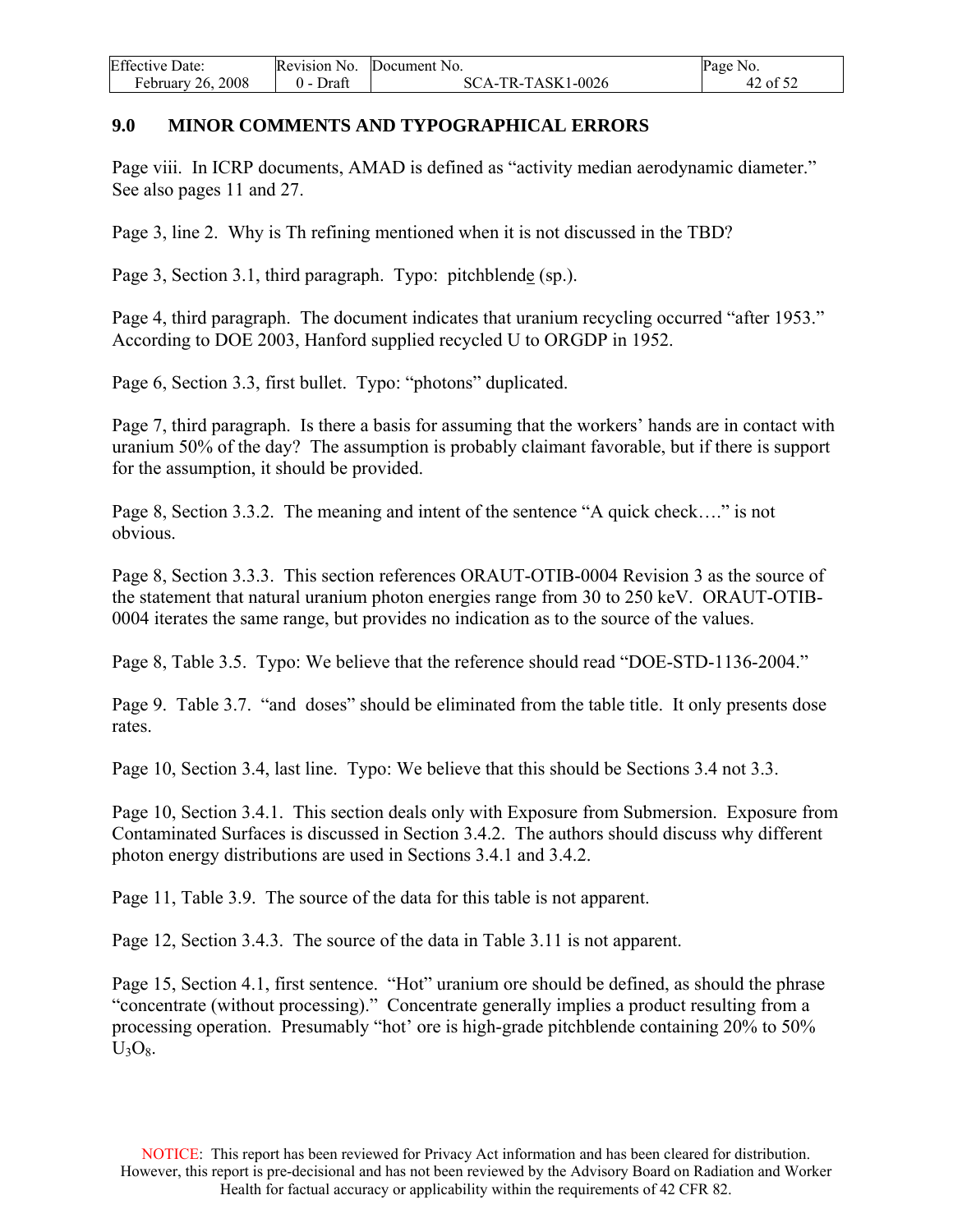| <b>Effective Date:</b> | Revision No.     | Document No.      | Page No.             |
|------------------------|------------------|-------------------|----------------------|
| 26.2008<br>February    | Draft<br>$($ ) – | SCA-TR-TASK1-0026 | $43.0$ f $5^{\circ}$ |

Page 18. Section 4.10. What is "purified uranium ore?" This is not common terminology. The referenced figure seems irrelevant; it shows a rail car modified to handle shipment of hot ore. Typo: Ore is singular.

Page 18, Section 4.10. The authors state that, "The dose rates due to neutrons from spontaneous fission are about 0.09% of the photon dose rates." What is the source of this information?

Page 18, first line. Typo: Eisenbud (sp.).

Page 23, Table 6.1. External exposures from submersion are presented here in units of mrem/day, while comparable exposures in Table 7.3 are presented in units of mR/day. It would facilitate comparison of environmental and occupational doses if the units were consistent.

Page 26, Section 7.1.2. The table citation should be Table 3.10, not Table 3.9.

Page 29, Table 7.1. Table entries for hydrofluorination list Tables 1.3 and 5.6 as references. There are no such tables in TBD-6001.

Page 31, Section 7.4. The text notes that "skin" pathways are at a skin depth of 0.07 mg/cm<sup>2</sup>, while page 7, second paragraph, states that skin doses are based on 7 mg/ $\text{cm}^2$ .

Page 32, Table 7.3. It would be helpful if the abbreviations in the "Geometry" column were defined in a table footnote.

Page 40, Section 8.2.4, third sentence. The term "Method 3" is not used elsewhere in TBD-6001. For connectivity with Tables 8.9 and 8.10, use "horizontal reactor operations" instead.

Page 47, Table 8.24. Presumably the heading for the last two columns should be "calciner," not "trays."

Page 53, Table 8.28. Christofano and Harris reference is confusing. The figure in question is Figure 16 in C&H and Figure 1 in TBD-6001. The same comment applies to Footnote 2 on page 54.

Page 54, Table 8.29. The terminology "three work week durations" is confusing.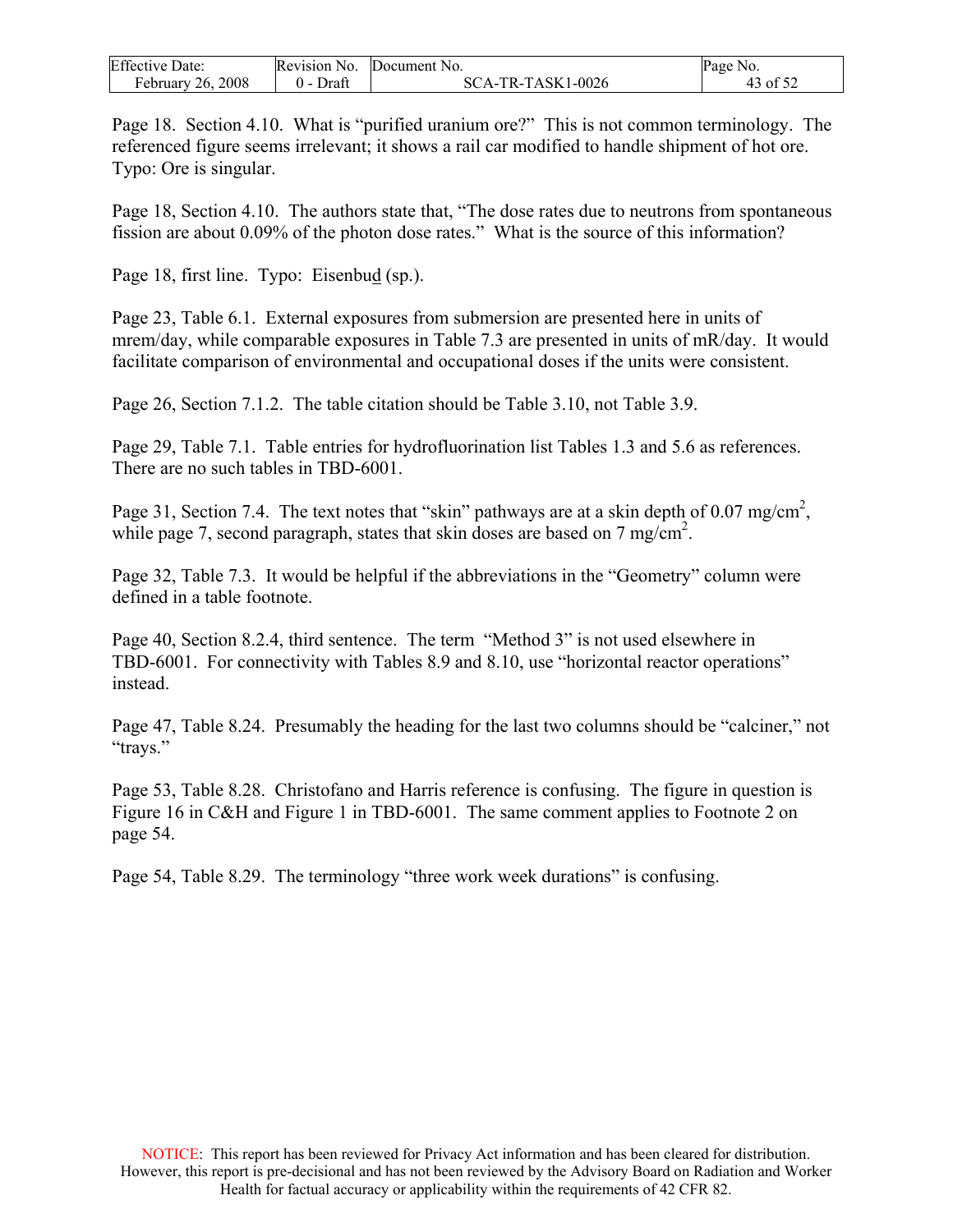<span id="page-44-0"></span>

| <b>Effective Date:</b> |           | Revision No. Document No. | Page No. |
|------------------------|-----------|---------------------------|----------|
| February 26, 2008      | 0 - Draft | SCA-TR-TASK1-0026         | 44 of 52 |

#### **10.0 REFERENCES**

Battelle 2006. *Site Profiles for Atomic Weapons Employers that Worked Thorium and Uranium Metals*. Battelle-TBD-2006. PNWD-3758, Rev. 0.

Christofano E. and W.B. Harris. 1960. *The Industrial Hygiene of Uranium Refining*. Env Health 1(5):74-96.

DOE (U.S. Department of Energy) 2003. *Recycled Uranium: United States Production, Enrichment,and Utilization*. DOE/SO-0003. Available on the web at: http://www.ssa.doe.gov/sp70/documents/Recycled%20Uranium%20May%202003.pdf.

Harris, W.B., and I. Kingsley, 1959. *The Industrial Hygiene of Uranium Fabrication*, Table 5, Archives of Industrial Health, Volume 19, reprint, American Medical Association, New York, New York. May. [SRDB Ref. ID: 15779]

ICRP (International Commission on Radiation Protection) 1994. Human Respiratory Tract Model for Radiological Protection. Publication 66. Ann. ICRP 24(3-1). Oxford: Pergamon Press.

ICRP (International Commission on Radiation Protection) 1968. "ICRP Database of Dose Coefficients: Workers and Members of the Public." V. 2.01. DOCAL Task Group Committee 2 of the International Commission on Radiation Protection. October 1998.

Lide, D.R., 1995. *CRC Handbook of Chemistry and Physics*, 75th edition. CRC Press, Boca Raton, Florida.

NCRP (National Council on Radiation Protection and Measurements) 1987. *Ionizing Radiation Exposure of the Population of the United States*. NCRP Report No. 93.

NYOO 1949. *Health Hazards in NYOO Facilities Producing and Processing Uranium*. (A Status Report – April 1, 1949), New York Operations Office, U.S. Atomic Energy Commission.

ORAUT (Oak Ridge Associated Universities Team) 2004. *Technical Basis Document for Fernald Environmental Management Project*. ORAUT-TKBS-0017, Revision 01. ORAU Team. Cincinnati, Ohio.

ORAUT (Oak Ridge Associated Universities Team) 2005. *Basis for development of an exposure matrix for the Mallinckrodt Chemical Company St. Lewis downtown site and the St. Lewis airport site, St. Louis, Missouri, period of operation: 1942–1958*. ORAUT-TKBS-0005, Revision 01. ORAU Team. Cincinnati, Ohio.

ORAUT (Oak Ridge Associated Universities Team) 2006. *An Exposure Matrix for Linde Ceramics Plant (Including Tonawanda Laboratory).* QRAUT-TKBS-0025, Rev. 00 PC-1. ORAU Team. Cincinnati, Ohio.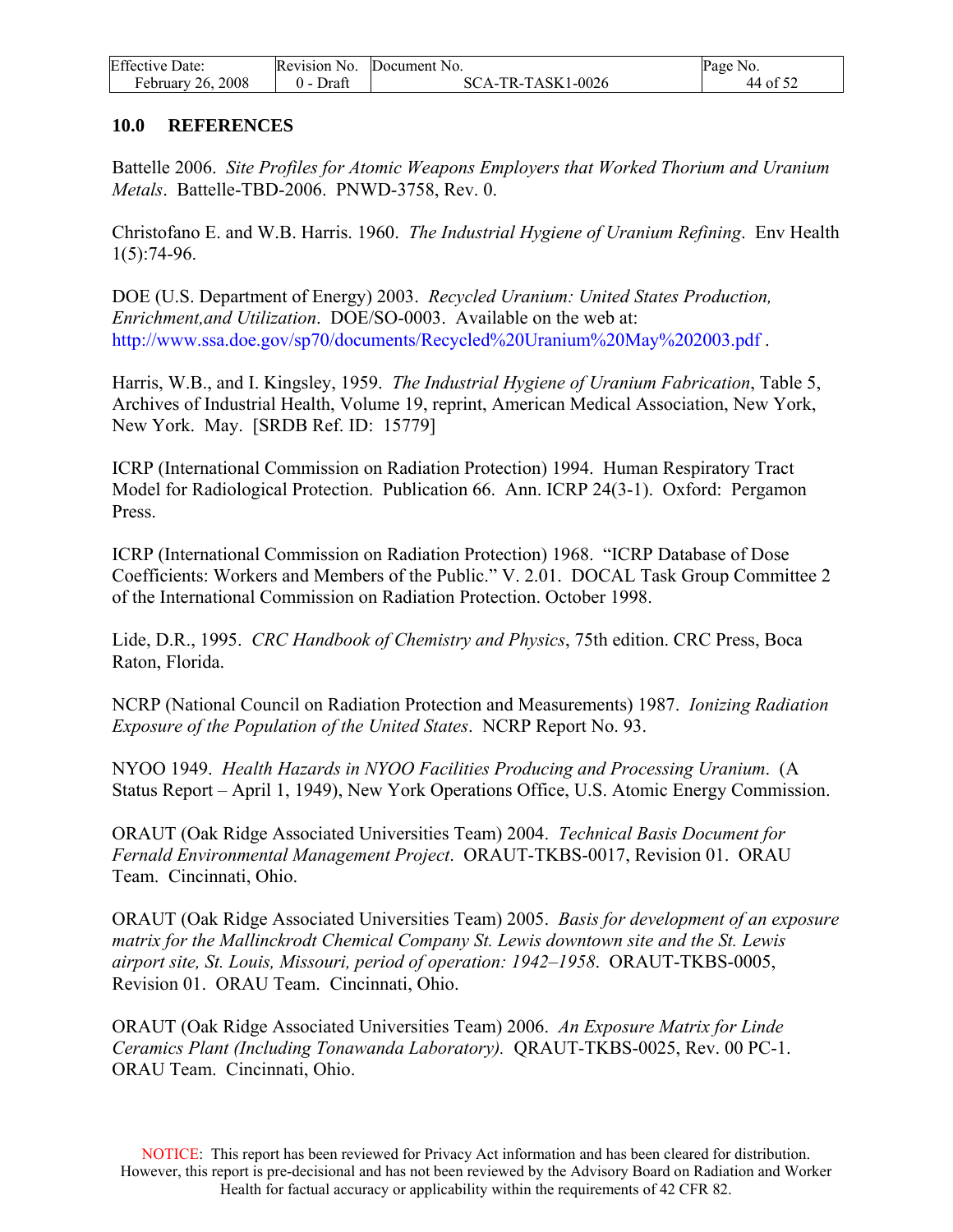| <b>Effective Date:</b> | Revision No.    | Document No.      | Page No.          |
|------------------------|-----------------|-------------------|-------------------|
| February $26, 2008$    | Draft<br>$(1 -$ | SCA-TR-TASK1-0026 | $45$ of $5^\circ$ |

ORAUT (Oak Ridge Associated Universities Team) 2007. *An Exposure Matrix for Harshaw Chemical Company, Cleveland Ohio.* ORAUT-TKBS-0022, Rev. 00. ORAU Team. Cincinnati, Ohio.

Perry, Robert H. and Don W. Green 1984. *Perry's Chemical Enginees' Handbook*, Sixth Edition. McGraw-Hill Inc., New York NY.

SC&A 2005. *Review of NIOSH Site Profile for Mallinckrodt Chemical Company, St. Louis Downtown Site, St. Louis, MO*. SCA-TR-Task1-0002, SC&A, Inc., Vienna, Virginia. January 31, 2005.

SC&A 2007. *Draft Review of Technical Basis Document 6000*, SC&A, Inc., Vienna, Virginia. September 12, 2007.

Strom, Daniel F. 2007. *Default Assumptions and Methods for Atomic Weapons Employer Dose Reconstructions*. Battelle-TIB-5000, Rev. 00, Effective date: April 2, 2007.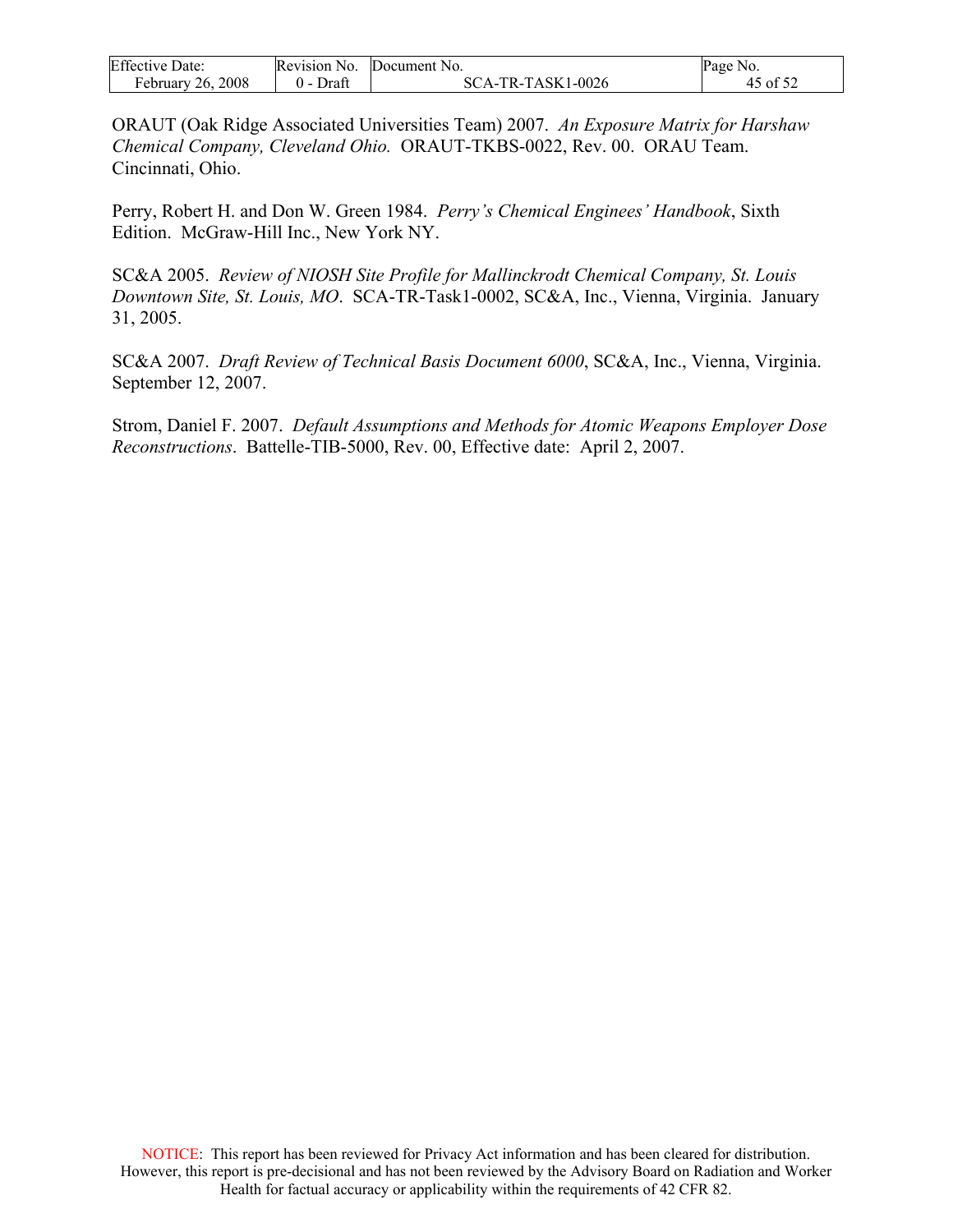<span id="page-46-0"></span>

| <b>Effective Date:</b> | Revision No. | Document No.      | Page No. |
|------------------------|--------------|-------------------|----------|
| February 26, 2008      | Draft        | SCA-TR-TASK1-0026 | 46 of 52 |

# **APPENDIX A: TABLES 12 AND 13 FROM ORAUT 2005**

Basis for Development of an Exposure Matrix for the Mallinckrodt Chemical Company St. Louis Downtown Site and the St. Louis Airport Site, St. Louis, Missouri, Period of Operation: 1942–1958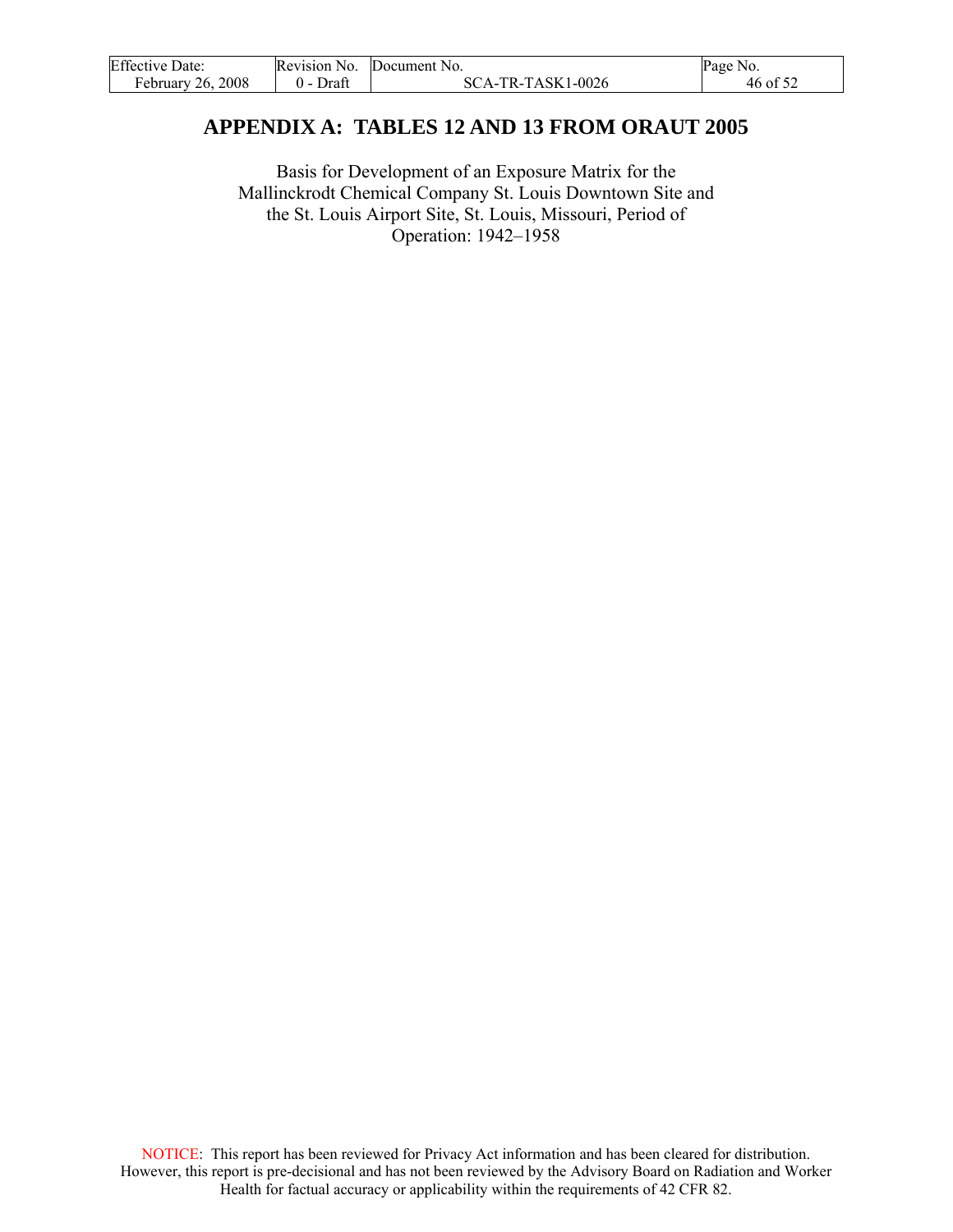| <b>Effective Date:</b> | Revision No. | Document No.      | Page No. |
|------------------------|--------------|-------------------|----------|
| February 26, 2008      | Draft        | SCA-TR-TASK1-0026 | 47 of 52 |

| Occupation                      |               |         |        |             |          |   |        | Weighted Average Concentration, Alpha dpm/m <sup>3</sup> |               |                  |               |                  |
|---------------------------------|---------------|---------|--------|-------------|----------|---|--------|----------------------------------------------------------|---------------|------------------|---------------|------------------|
|                                 | <b>May-56</b> | Nov-53  | Mar-53 |             | $Jun-50$ |   | Oct-49 | <b>Sep-48</b>                                            | <b>May-48</b> | <b>AEC 1949b</b> |               | <b>AEC 1951a</b> |
| Magnesium operator              |               |         |        |             | 35       |   | 70     |                                                          |               |                  |               |                  |
| Lime blender                    |               |         |        |             | 35       |   | 70     |                                                          |               |                  |               |                  |
| Slag man                        |               |         |        |             | 70       |   | 105    | 210                                                      | 140           |                  |               |                  |
| Cage man (handler)              |               |         |        |             | 190      |   |        | 3640                                                     | 189           |                  | 2940          |                  |
| Derby unloader                  |               |         |        |             | 175      |   | 245    | 1,260                                                    | 280           |                  |               |                  |
| Bomb topper                     |               |         |        |             | 210      |   | 280    | 2,310                                                    | 840           |                  |               |                  |
| Charge firing                   |               |         |        |             | 140      |   | 350    | 980                                                      | 910           |                  |               |                  |
| Derby chipper                   |               |         |        |             | 140      |   | 350    | 910                                                      | 1,890         |                  |               |                  |
| Jolter                          |               |         |        |             | 70       |   | 140    | 490                                                      | 3,500         |                  |               |                  |
| Bomb charger                    |               |         |        |             | 210      |   | 490    | 3,010                                                    | 3,640         |                  |               |                  |
| Green lead man                  |               |         |        |             | 70       |   | 140    |                                                          |               |                  |               |                  |
| Cleanup man                     |               |         |        |             | 140      |   | 140    |                                                          |               |                  |               |                  |
| Furnace tender                  |               |         |        |             | 70       |   | 70     | 350                                                      | 560           |                  |               |                  |
| Furnace box puller              |               |         |        |             | 35       |   | 140    | 560                                                      | 630           |                  |               |                  |
| TA-7 Pilot Plant                |               |         |        |             | 980      |   | 175    |                                                          |               |                  |               |                  |
| Brown loader                    |               |         |        |             | 280      |   | 350    | 2,240                                                    | 3,360         |                  |               |                  |
| Green packer                    |               |         |        |             | 245      |   | 210    | 1,750                                                    | 3,990         |                  |               | 7,210            |
| Green miller and mixer          |               |         |        |             | 70       |   | 140    | 980                                                      | 4,690         |                  |               |                  |
| Green unloader                  |               |         |        |             | 210      |   | 490    | 1,540                                                    | 13,020        |                  |               |                  |
| Plant superintendent            | 7.3           |         |        |             |          |   |        |                                                          |               |                  |               |                  |
| Technical supervisor            | 6.6           |         |        |             |          |   |        |                                                          |               |                  |               |                  |
| Engineers                       | 7.3           | 9.8     | 14     |             |          |   |        |                                                          |               |                  |               |                  |
| Chief chemist                   | 5.9           |         |        |             |          |   |        |                                                          |               |                  |               |                  |
| Vacuum fusion chemist           | 39            |         |        |             |          |   |        |                                                          |               |                  |               |                  |
| Vacuum fusion technician        | 59            |         |        |             |          |   |        |                                                          |               |                  |               |                  |
| Microscopist                    | 18.4          |         |        |             |          |   |        |                                                          |               |                  |               |                  |
| Chemist                         | 10            |         |        |             |          |   |        |                                                          |               |                  |               |                  |
| Chemical technician             | 10            | 4.6     | $\tau$ |             |          |   |        |                                                          |               |                  |               |                  |
| Foreman                         | 22.5          | 6.7     | 12     |             | 35       |   | 70     | 175                                                      |               |                  |               |                  |
| Shift foremen                   | 12.4          |         |        |             | 56       |   | 98     | 175                                                      |               |                  |               |                  |
| Lead operator                   | 25            | 8.2     | 19     |             | 119      |   | 63     | $\qquad \qquad - -$                                      |               |                  |               |                  |
| Dingot/bomb, slag grinding oper | 85            | 33      | 64     | $\mathbf X$ |          | X |        | X                                                        |               | X                |               |                  |
| Furnace and saw man             | 17.5          |         |        | X           |          | X |        | Χ                                                        |               | $\mathbf X$      |               |                  |
| Casting furnace operator        | 10.8          | $110\,$ | 480    |             |          |   |        |                                                          |               |                  | 5110          |                  |
| Furnace operator (UF4-derby?)   |               |         |        |             | 91       |   | $70\,$ | 570                                                      |               |                  |               |                  |
| HF operator                     |               |         |        |             | 91       |   | $70\,$ | 570                                                      |               |                  |               |                  |
| UO3 & Brown packer              |               |         |        |             | 217      |   | 322    | 2,730                                                    |               |                  | 4200          | 2,730            |
| Green packing operator          |               |         |        |             | 196      |   | 315    | 7,210                                                    |               |                  | 4,000; 13,000 |                  |
| Asst green packing operator     |               |         |        |             | 112      |   | 133    | 2,800                                                    |               |                  |               |                  |
| Residue                         | 27.4          |         |        |             |          |   |        |                                                          |               |                  |               |                  |
| Ceramic                         | 14.8          |         |        |             |          |   |        |                                                          |               |                  |               |                  |
| Vertical lathe                  | 28.5          |         |        |             |          |   |        |                                                          |               |                  |               |                  |
| Forge press lead operator       | $22\,$        |         |        |             |          |   |        |                                                          |               |                  |               |                  |
| Forge press salt bath man       | 21.5          |         |        |             |          |   |        |                                                          |               |                  |               |                  |
| Forge press manipulator (oper)  | 22.6          |         |        |             |          |   |        |                                                          |               |                  |               |                  |

## **Table 12. Plant 4 Measured Daily Weighted Average Exposure Concentrations**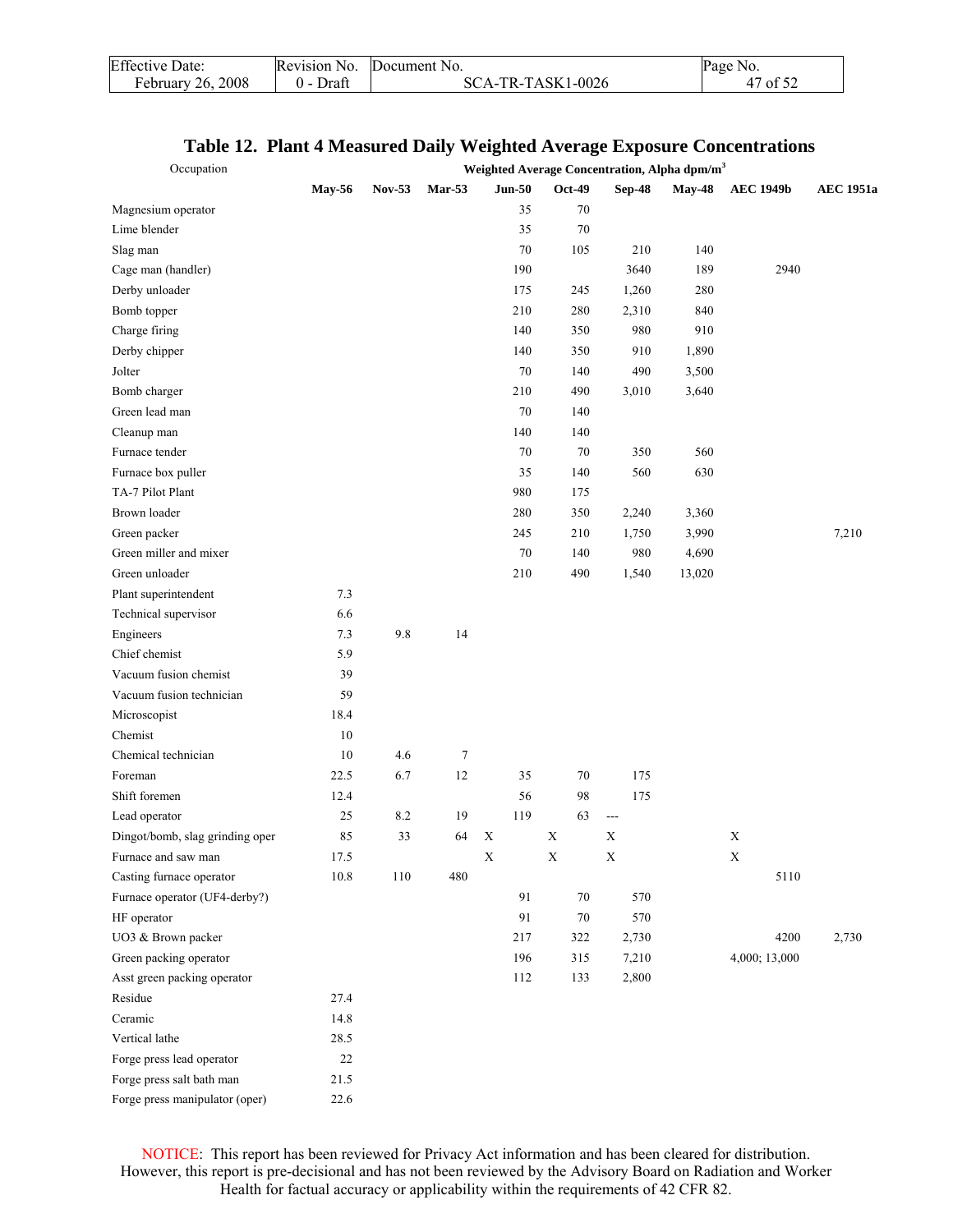| <b>Effective Date:</b> | Revision No.     | Document No.      | Page No. |
|------------------------|------------------|-------------------|----------|
| February 26, 2008      | Draft<br>$($ ) – | SCA-TR-TASK1-0026 | 48 of 52 |

### **Table 12. Plant 4 Measured Daily Weighted Average Exposure Concentrations**

| Occupation           |               | Weighted Average Concentration, Alpha dpm/m <sup>3</sup> |               |        |               |        |               |                  |                  |  |  |
|----------------------|---------------|----------------------------------------------------------|---------------|--------|---------------|--------|---------------|------------------|------------------|--|--|
|                      | <b>Mav-56</b> | $Nov-53$                                                 | <b>Mar-53</b> | Jun-50 | <b>Oct-49</b> | Sep-48 | <b>May-48</b> | <b>AEC 1949b</b> | <b>AEC 1951a</b> |  |  |
| Forge press operator | 21.9          |                                                          |               |        |               |        |               |                  |                  |  |  |
| Clerk                |               |                                                          |               |        |               |        |               | 42               |                  |  |  |
| Guard                | 7.1           |                                                          |               |        |               |        |               | 28               |                  |  |  |
| Porter               | 40            | 2.7                                                      | 5.8           |        |               |        |               | 56               |                  |  |  |
| Area mechanic        | ---           | 22                                                       | 15.           | 84     | 112           | 350    |               | 350              |                  |  |  |

Data from the surveys of 6/50, 10/49, 9/48, and 5/48 is from AEC 1950c; data from the surveys of 3/53 and 11/53 is from AEC1954b; and data from the survey of 5/56 is from AEC 1956a. Other data are from the references given in the column headings.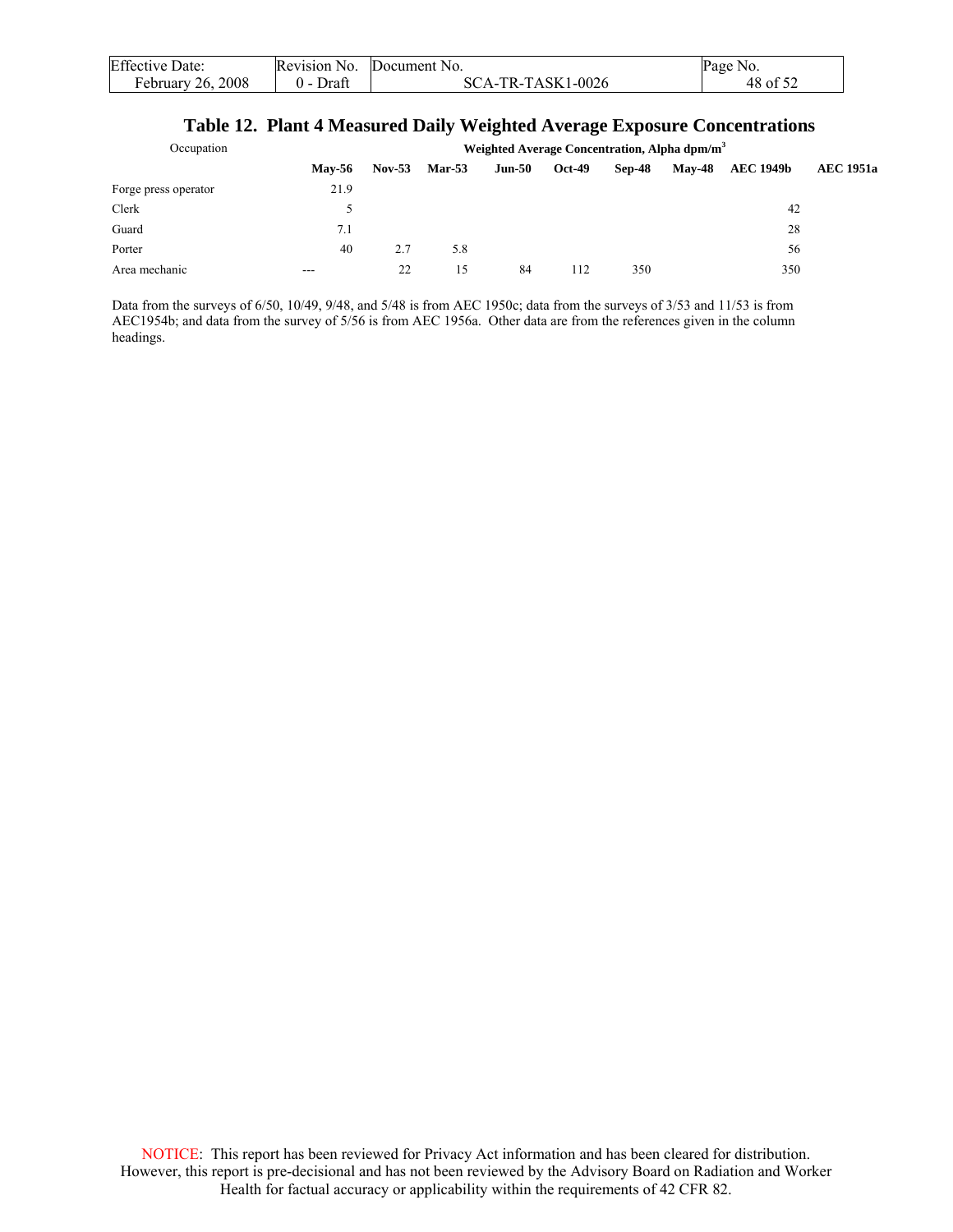| <b>Effective Date:</b>   | Revision No.  | Document No.      | Page No. |
|--------------------------|---------------|-------------------|----------|
| <b>February 26, 2008</b> | Draft<br>() – | SCA-TR-TASK1-0026 | 49 of 52 |

## **Table 13. Plant 6 Measured Daily Weighted Average Exposure Concentrations**

| Occupation                              |               |               |                |               |          | Weighted Average Concentration, Alpha dpm/m <sup>3</sup> |             |              |               |
|-----------------------------------------|---------------|---------------|----------------|---------------|----------|----------------------------------------------------------|-------------|--------------|---------------|
|                                         | <b>May-56</b> | <b>May-54</b> | Oct-53         | <b>Jan-53</b> | $Jan-52$ | <b>Aug-50</b>                                            | 1949        | Oct-Nov 1948 | <b>May-48</b> |
| Digest area lead operator               | 6             | 60            | 36             | 62            | 140      | 84                                                       |             | 686          | 280           |
| Digest operator                         | 7.3           | 37            | 41             | 52            | 370      | 77                                                       |             | 399          | 490           |
| U-Con man $#1$                          | 7.3           |               |                |               |          |                                                          |             |              |               |
| U-Con man $#2$                          | 14            |               |                |               |          |                                                          |             |              |               |
| Feinc operator                          | 6.2           | 96            | 38             | 110           | 175      | 154                                                      |             | 980          | 840           |
| Barium operator                         |               |               | 38             | 130           | 144      | 126                                                      |             |              | 280           |
| Feed operator                           | 40.8          | 23            | 100            | 150           | 110      | 126                                                      |             | 910          | 476           |
| C-3 wash filter operator                |               | 79            | 32             | 48            | 120      | 116                                                      |             | 497          | 476           |
| C-3 adjustments operator                |               |               | 22             | 420           | 120      |                                                          |             | 497          | 476           |
| C-3 centrifuge operator                 |               | 42            | 630            | 52            |          | 140                                                      |             | 567          | 476           |
| Ore Room operator                       |               |               | 140            | 170           | 370      | 392                                                      | 350         | 13,720       | 4970          |
| Extraction area lead operator           | 34            | 5.4           | $\overline{4}$ |               |          |                                                          |             |              |               |
| Ether House operator                    | 11            |               |                |               |          | 40                                                       |             | 46           |               |
| Ether House lead operator               |               |               |                |               |          | 66                                                       |             | 154          |               |
| Sump recovery operator                  |               |               | 8.5            | 100           | 76       | 126                                                      |             | 273          | 364           |
| Raffinate operator                      | 216           | 11            | 8              | 170           | 68       | 154                                                      |             | 273          | 364           |
| QM-2 (Orange) packager                  | 268           | 1,961         | 120            | 130           | 130      |                                                          |             |              |               |
| Furnace operator                        | 12            | 33            | 55             | 96            | 150      | 1,400                                                    |             | 5320         | 24500         |
| Furnace room sampler                    |               |               |                |               |          |                                                          |             | 3150         |               |
| Reduction area (furn room) lead oper'r  | 22            | 25            | 28             | 69            | 54       | 147                                                      |             | 686          |               |
| LF-9 (Brown) packager                   |               |               |                |               |          | 364                                                      |             | 11270        | 39200         |
| Nitric acid recovery operator           | 20            | 9.6           | 19             | 44            | 35       | 99                                                       |             | 46           | 364           |
|                                         | 234           | 113           | 45             | 190           | 100      | 336                                                      | 770         |              | 32200         |
| Pot Room operator<br>Metal dissolver #1 | 204           |               |                |               |          |                                                          |             | 7,770        |               |
|                                         |               |               |                |               |          |                                                          |             |              |               |
| Metal dissolver #2                      | 21            |               |                |               |          |                                                          |             |              |               |
| MGX operator                            |               | 29            | 68             | 52            | 94       |                                                          |             |              |               |
| Utility operator                        | $\bf 88$      | 129           | 94             | 97            |          |                                                          |             |              |               |
| Miller (Mill Room)                      |               |               |                |               |          | $\mathbf X$                                              | $\mathbf X$ | 12,600       | 46200         |
| Pilot Plant group leader                | 7.5           | 6.9           | 3.1            |               |          | 105                                                      |             | 91           | 245           |
| Pilot Plant lead operator               | 7.7           | 8.8           | 6.1            | 77            | 116      | 105                                                      |             | 91           | 245           |
| Pilot Plant technician                  | 1,940         | 9.2           | 6              | 77            | 116      | 105                                                      |             | 91           | 245           |
| Production superintendent               | 7.7           | 8.8           | 56             | 25            |          |                                                          |             |              |               |
| Experimental continuous furnace         |               |               |                |               |          | 8,540                                                    | X           | X            | X             |
| Asst. production superintendent         | $1\,8$        | 21            | 26             |               |          |                                                          |             |              |               |
| General/Asst foreman                    | 14            | 18            | 30             | 50            |          |                                                          |             |              |               |
| Foreman                                 | 17            | 21            | 29             | 58            |          |                                                          |             | 161          |               |
| Technical supervisor                    | 18            | 21            | 25             | 33            |          | 52                                                       |             | 161          |               |
| Production Office clerk                 | 9.1           | 12            | 18             | 17            |          | 27                                                       |             | 161          |               |
| Production Office secretary             | 3.4           | 3.4           |                |               |          | $27\,$                                                   |             |              |               |
| Shift foreman                           | 19            | 25            | 27             | 81            | 96       |                                                          |             | 161          |               |
| Cloth & Training Grp Lead Operator      |               |               | 23             | 25            |          |                                                          |             | 2520         |               |
| Cloth operator                          |               | 18            | 19             | 92            |          | 245                                                      |             | 665          |               |
| Trainers                                |               |               |                |               |          | 231                                                      |             | 2,520        |               |
| Decontamination man                     | 17            | 22            | 19             | 60            | 99       |                                                          |             |              |               |
| Decontamination man                     | 3.5           | 2.7           | 2.8            | 29            |          |                                                          |             |              |               |
| Receiving clerk                         | 5.2           | 19            | 4.5            | $10\,$        | 99       | 28                                                       |             |              |               |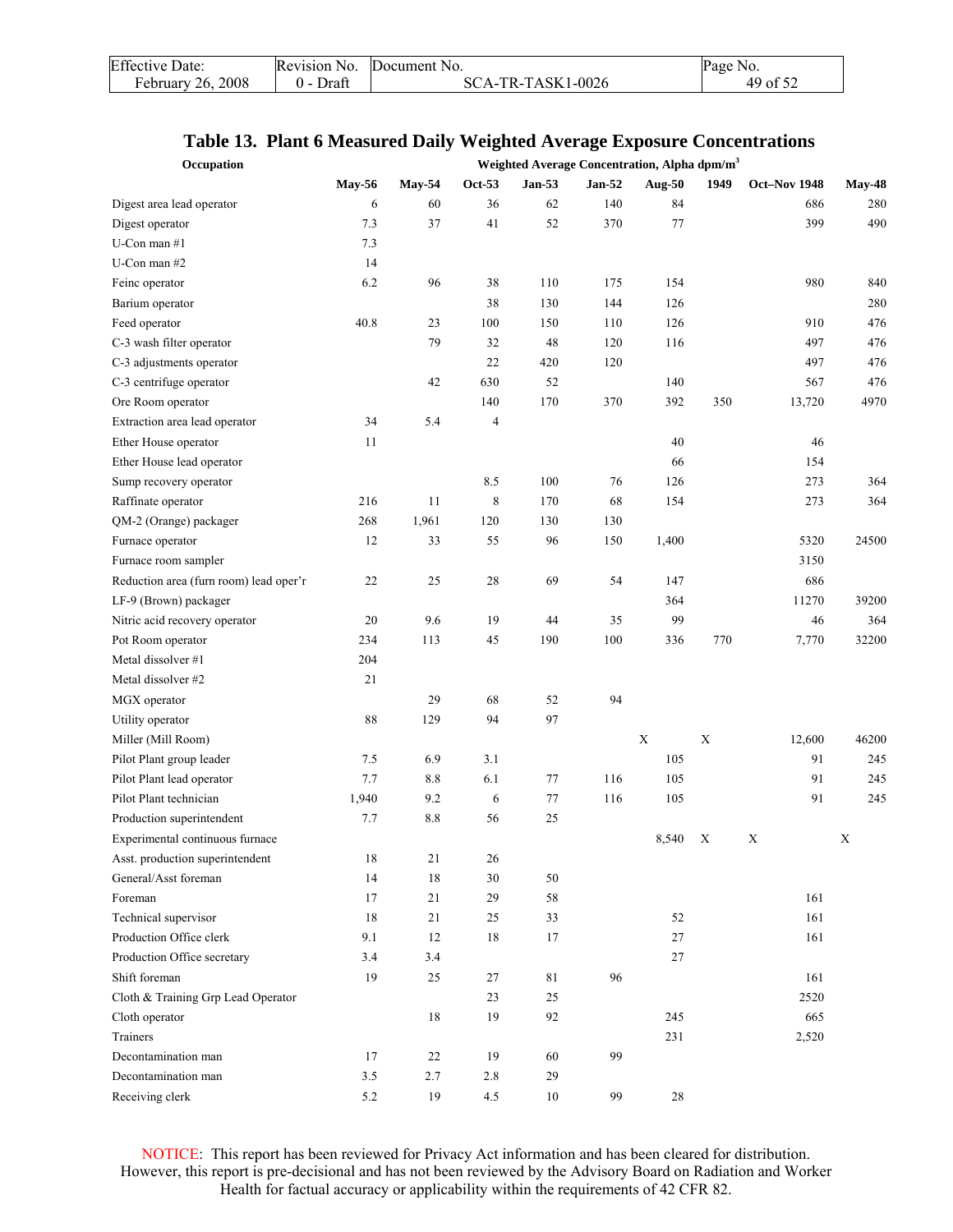| <b>Effective Date:</b> | Revision No. | Document No.      | Page No. |
|------------------------|--------------|-------------------|----------|
| February 26, 2008      | 0 - Draft    | SCA-TR-TASK1-0026 | 50 of 52 |

## **Table 13. Plant 6 Measured Daily Weighted Average Exposure Concentrations**

| Occupation                             |               |                |        |               |                  | Weighted Average Concentration, Alpha dpm/m <sup>3</sup> |      |              |               |
|----------------------------------------|---------------|----------------|--------|---------------|------------------|----------------------------------------------------------|------|--------------|---------------|
|                                        | <b>May-56</b> | <b>May-54</b>  | Oct-53 | <b>Jan-53</b> | <b>Jan-52</b>    | <b>Aug-50</b>                                            | 1949 | Oct-Nov 1948 | <b>May-48</b> |
| Cleanup man                            | 22            |                |        |               |                  |                                                          |      |              |               |
| Production Research Lab personnel      | 3.7           | $\overline{c}$ | 5      | 13            | 30               | 12                                                       |      | 30           | 245           |
| Ledoux Lab asst technician (raffinate) | 15.2          | 8.1            | 39     |               |                  |                                                          |      |              |               |
| Ledoux Lab technician (raffinate)      | 12.9          | 8.1            | 39     | 140           | 420              | 91                                                       |      | 189          |               |
| Ledoux Lab technician (K-65)           | 21            | 7.5            | 27     | 440           | 1,900            | 1,400                                                    |      | 2,100        |               |
| Ledoux Lab technician (MgF2)           | 21            | 7.5            | 27     |               |                  |                                                          |      |              |               |
| Shotgun Lab analyst                    | 24.1          | 10             | 27     | 23            | 25               | 239                                                      |      | 24 (239)     |               |
| Laboratory personnel                   | 42            | 2.9            | 30     | 23            | 21               |                                                          |      |              |               |
| MCW Laboratory west section            |               |                |        |               |                  | 21                                                       |      | 30           | 245           |
| MCW Laboratory east section            |               |                |        |               |                  | 13                                                       |      | 30           | 245           |
| Powder sample technician               | 56.5          |                |        |               |                  | 217?                                                     |      | 448          |               |
| Metal room sampler                     | 420           |                |        |               |                  |                                                          |      |              |               |
| Outside sampling man                   | 22.5          |                |        |               |                  |                                                          |      |              |               |
| Sample Room supervisor                 | 41            |                |        |               |                  | 245                                                      |      | 448          |               |
| Laboratory Office personnel            | 42            | $\overline{2}$ | 5.6    |               |                  |                                                          |      |              |               |
| Truck operator                         | 16            | 19             | 20     | 63            | 75               |                                                          |      |              |               |
| Truck operator                         | 20            | 19             | 20     | 63            | 75               |                                                          |      |              |               |
| Warehouse foreman & Asst Foreman       | 4.2           | 2.9            | 6.2    | 17            |                  | 70                                                       |      | 161          |               |
| Warehouse man -- K-65 sampler          |               |                | 350    | 270           | 230              | 84                                                       |      | 189          | 196           |
| Warehouse man                          | 5.8           | 10             | 20     | 38            | 46               | 84                                                       |      | 189          | 196           |
| Boiler House operator                  | 9.3           | 7.3            | 7.5    | 8.9           | $\overline{c}$   | 36                                                       |      | 44           |               |
| Laundry operator                       | 6.2           | 19             | 11     | 19            | 4.5              | 13                                                       |      |              |               |
| Porter                                 | 3.9           | 17             | 14     |               |                  | 39                                                       |      |              |               |
| General cleanup                        |               |                |        |               |                  | 39                                                       |      |              |               |
| Change room                            |               |                |        |               |                  | 48                                                       |      |              |               |
| Lunch room                             |               |                |        |               |                  | 5.6                                                      |      |              |               |
| Clothes issue man                      | 18            | 19             | 9.4    | 92            |                  |                                                          |      |              |               |
| Chief guard                            | 1.7           | 14             | 16     | 14            | 1.8              |                                                          |      |              |               |
| Security Office                        |               |                |        |               |                  | 6.3                                                      |      |              |               |
| Guard                                  | 10            | 13             | 15     | 22            | 1.8              | 32                                                       |      |              |               |
| Health Office - personnel (office)     | 1.6           | 6.7            | 15     | 14            | $\boldsymbol{0}$ | 11                                                       |      |              |               |
| Health Office - personnel              | 8.1           | 11             | 15     | 14            | $\boldsymbol{0}$ |                                                          |      | $\tau$       | 14            |
| Health Office personnel                |               |                |        |               |                  |                                                          |      |              |               |
| (plant monitor/health surveyor)        |               | 10             | 15     | 15            | 14               | $\boldsymbol{0}$                                         | 46   |              |               |
| Health Office person'l (plant monitor) | 15            | 16             | $15\,$ | 14            | $\boldsymbol{0}$ |                                                          |      |              |               |
| Medic                                  | 1.3           | 3.5            | 6.3    |               |                  |                                                          |      |              |               |
| Nurse                                  |               | 3.5            | 6.3    | 42            | 99               |                                                          |      |              |               |
| Dispensary & Safety                    |               |                |        |               |                  | 56                                                       |      | 56           | 175           |
| Instrument Shop technician             | 12            | 33             | 17     | 40            | 60               | 51                                                       |      |              | 252           |
| Instrument Shop machinist              | 5.5           | 44             | 17     | 27            | 60               | 51                                                       |      |              | 252           |
| Maintenance/mechanical supervisor      | 140           | 13             | 10     | 42            | 38               | $50\,$                                                   |      |              |               |
| Maintenance Office clerk               | 6.5           | 12             | 7.7    | 39            |                  |                                                          |      |              |               |
| Area mechanic                          | 24            | 29             | 28     |               |                  |                                                          |      |              |               |
| Ore & Furnace Room AM                  |               |                |        |               |                  | 189                                                      |      |              |               |
| Digest & feed AM                       |               |                |        |               |                  | 133                                                      |      |              |               |
| Raffinate and C-3 AM                   |               |                |        |               |                  | 161                                                      |      |              |               |
| Ether & NA House AM                    |               |                |        |               |                  | 77                                                       |      |              |               |
| Welders, pipefitters, etc.             |               |                |        |               |                  | 98                                                       |      | 128          |               |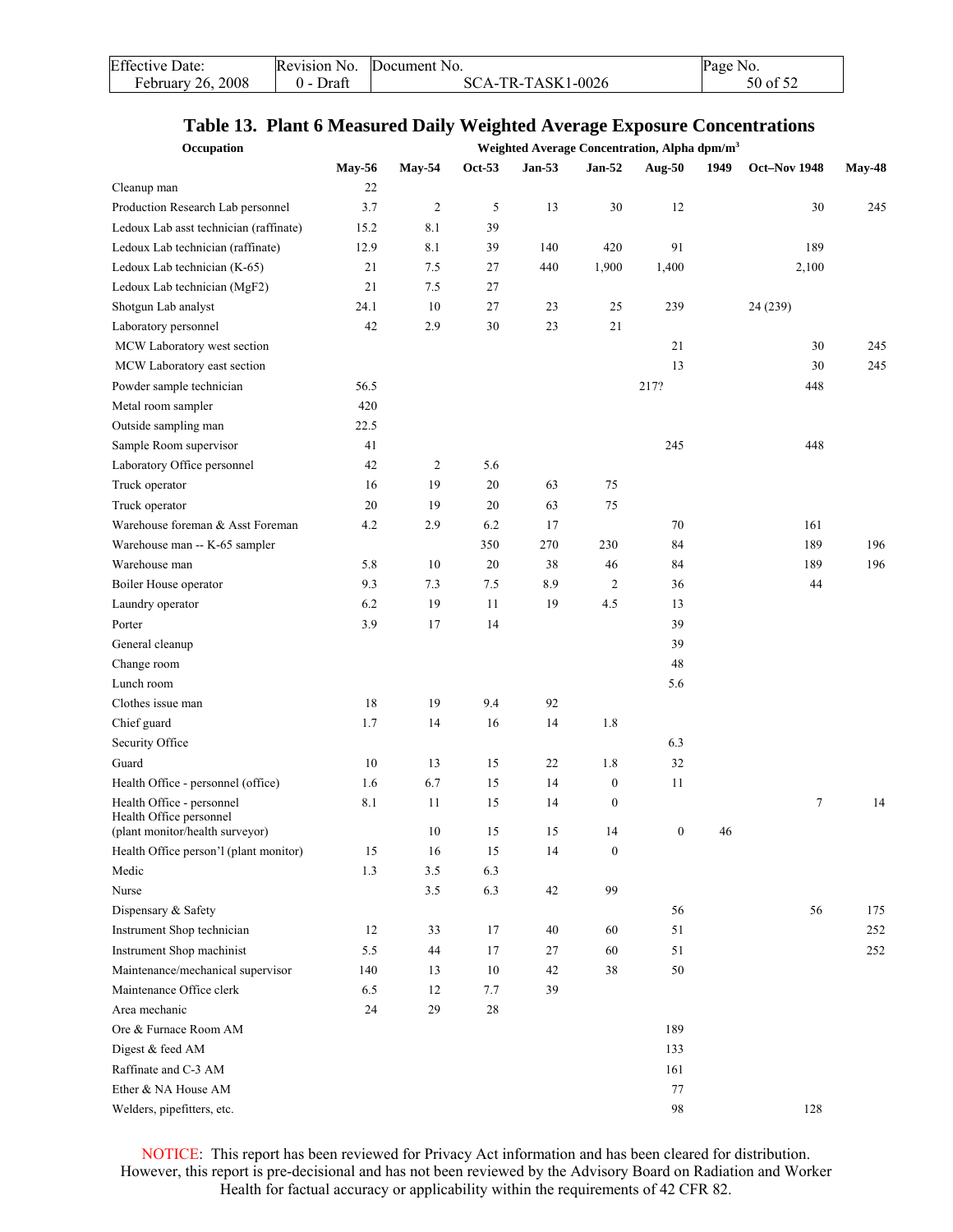| <b>Effective Date:</b> | Revision No.  | Document No.        | Page No. |
|------------------------|---------------|---------------------|----------|
| February 26, 2008      | Draft<br>() – | $SCA-TR-TASK1-0026$ | 1 of 52  |

#### **Table 13. Plant 6 Measured Daily Weighted Average Exposure Concentrations**

| Occupation                        |               |          |        |               |                  | Weighted Average Concentration, Alpha dpm/m <sup>3</sup> |      |              |          |
|-----------------------------------|---------------|----------|--------|---------------|------------------|----------------------------------------------------------|------|--------------|----------|
|                                   | <b>May-56</b> | $Mav-54$ | Oct-53 | <b>Jan-53</b> | <b>Jan-52</b>    | Aug- $50$                                                | 1949 | Oct-Nov 1948 | $Mav-48$ |
| Carpenters                        |               |          |        |               |                  | 66                                                       |      |              |          |
| Stock Room (Storeroom) foreman    | 3.7           | 14       | 22     | 13            | 33               | 21                                                       |      |              |          |
| Stock Room clerk                  | 2.6           | 9        | 34     | 15            | 33               | 21                                                       |      |              |          |
| AEC Office personnel              |               | 2.2      | 1.8    | 6.7           | $\mathbf{0}$     | Non-det                                                  |      | 7.7          | 33       |
| <b>AEC</b> Engineer               |               | 19       | 9.9    | 31            | $\mathcal{I}$    |                                                          |      |              |          |
| MCW Office personnel              | 1.5           | 2        | 2.9    | 0.7           | $\boldsymbol{0}$ |                                                          |      | 7            | 50       |
| MCW engineer                      | 4.2           | 4.5      | 5.4    | 10            | $\mathcal{I}$    | 15                                                       |      |              |          |
| MCW Office messenger              | 15            | 14       | 15     | 40            |                  |                                                          |      |              |          |
| MCW Office maintenance            | 7.5           | 12       | 20     | 10            |                  |                                                          |      |              |          |
| MCW Office construction expeditor |               |          | 9.6    | 29            |                  |                                                          |      |              |          |
| Overall average weighted exposure | 41            | 24       | 25     | 56            | 63               |                                                          |      |              |          |

Notes: The first set of 1948 data (Oct–Nov 1948) is from MCW (MCW 1949d (repeated in AEC 1949b and MCW 1950s), the second set (May 1948). The 1949 and 1950 data are from MCW (MCW 1950q) and AEC(AEC 1953); the May 1952, January 1953, and the October 1953 sets of survey data are from AEC (AEC 1954c); the May 1954 survey data are from AEC (AEC 1954d); and the May 1956 survey data are from AEC (AEC 1956b). For some occupations (mostly office types), the May 1948 concentration was the average in the work area, not a DWE, so that the level shown would be higher than what the worker actually experienced.



### **Figure A-1. ORAUT 2005 Table 13 DWA Air Concentrations for Job Categories in Plant 6 from 1948 to 1956**

The 95<sup>th</sup> Percentile from Table 13 is compared with 95<sup>th</sup> Percentile from TBD-6001 Table 8.27.